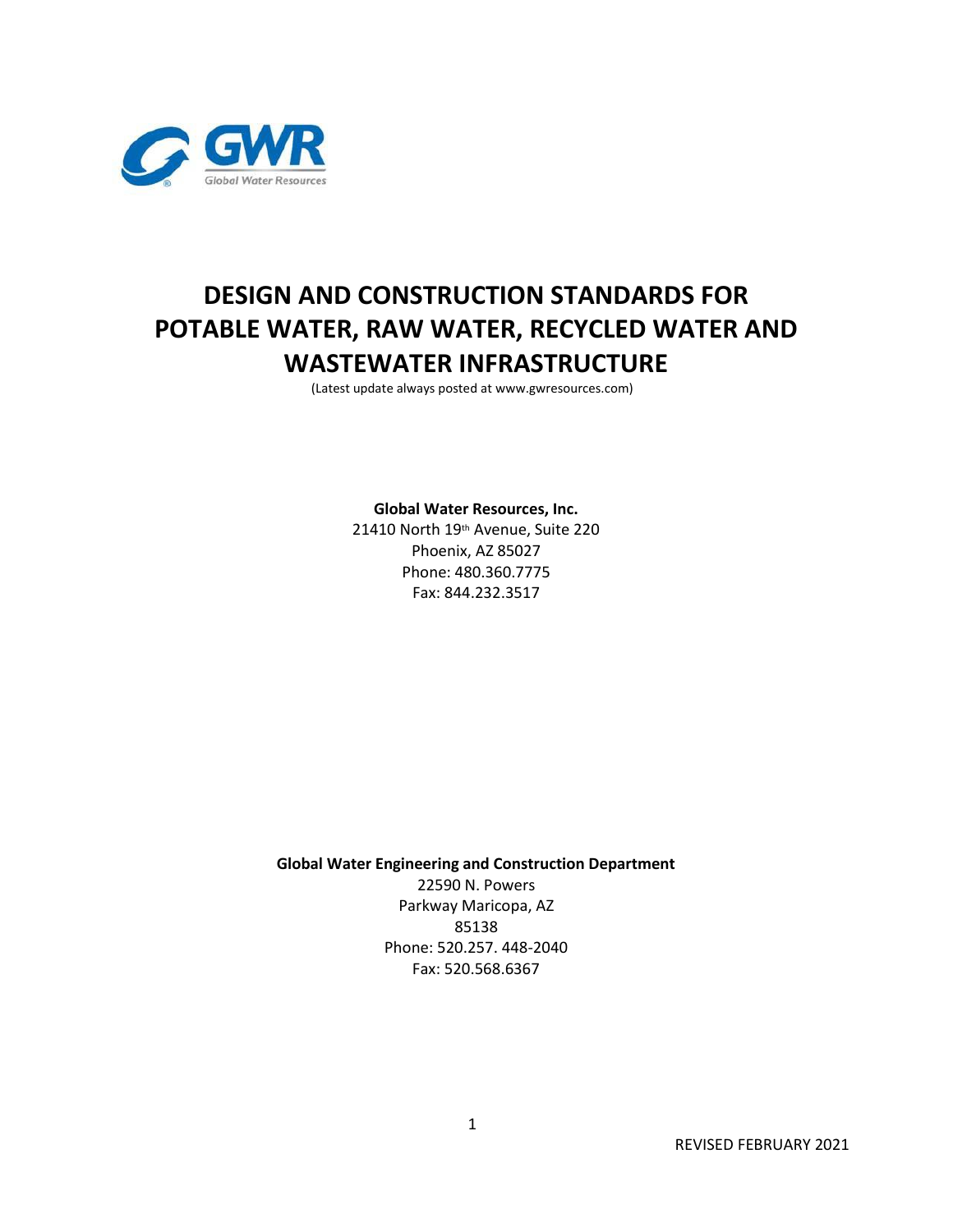This page left blank intentionally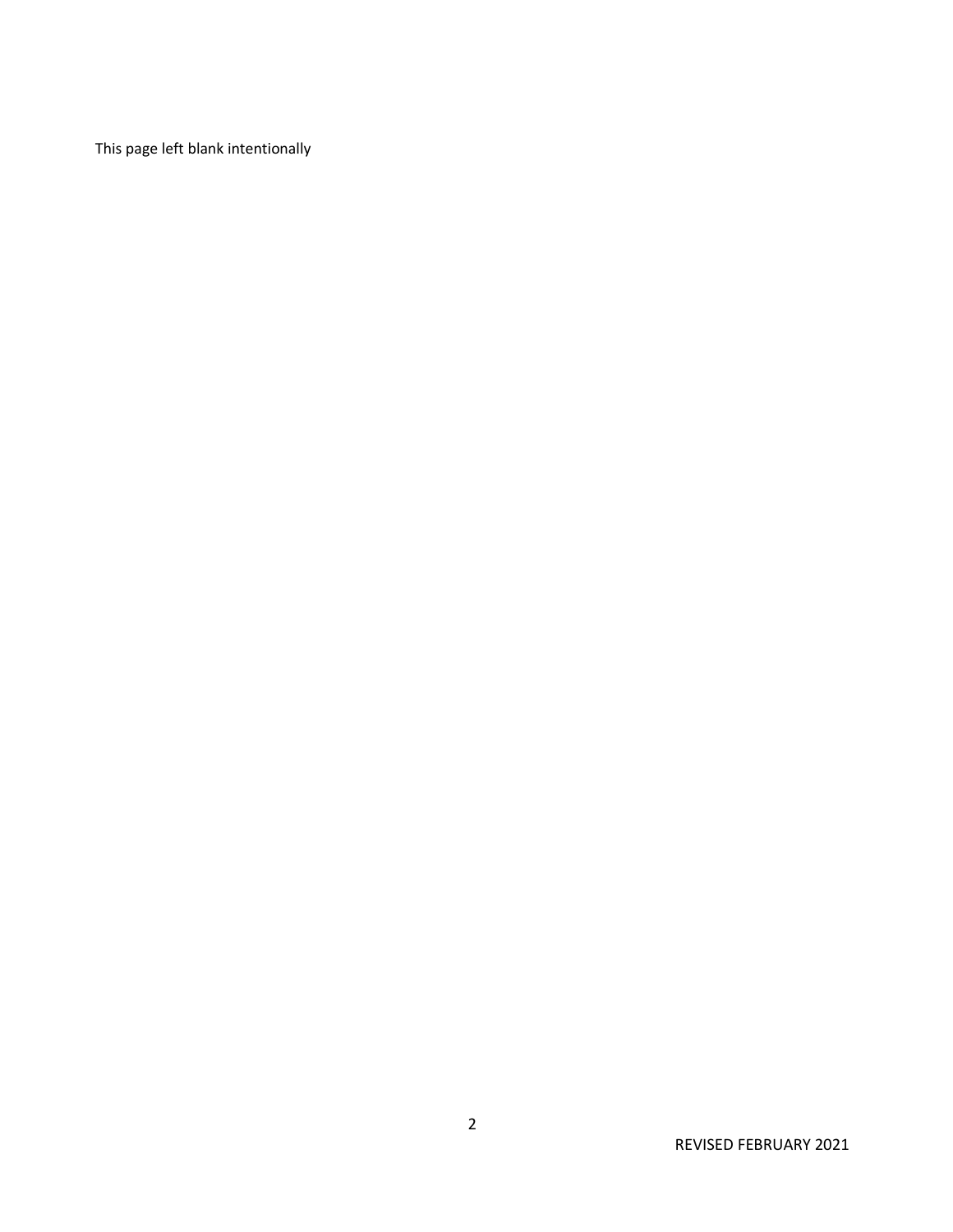

Global Water Resources, Inc. ("Global Water") is responsible for the management of various utilities (hereafter "Utility" or "Utilities") and, on behalf of these Utilities, provides the following Standards for Planning and Design of Potable Water, Recycled Water & Wastewater infrastructure ("Standards"). These Standards shall be periodically reviewed and revised with the continued goals to standardize the design standards for the different utilities and to provide a clear and understandable working tool for Developers and Engineers developing within the Utilities' service areas. Global Water strives to maintain the highest level of professionalism and strong working relationships with all our business partners and encourages positive input or request for clarification regarding any of the information contained in this document.

# <span id="page-2-0"></span>**DISCLAIMER**

- 1. Information contained herein is subject to revision and/or modification by Global Water as necessary.
- 2. The information contained herein is intended as a guide for the Landowner, Developer, Builder, Contractor, and Engineer. Special circumstances may arise on a project where the information, design guidelines, and criteria may be altered at the discretion of Global Water.
- 3. Questions, clarifications, and/or comments on information contained herein are welcomed. Please contact Global Water should the need arise.
- 4. It is the responsibility of landowner, Developer, Builder, Contractor, and Engineer to ensure that they have the latest revision of these Standards prior to commencing design.
- 5. This document is prepared to compliment the Design Details and Operations Standards. Latest copy is available online at [www.gwresources.com.](http://www.gwresources.com./)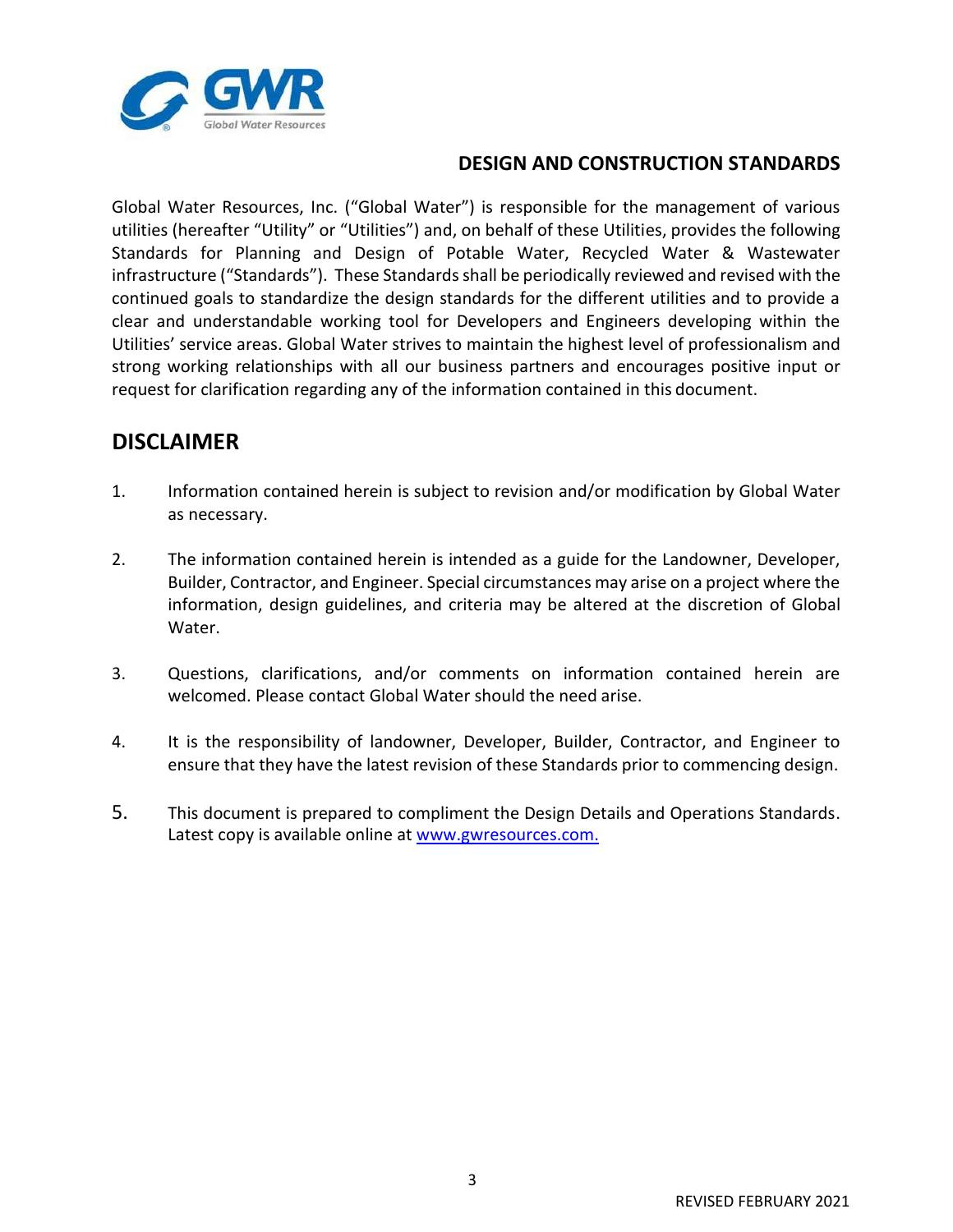

#### **TABLE OF CONTENTS**

| $\mathbf{L}$ |    |
|--------------|----|
| II.          |    |
| III.         |    |
| А.           |    |
| В.           |    |
| C.           |    |
| D.           |    |
| Ε.           |    |
| 1.           |    |
| 2.           |    |
| 3.           |    |
| IV.          |    |
| $V_{\cdot}$  |    |
| VI.          |    |
| VII.         |    |
| VIII.        |    |
|              |    |
| $\mathbf{L}$ |    |
| 1.           |    |
| 2.           |    |
| 3.           | 16 |
| 4.           |    |
| 5.           |    |
| 6.           |    |
| Ш.           |    |
| Α.           |    |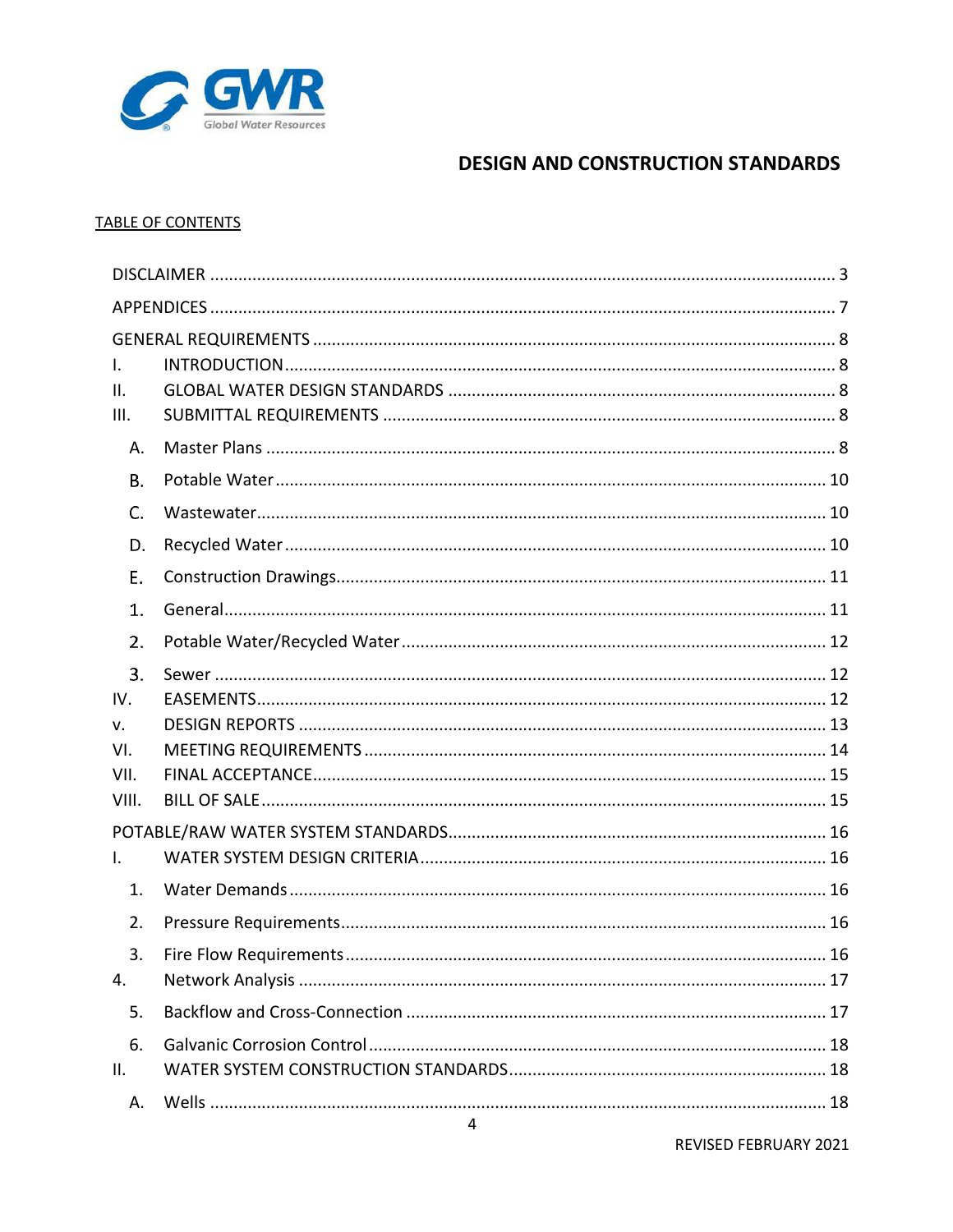

| Β.               |                                                                         |  |
|------------------|-------------------------------------------------------------------------|--|
| C.               |                                                                         |  |
| D.               |                                                                         |  |
| Ε.               |                                                                         |  |
| F.               |                                                                         |  |
| G.               |                                                                         |  |
| Η.               |                                                                         |  |
| Ι.               |                                                                         |  |
| А.               |                                                                         |  |
| <b>B.</b><br>II. |                                                                         |  |
| А.               |                                                                         |  |
| <b>B.</b>        |                                                                         |  |
| C.               |                                                                         |  |
| D.               |                                                                         |  |
| Ε.               |                                                                         |  |
| F.               |                                                                         |  |
| G.               |                                                                         |  |
| Η.               |                                                                         |  |
| I.               | Installation of Lint, Sand/Oil, Oil Water Separators, and Hair Traps 35 |  |
| J.               |                                                                         |  |
| Κ.               |                                                                         |  |
| L.               |                                                                         |  |
| M.               |                                                                         |  |
| N.               |                                                                         |  |
|                  |                                                                         |  |
| I.               |                                                                         |  |
| А.               |                                                                         |  |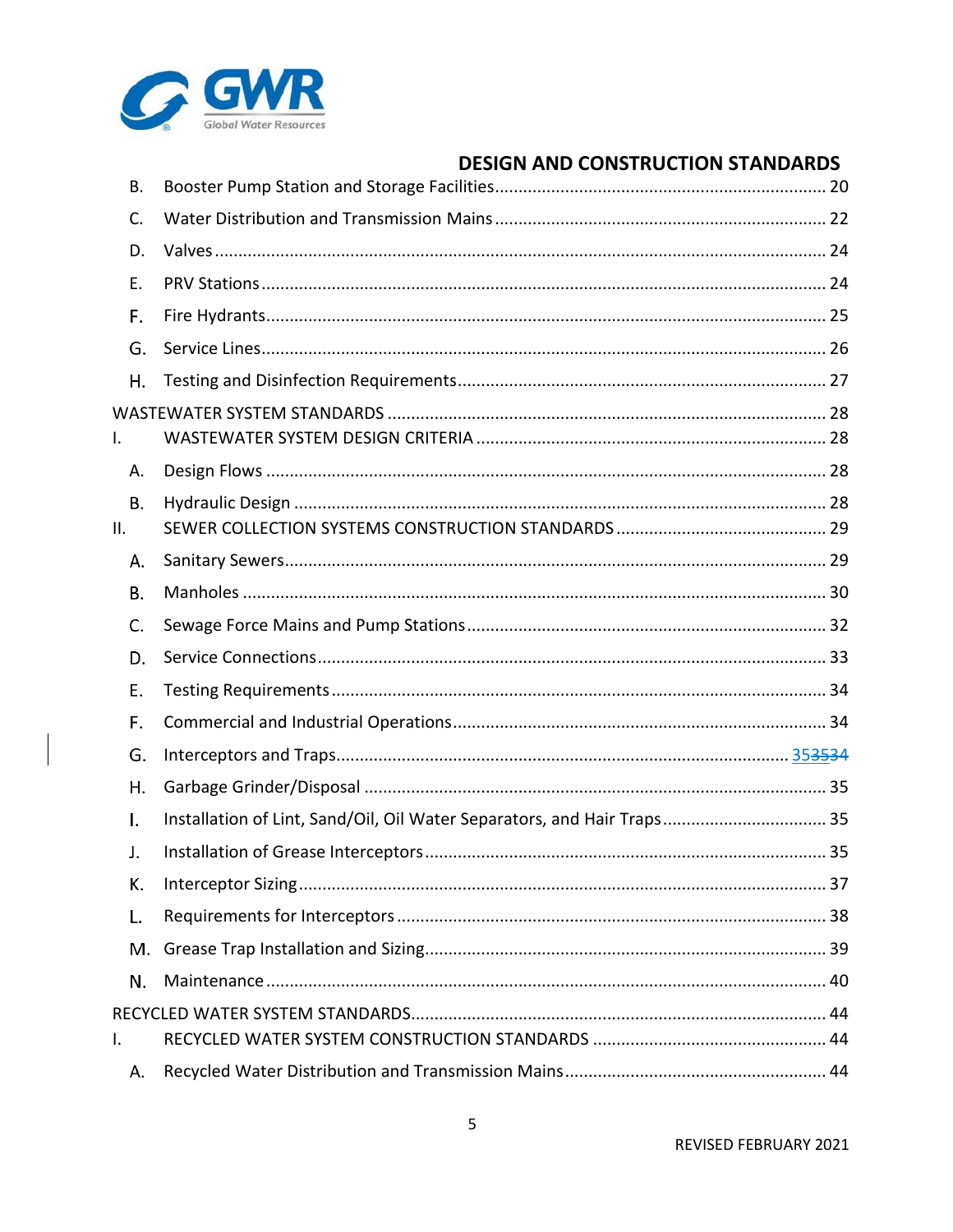

| A-1: FLOW CHART FOR REQUEST AND APPROVAL OF WATER AND WASTEWATER            |  |
|-----------------------------------------------------------------------------|--|
| A-2: GLOBAL WATER RESOURCES WATER SYSTEM DESIGN CRITERIA/SUMMARY            |  |
| A-3: GLOBAL WATER RESOURCES SEWER SYSTEM DESIGN CRITERIA/SUMMARY OUTPUT  48 |  |
|                                                                             |  |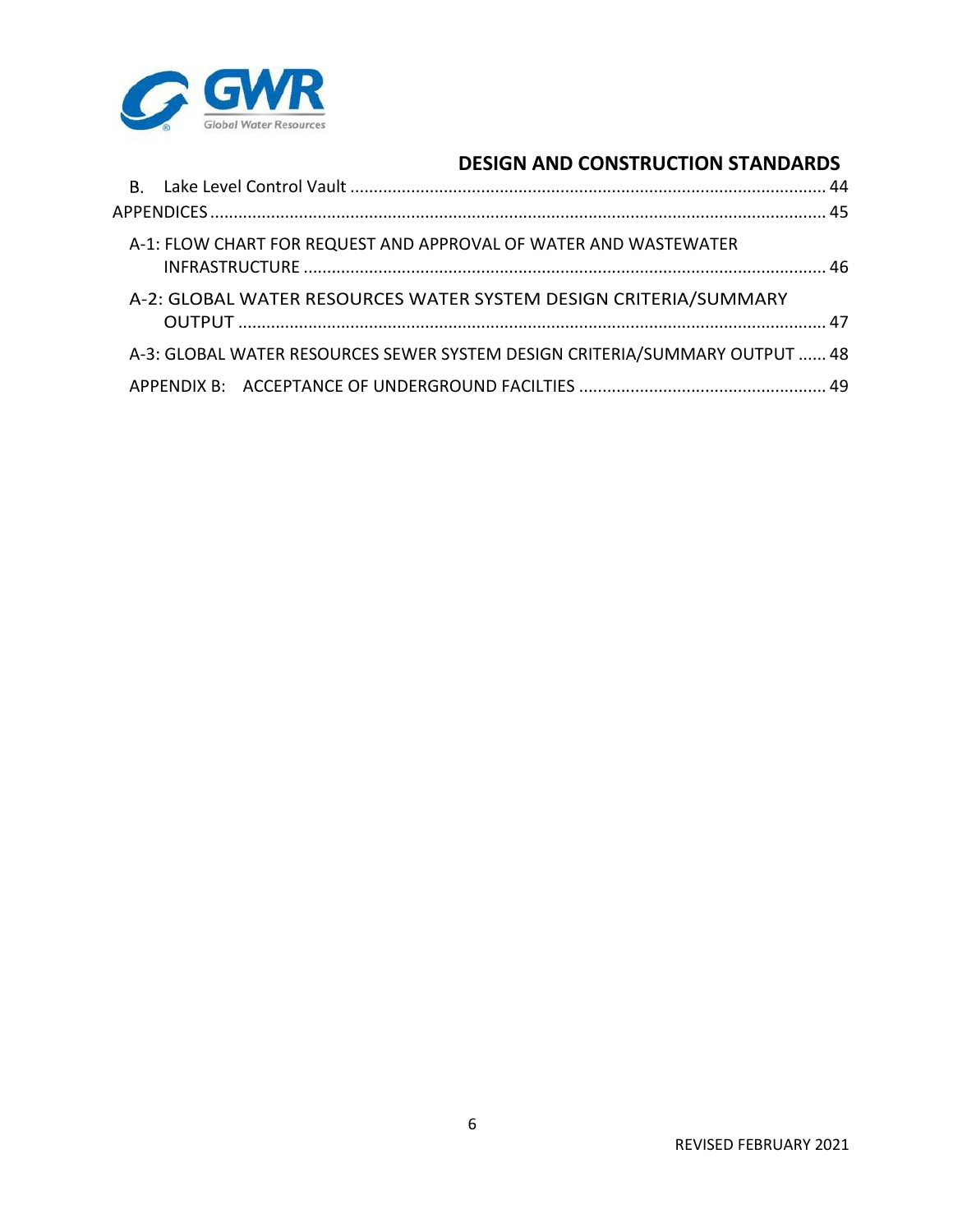

# **DESIGN AND CONSTRUCTION STANDARDS APPENDICES**

- <span id="page-6-0"></span>A‐1 Flow Chart for Request and Approval of Water and Sewer Service
- A‐2 Water System Design Criteria/Summary Output
- A‐3 Sewer System Design Criteria/Summary Output
- B Acceptance of Underground Facilities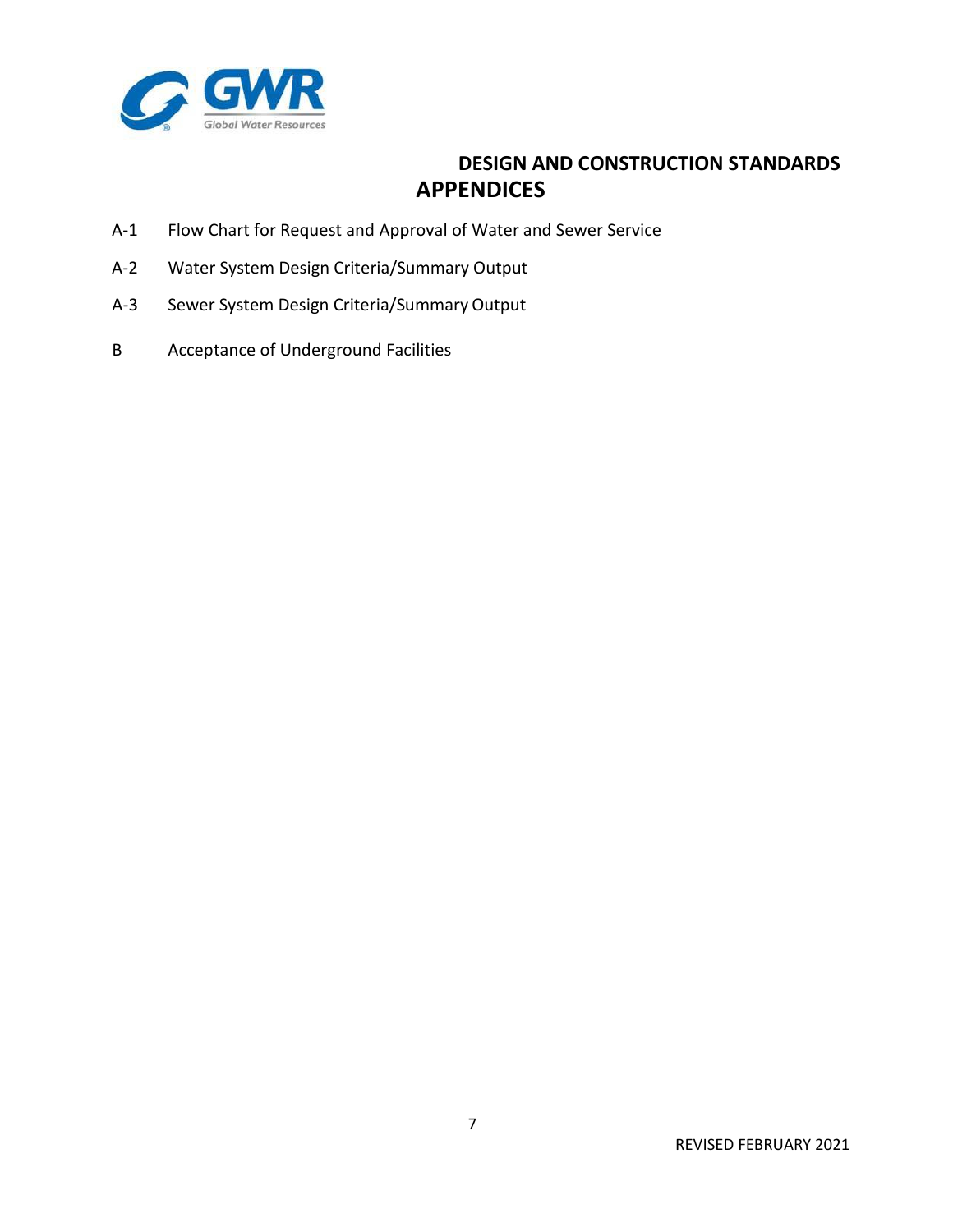

# <span id="page-7-0"></span>**GENERAL REQUIREMENTS**

# <span id="page-7-1"></span>**I. INTRODUCTION**

This document has been developed as a guideline to provide minimum criteria for the planning and design of potable water, recycled water, and wastewater systems. It is the responsibility of the Developer, Engineer, and Contractor to comply with all regulatory requirements of Arizona Department of Environmental Quality (ADEQ), Title 18 of the Arizona Administrative Code (AAC), Arizona Department of Water Resources (ADWR), and the standards issued by any Authority Having Jurisdiction (AHJ) within the respective development's area. In the event of a conflict between the planning and design guidelines discussed herein and any applicable Federal, State, County, or local authority, the more stringent requirement shall take precedence.

Technical specifications shall conform to the current Uniform Standard Specifications for Public Works Construction sponsored and distributed by the Maricopa Association of Governments (MAG), American Society for Testing and Materials (ASTM) and the Standards provided herein.

# <span id="page-7-2"></span>**II. GLOBAL WATER DESIGN STANDARDS**

All developments must be in full compliance with all applicable Global Water Design Standards ("Design Standards").

The current Design Standards are located on [www.gwresources.com.](http://www.gwresources.com/)

# <span id="page-7-3"></span>**III. SUBMITTAL REQUIREMENTS**

All improvement projects which involve a Global Water Utility system shall be submitted to Global Water for review and acceptance prior to construction. Submittals shall be made in accordance with the policies and procedures established by Global Water Resources and the local governing AHJ in which the system is to be constructed. Refer to Appendix A‐1 Flow Chart for Request and Approval of Water and Wastewater Service for information regarding the process for request and approval of service.

Global Water does not assume any responsibility of liability for accepting design and construction documents and tests. Such responsibility and liability remain with developer, engineer of record, surveyor and contractor.

#### <span id="page-7-4"></span>**A. Master Plans**

Potable Water, Recycled Water and Wastewater Master Plans are required for all proposed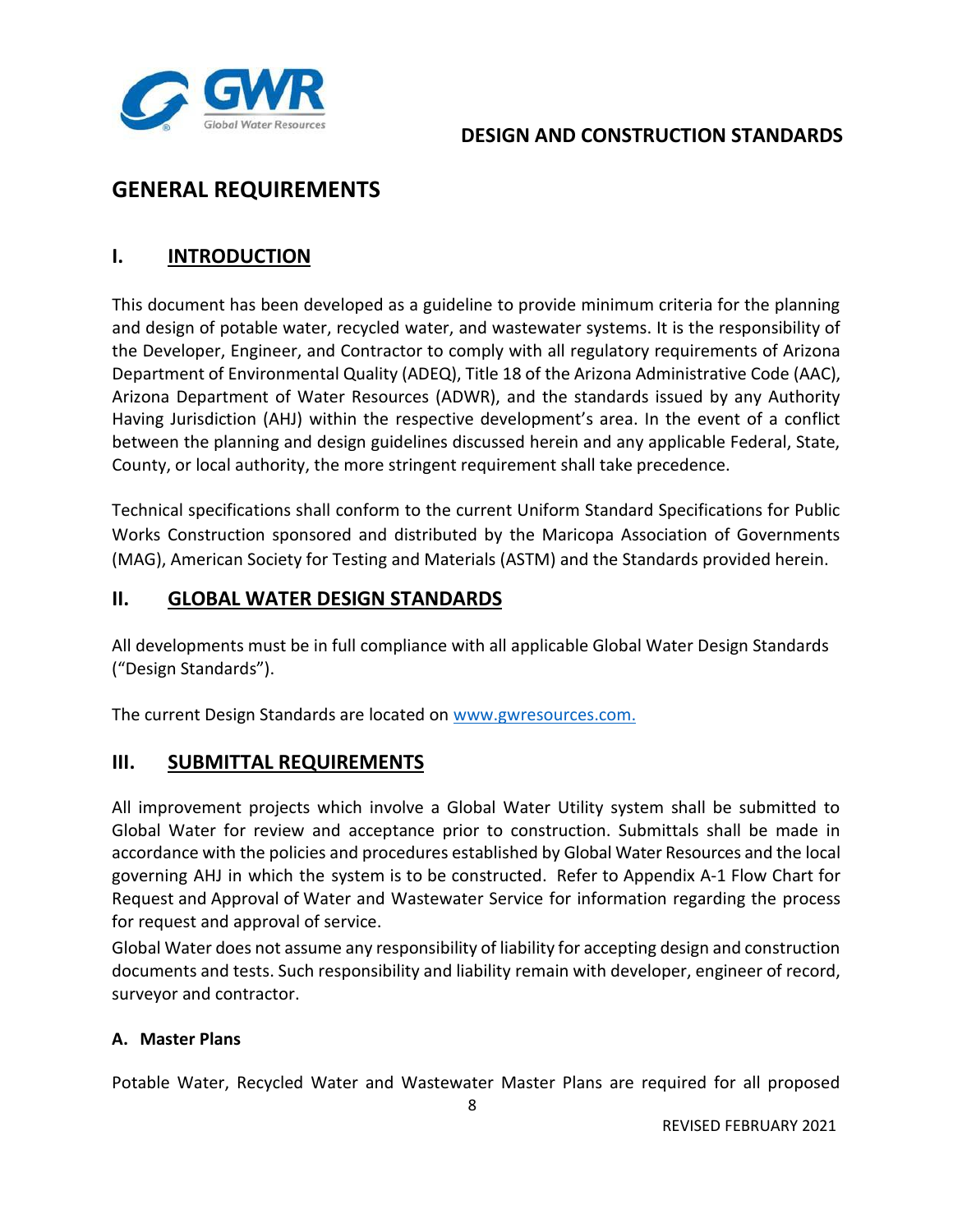

developments. Development master plans shall be prepared in accordance with Global Water planning and design guidelines and must conform to the Global Water ‐ Master Plan. All master plans shall be signed and sealed by a professional Civil Engineer registered in the State of Arizona.

The report shall be submitted to Global Water Resources at 12410 N. 19th Ave. Suite 220, Phoenix, AZ 85027 for review and acceptance. Initial submittal shall include 1 copy in hard‐copy format along with 1 copy in electronic format (.pdf for text and AutoCad compatible and .pdf for drawings on flash drive). Upon acceptance by Global Water, final copies shall be provided to Global Water in electronic and hard‐copy format. Electronic copies of the approved Master Plan including hydraulic model including input and output files, all electronic AutoCAD and/or GIS files and copy of the master plan in PDF format shall be submitted on a USB flash drive for Global Water acceptance.

At a minimum, the Water and/or Wastewater Master Plan shall include the following:

- A brief description of the project location, site conditions, topographic conditions (on an approved vertical datum), and existing and proposed land use.
- A vicinity map and proposed land use plan which identifies proposed parcel boundaries, street locations, and lotting (if available).
- A description of the water/recycled water/wastewater system design criteria utilized.
- A figure which identifies the proposed and existing water/wastewater systeminfrastructure, service area, contour data (both existing and proposed), pressure zone boundaries (if applicable), and a phasing plan figure for the proposed development.
- For potable water master plans: Anticipated potable water demands created by the development, including both domestic and fire supply.
- For recycled water master plans: Anticipated recycled water demands required to serve the development.
- For wastewater master plans: Wastewater flows generated within the development.
- A description of the existing and proposed potable water/recycled water/wastewater system.
- A description, location within the project, and timeline of project phasing.
- Conclusions and recommendations of required potable water/recycled water/wastewater infrastructure improvements.
- A figure which labels all junctions/manholes and pipes utilized in the hydraulic model. Proposed pipe diameters shall be labeled and/or color coded which includes a legend defining symbology.
- Project phasing must be submitted to Global Water for review, acceptance and incorporation into the Global Water's existing model(s). (Note: Global Water cannot approve a meter prior to receipt of the approval of construction (AOC) from ADEQ/MCESD or other AHJ. If model homes are required prior to final infrastructure completion, they must be considered a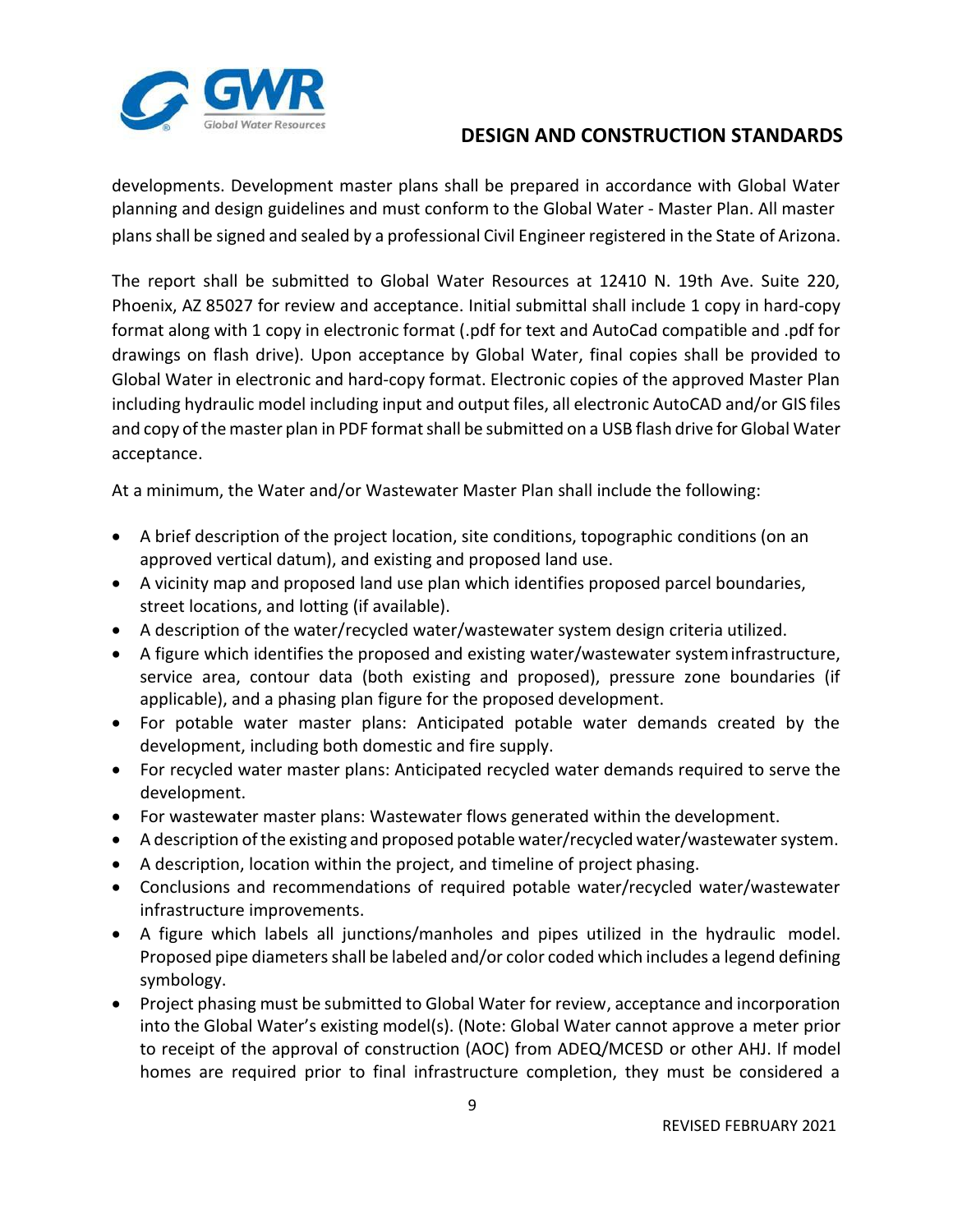

separate phase).

• A hydraulic model shall be prepared to verify that system design criteria are satisfied during each phase of development. The following data shall be included with the master plan(s):

# **Potable Water**

- <span id="page-9-0"></span>■ Model input data tables showing nodes to which demands have been assigned for each scenario: average day, maximum day, peak hour, and maximum day plus fire flow conditions.
- Model output tables for each scenario including discharge, velocity, head loss gradient per foot, and residual pressure for both residential and commercial use, if any. See Appendix A‐2 for Global Water ‐ Water System Design Criteria/Summary Output.
- Water System Design Criteria/Summary Output See Appendix A-2 for sample output requirements.
- **Electronic copies of the model shall be provided in a Bentley WATERCAD<sup>®</sup> or WaterGEMS<sup>®</sup>** compatible format.

# **Wastewater**

- <span id="page-9-1"></span>■ Model input data tables showing manholes to which flows have been assigned for each scenario, average flow, and peak flow conditions.
- Model output tables for each scenario that summarize the upstream and downstream nodes, service acreage, number of dwelling units served, average and peak flows, lengths, slopes, inverts, diameters, ground elevations, pipe capacity, percentage of pipe capacity utilized, and peak daily flow velocity for each sewer segment.
- Sewer System Design Criteria/Summary Output See Appendix A-2 for sample output requirements.
- **Electronic copies of the model shall be provided in a SewerGEMS<sup>®</sup> format.**

# D. Recycled Water

- <span id="page-9-2"></span>■ Model input data tables showing nodes to which demands have been assigned for each scenario: average day, maximum day and peak hour.
- Model output tables for each scenario including discharge, velocity, head loss gradient per foot, and residual pressure for both residential and commercial use, if any. See Appendix A‐2 for Global Water ‐ Water System Design Criteria/Summary Output.
- Water System Design Criteria/Summary Output See Appendix A-2 for sample output requirements.

10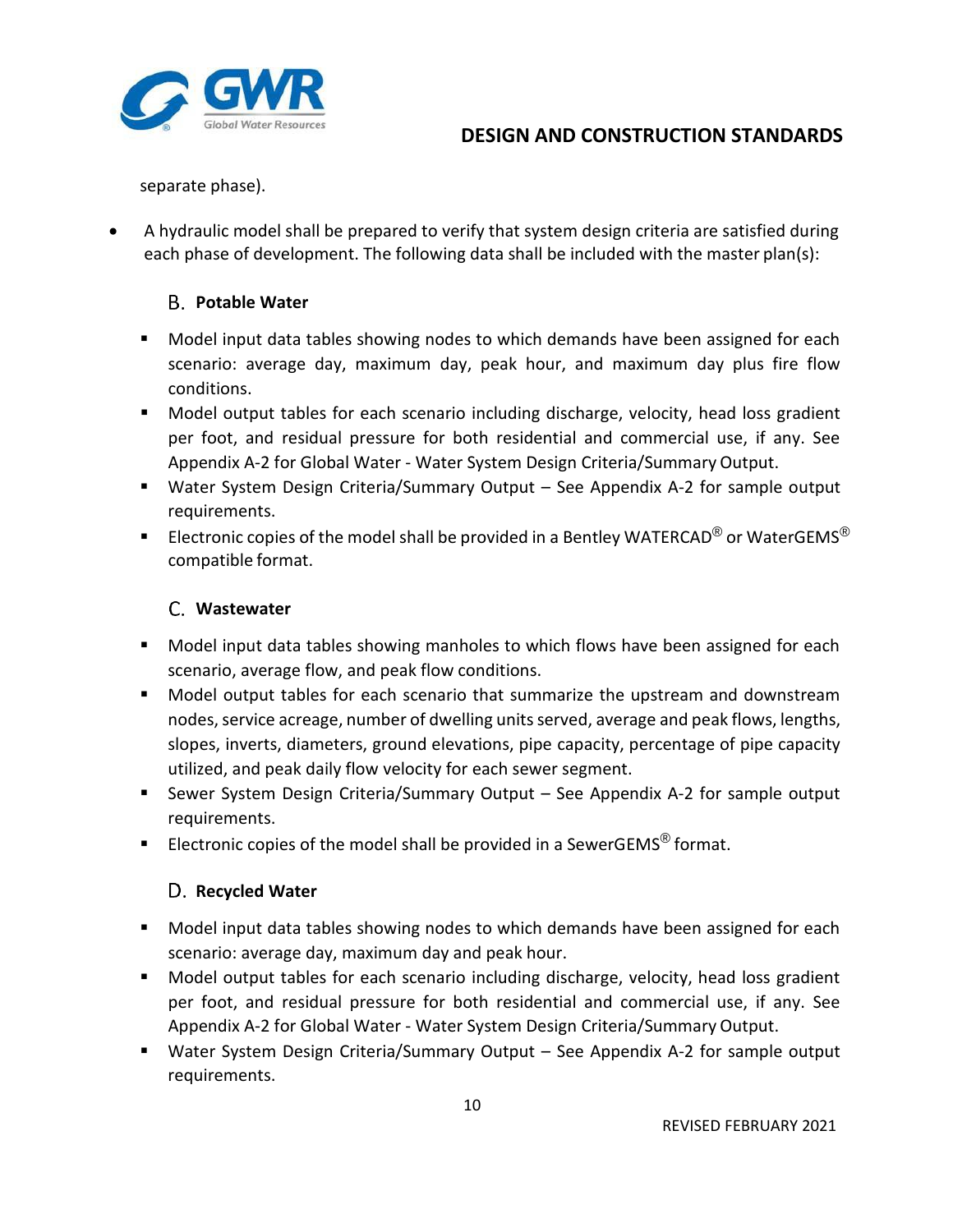

**Electronic copies of the model shall be provided in a WaterCad<sup>®</sup> or WaterGEMS<sup>®</sup>** compatible format.

#### **Construction Drawings**

<span id="page-10-0"></span>One (1‐ea) full size (24"x36") and one (1‐ea) reduced size (11"x17") copy of each construction plan, one (1‐ea) copy of any project specifications and one (1‐ea) design report (if required) shall be submitted to Global Water for initial and subsequent reviews. For all subsequent reviews, a comment/response form shall be included that identifies all previous comments/redlines and the resolution action taken. Upon final acceptance, two (2‐ea) full size (24"x36") copies and two (2‐ea) reduced size (11''x17'') copies of all construction plans, one (1‐ea) copy of any project specifications and one (1‐ea) design report (if required) shall be submitted to Global Water. All plan documents shall be signed and sealed by a professional Civil Engineer registered in the State of Arizona.

All water transmission and distribution mains shall be located within the north or east side of the street. Contact Global Water for resolution of any conflicts.

<span id="page-10-1"></span>Plans shall be shown in plan and profile format and shall include the following information:

#### **General**

- Signature approval block for the appropriate Utility on the cover sheet.
- Benchmark and datum information.
- Horizontal Control.
- Arrow showing accurate North orientation.
- The most current specific Global Water General Notes and Notes to the Contractor.
- Identification and dimensions of all easements and rights‐of‐way.
- Identification of all existing and proposed utility locations, including overhead utilities.
- Identification of limits of any floodplain, floodway, wash, jurisdictional delineation, Waters of the US, or drainage structure.
- Stationing and offset for all vertical and horizontal bends, valves, any other water main appurtenances, and sewer manholes.
- Identification of pipe size, material, and class.
- Both water and sewer shall be depicted in plan and profile at a minimum scale of  $1'' = 40'$ horizontal and  $1'' = 4'$  vertical and maximum scale of  $1'' = 20'$  horizontal and  $1'' = 2'$  vertical (preferred). Only water lines 12 inches and larger are required to be shown in profile, except when crossing other utilities, are in conflict with other utilities or, require vertical realignment.
- Plan symbols shall be per Global Water Standard Detail 110.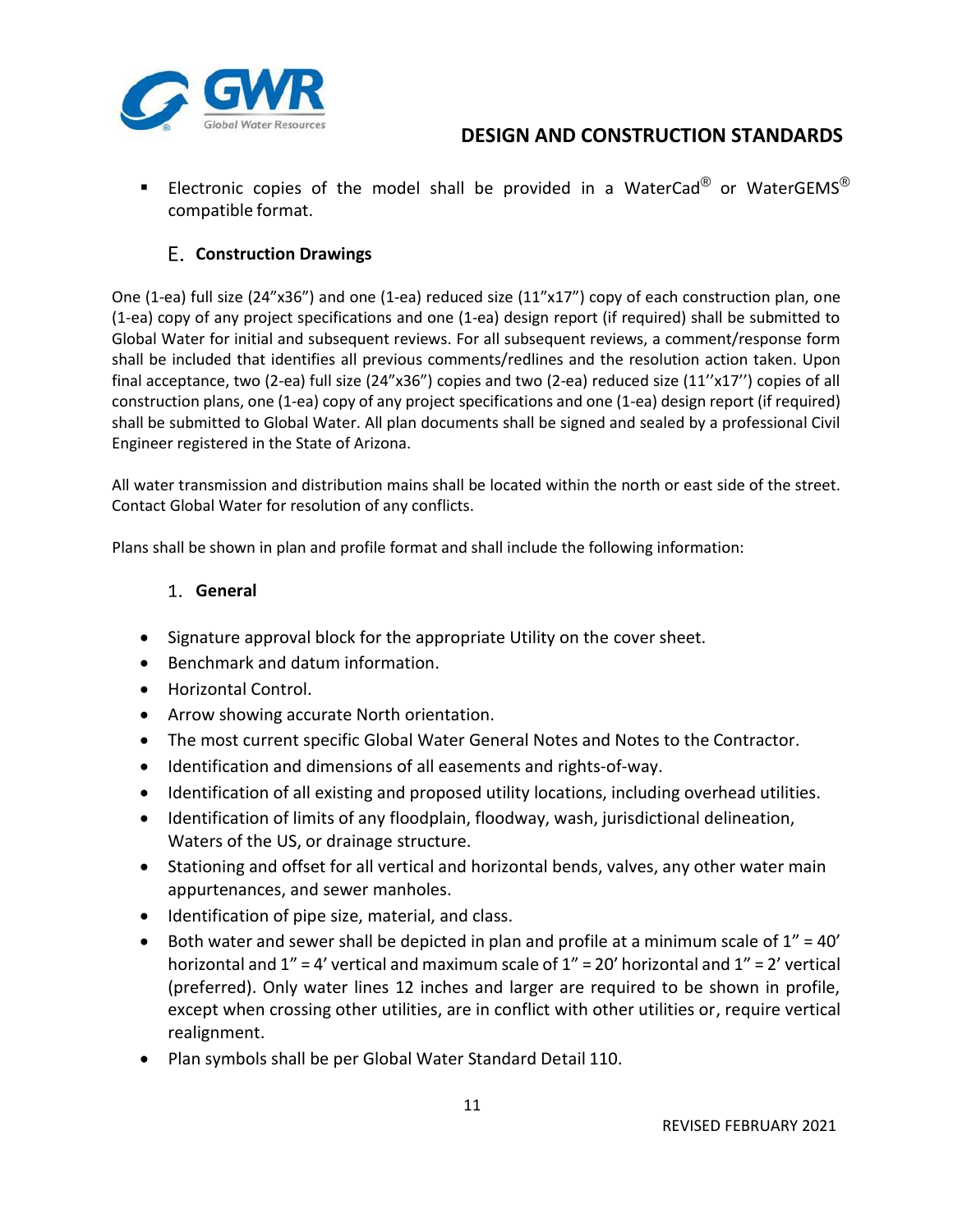

- Existing and proposed ground elevations at the centerline of the water or sewer main.
- Double plan and profile views are not allowed on the same sheet.
- Identification of pipe crossings showing proposed separation.
- For the purposes of clearances (MAG 404), recycled water mains shall be treated as pressure sewer relative to potable and raw water lines. Recycled water mains shall be treated as potable water lines relative to gravity sewer mains and sewer force mains. Storm drains shall be treated as sewers when crossing water, recycled or raw water mains.

#### **Potable Water/Recycled Water**

- <span id="page-11-0"></span>• Profiles for all vertical realignment sections which include station and elevation of the conflict, station and elevation of all vertical bends, length of ductile iron pipe and appropriate restraining lengths per MAG Standard Details No. 303‐1 & 2, or under a set of joint restraint calculations sealed by an Arizona registered civil.
- Locations of water lines shall be per Global Water Standard Detail 404 for interior streets, arterial and collector streets.
- Locations and sizes of water service lines and meter locations.
- <span id="page-11-1"></span>• Trenching and backfill shall be per Global Water Standard Detail 200.

#### **Sewer**

- Locations and sizes of sewer service lines per Global Water Standard Detail 440.
- Slope, length, and invert elevation of main lines, manholes and stubs for future extensions shall be identified in profile views.
- Profiles shall be provided for each stub or cleanout.
- Locations of sewer lines shall be per Global Water Standard Detail 404 for interior streets, arterial and collector streets.
- Location of proposed sewer service laterals.
- Plans shall identify each sewer manhole diameter and identify watertight covers if required.
- Trenching and backfill shall be per Global Water Standard Detail 200.

# <span id="page-11-2"></span>**IV. EASEMENTS**

All pipelines, valves, manholes, or other facilities not located within Global Water‐owned property shall be located within street right‐of‐way, within a dedicated easement, or within tracts designated for utilities. All Public Utility Easements (PUE's) shall be shown on the final plat. All easements shall be prepared on Global Water's standard utility easement form, executed by the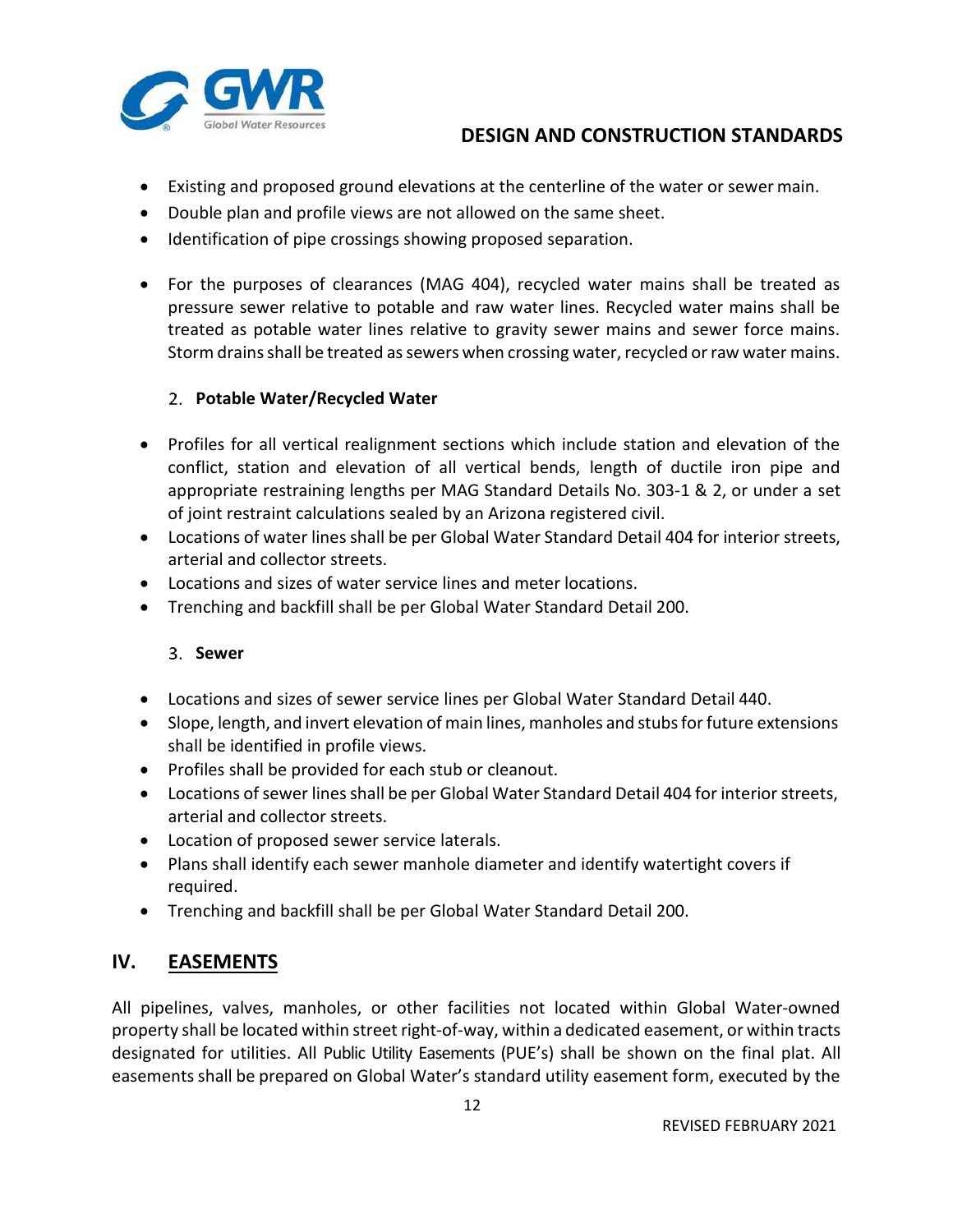

landowner and the Utility. Fully recorded easements within the applicable county shall be required prior to the facilities conveyance to the Utility. Failure to grant adequate easement and right‐of‐way shall be grounds for Utility to refuse service. (A.A.C. R14‐2‐405, as amended.)

Dedicated easements shall be a minimum width of 16 feet for water mains less than 12 inches in diameter and shall be a minimum of 20 feet for water mains 12 inches in diameter and larger. The easement requirements are based on water mains with less than 8 feet of cover. Water mains with greater than 8 feet in cover shall be evaluated on an individual basis by Global Water. In no case shall a water main be located within 5 feet of a property line, easement line, masonry block wall footing or within 10 feet of a building foundation.

Dedicated easements shall be a minimum width of 20 feet wide for sewers less than 15 feet in depth and a minimum of 30 feet wide for sewers greater than 15 feet in depth. Sewer depths shall be measured from finished grade to the flow line. The easement width shall be increased by 5 feet if parallel water and sewer mains are to be located within the same easement. In no case shall a sewer line be located within 10 feet of a property line, easement line, masonry block wall footing or within 15 feet of a building foundation.

Where possible, utilities shall be centered in an easement. If one or more parallel water and sewer mains are to be located within the same easement, the easement width shall be determined by overlaying the individual easements as described above and taking the overall limits.

Easements shall be free of obstructions and easily accessible to the Utility. No permanent structures shall be located within the easement. Trees shall not be planted within 10 feet of any water main. Easements shall not be located within storm water retention basins unless otherwise approved by Global Water. Manholes, valves, valve boxes, blow‐offs, etc. shall not be located within storm water retention basins.

When Utility discovers that a customer or his/her agent is performing work or has constructed facilities adjacent to or within an easement or right‐of‐way and such work, construction or facilities poses a hazard or is in violation of federal, state or local laws, ordinances, statutes, rules or regulations, or significantly interferes with Utility's accessto equipment, the Utility shall notify the customer or his/her agent and shall take whatever actions are necessary to eliminate the hazard, obstruction or violation at the customer's expense. (A.A.C. R14-2-405., as amended.)

# <span id="page-12-0"></span>**v. DESIGN REPORTS**

When a Developer is providing finished plant infrastructure, a design report may be required at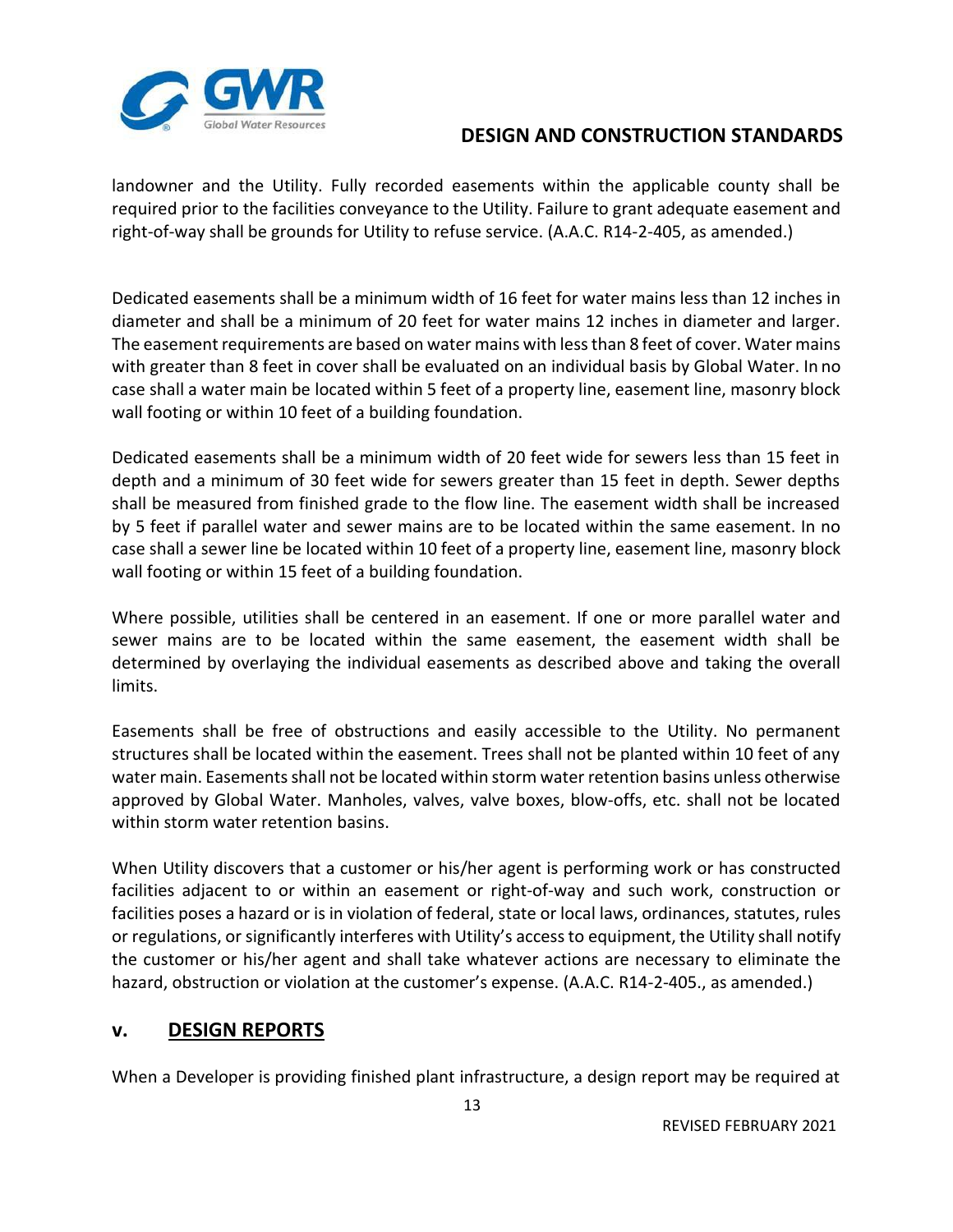

the discretion of Global Water depending on the scope and/or scale of the project. A report shall be required for all well, reservoir, water treatment, disinfection, booster pump station, sewer lift station, and wastewater treatment projects. Reports shall be signed and sealed by a professional Civil Engineer registered in the State of Arizona.

The design report shall include, at a minimum, the following information:

- A detailed site plan meeting requirements described in Section B.
- A detailed Process Flow Diagram.
- Hydraulic calculations (may include model output data as appropriate).
- Pump sizing and selection including pump performance curves, system curves, horsepower requirements, and product cut sheets. For Variable Frequency Drive (VFD) pumps, provide pump performance curves at reduced speeds. System pump curves should be provided demonstrating that the pumps can meet all anticipated demand scenarios, including project phasing.
- Layout drawings including piping, valves, and appurtenances.
- For proposed treatment systems provide water quality data (pre- and post-treatment), proposed treatment method, hydraulic calculations, system operation and maintenance data, including projected O&M costs.
- Required site size and facility layout including requirements for onsite retention, treatment, storage, electrical, and other required facilities, or structures.
- For disinfection systems, proposed disinfection process, generation, storage, environmental controls, storage and containment, and calculations.
- Odor control strategies (where applicable).
- Pump access and removal strategies (where applicable).

# <span id="page-13-0"></span>**VI. MEETING REQUIREMENTS**

Mandatory meetings shall include the following:

- Conference call to discuss initial expectations, standards, and requirements.
- A pre-design meeting, if deemed necessary, between the Developer, Developer's Engineer, Contractor and Global Water Engineering team to be conducted at the Global Water corporate Office located at 21410 N. 19th Ave., Suite 220, Phoenix, Arizona 85027 or the Engineering and Construction Department office located at 22590 N. Powers Parkway, Maricopa, AZ 85138
- An onsite pre-construction meeting per Global Water Design and Construction Standards. This meeting shall require attendance by Global Water, Contractor (site superintendent required), local governing authority, Engineer of record and others as required by the local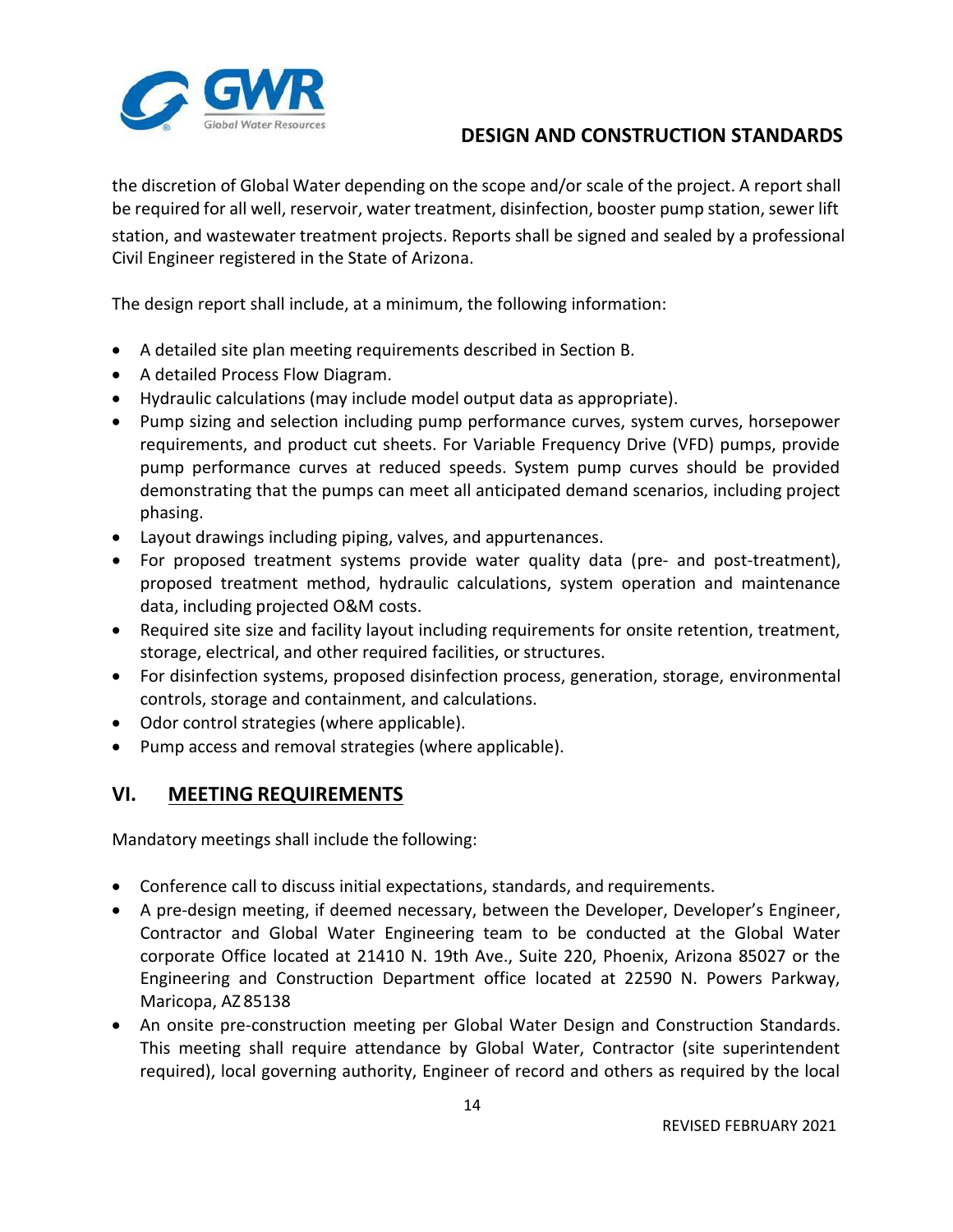

governing authority.

The Contractor must present copies of all applicable permits prior to the scheduling of the pre‐construction meeting. Such applicable permits shall include, but not be limited to, an Approval to Construct and Discharge Authorization as issued by Arizona Department of Environmental Quality (ADEQ), Approval to Construct issued by the Maricopa County Environmental Services Department (MCESD) and/or any other permits required by the local governing authority. If the facilities are exempt from the requirement to obtain an Approval to Construct, a signed letter acknowledging the exemption is required from ADEQ, MCESD, and/or other AHJ.

It shall be responsibility of the Developer, Developer's Engineer, and/or Contractor to schedule the pre‐design and pre‐construction meetings.

# <span id="page-14-0"></span>**VII. FINAL ACCEPTANCE**

Final acceptance of potable water, recycled water or wastewater facilities shall be in accordance with Global Water requirements.

#### <span id="page-14-1"></span>**VIII. BILL OF SALE**

All water facilities are not deemed fully accepted and the responsibility of the Utility for operations and maintenance until such time as the bill of sale conveyance process has been completed. Please refer to the line extension executed agreement which details the conveyance process and warranty period stipulations.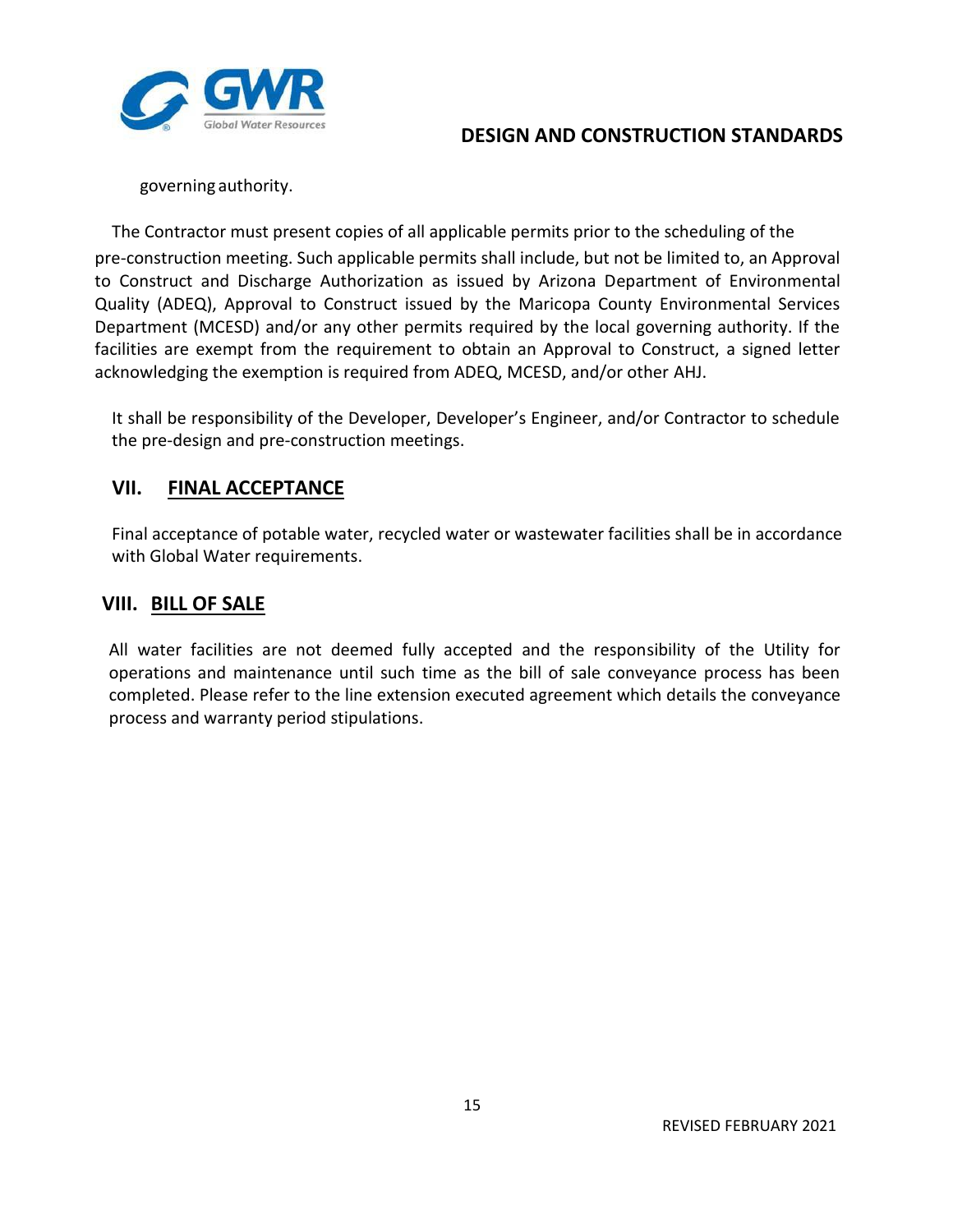

# <span id="page-15-0"></span>**POTABLE/RAW WATER SYSTEM STANDARDS**

#### <span id="page-15-1"></span>**I. WATER SYSTEM DESIGN CRITERIA**

#### <span id="page-15-2"></span>**1. Water Demands**

New domestic water systems or extensions shall be designed based on the following criteria:

| <b>Land Use</b>           | Unit                               | <b>Average Daily Demand</b> |
|---------------------------|------------------------------------|-----------------------------|
| Residential               | <b>Dwelling Unit</b>               | $250$ gpd                   |
| Commercial*               | <b>Square Foot of Building</b>     | $0.125$ gpd                 |
|                           | <b>Acre of Commercial Property</b> | 2,800 gpd                   |
| Industrial*               | Acre of Industrial Property        | 1,800 gpd                   |
| School                    | Student                            | 50 gpd                      |
| Parks and Landscaped Open | Acre                               | 1,800 gpd                   |
| Space                     |                                    |                             |

\*Does not include high water use commercial/industrial facilitiessuch asrestaurants, car washes, bottling plants, etc. Contact Global Water for high water use operations.

The maximum day flow shall be equal to 2 times the average day flow. The peak hour flow shall be equal to 1.7 times the maximum day flow. For preliminary design only, a density of 4.5 dwelling units per acre shall be utilized forsingle family residential properties without a land use plan. Final design shall be based on the actual density. For utilities within Maricopa County, MCESD standards shall apply.

#### <span id="page-15-3"></span>**2. Pressure Requirements**

Working pressures within the distribution system shall be between 40 and 80 psi. System pressure shall not drop below 40 psi at any point within the distribution system during peak hour demand. The minimum allowable residual pressure under maximum day demand plus fire flow conditions is 20 psi at all nodes.

#### <span id="page-15-4"></span>**3. Fire Flow Requirements**

Fire flow requirements shall be in accordance with the local fire department authority in each applicable municipality or the AHJ. The system shall be designed to deliver the required flow rate while maintaining residual pressure and shall provide the minimum required fire-storage volumes. At a minimum, the water system shall be designed to deliver a design fire flow in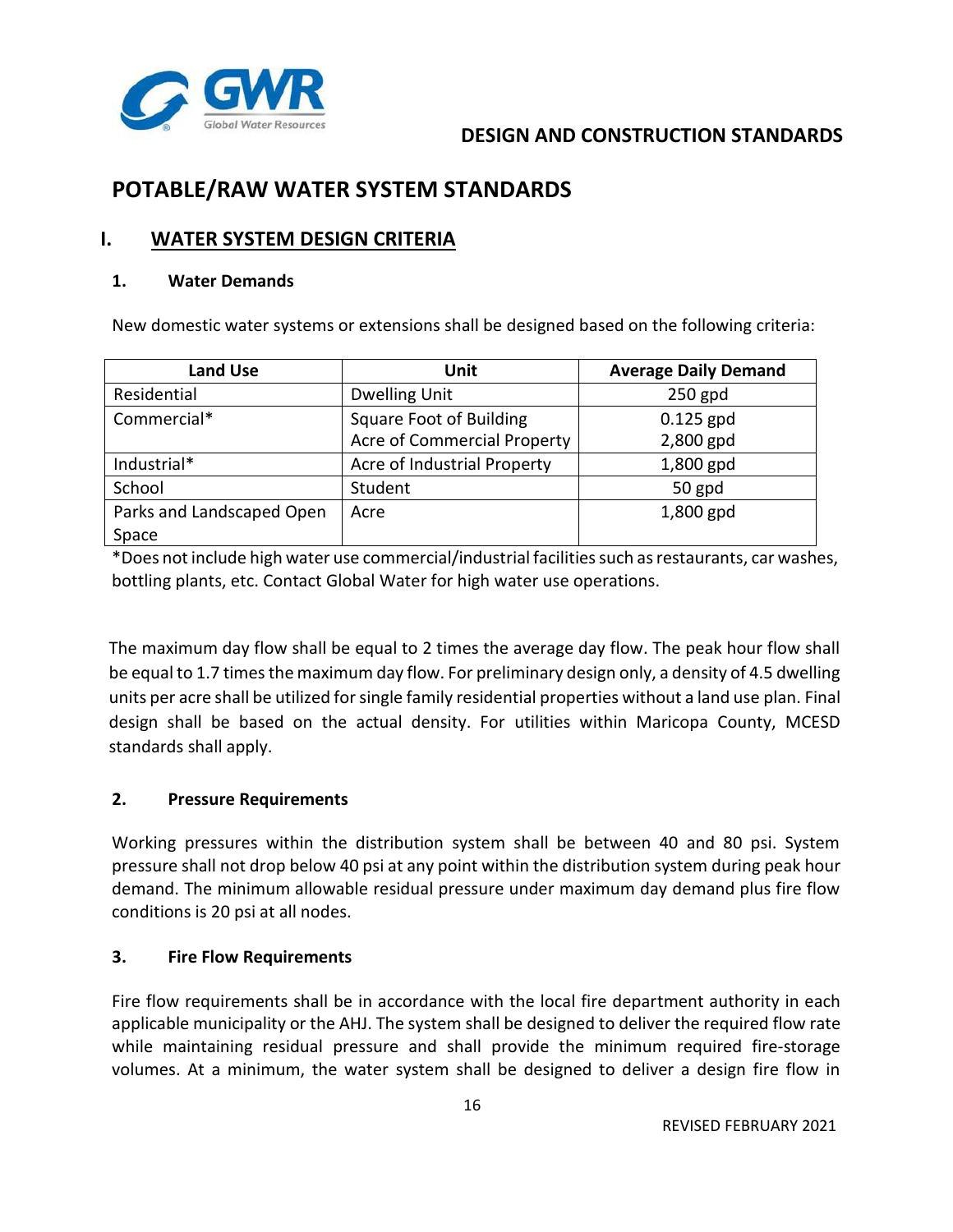



accordance with the latest edition of the International Fire Code but not less than 1,000 gpm for residential building less than 3,600 square feet and not less than 1,500 gpm for other buildings and areas while maintaining a residual pressure of 20 psi or more.

Under conditions of Maximum Day Demand and Fire conditions, Global Water Resources is committed to providing a minimum flow of 1,000 gpm for residential areas and 1,500 gpm for other areas while maintaining a minimum residual pressure of 20 psi. Onsite fire suppression system shall be designed based on Global Water Resources minimum fire flow and residual pressure commitment. For fire suppression systems that needs higher flow and or pressure, designer should consider onsite provisions to accommodate fire suppression system needs.

#### <span id="page-16-0"></span>**4. Network Analysis**

The network analysis for the distribution system shall be analyzed utilizing a hydraulic model such as WaterGEMS or WaterCAD. A model shall be constructed to demonstrate that the proposed system meets the design guidelines established by Global Water. Flow conditions shall be analyzed for average day, maximum day, peak hour, and maximum day plus fire flow. Input parameters to the model shall include a Hazen‐Williams coefficient (C) equal to 130. Water supply pressures shall be determined by a fire hydrant flow test performed as close to the point of connection as practicable. Fire hydrant flow tests are the responsibility of the developer or consulting engineer. The fire hydrant flow test must be scheduled with Global Water in advance and must be witnessed by Global Water personnel along with the AHJ Fire Marshall or associated representative.

The model output shall demonstrate that the water system meets the following criteria:

Under the maximum day scenario, the velocity shall not exceed 5 fps and the head loss gradient shall not exceed 6 feet per 1,000 feet of pipe.

- Under the peak hour scenario, the velocity shall not exceed 6 fps and the head loss gradient shall not exceed 8 feet per 1,000 feet of pipe.
- Under the maximum day plus fire flow scenario, the velocity shall not exceed 8 fps.
- All dead‐end cul‐de‐sacs shall be served with a minimum 8‐inch diameter line.

#### <span id="page-16-1"></span>**5. Backflow and Cross‐Connection**

Backflow and Cross Connection will be in accordance with the applicable Utility's Cross-Connection or Backflow Tariff and Design Standards. The Tariff is available at [www.gwresources.com.](http://www.gwresources.com/)

In any case requiring the installation of a backflow prevention device, the design Engineer shall ensure that head loss through the assembly is accounted for, and that requirements for residual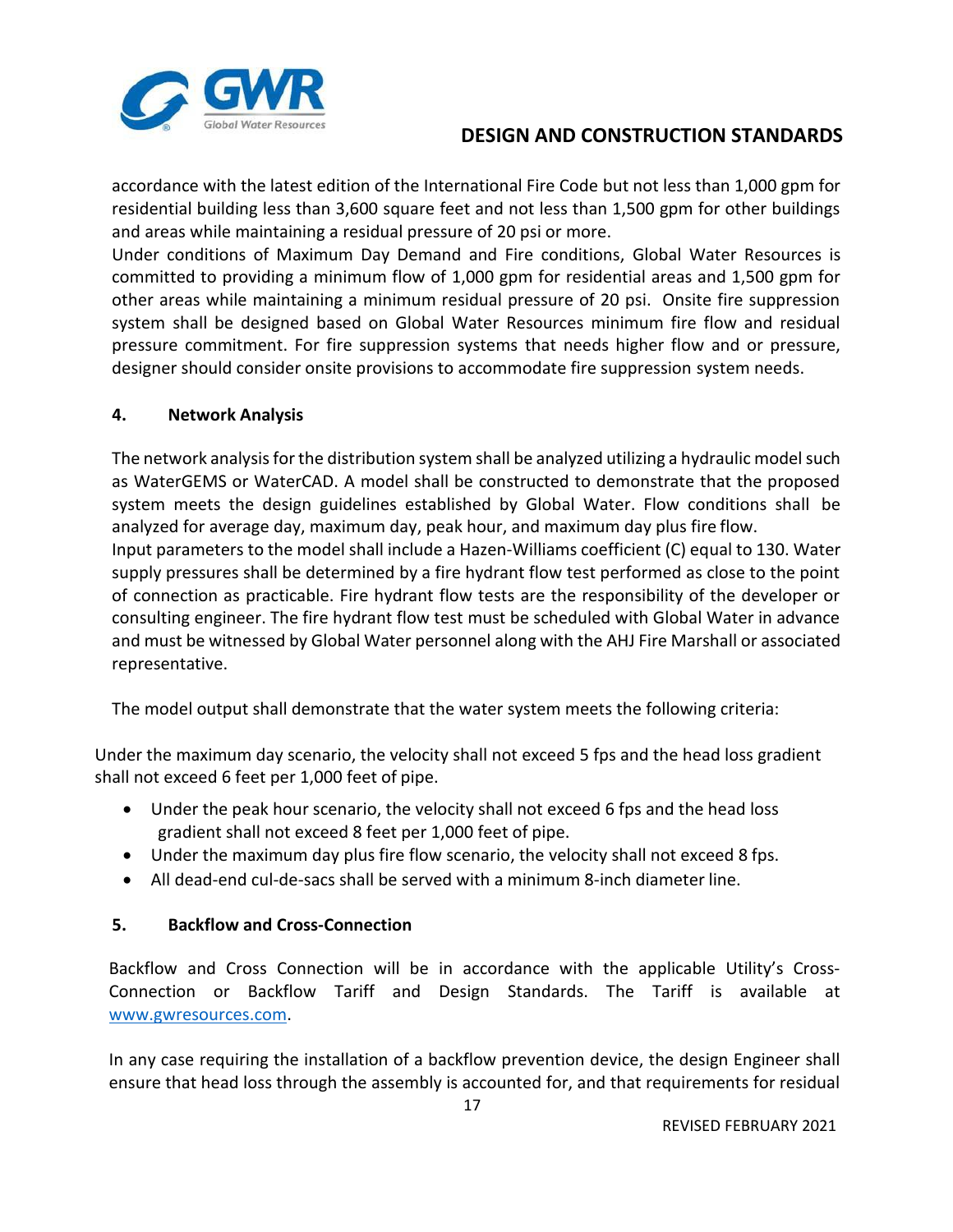

pressures are satisfied per the AHJ.

#### <span id="page-17-0"></span>**6. Galvanic Corrosion Control**

galvanic corrosion is the disintegration of metals in the presence of an electrolyte. It can occur wherever dissimilar, joined metals become damp. Pipes, fitting and other water and wastewater systems components shall be protected against galvanic corrosion. Galvanic corrosion can be prevented through several methods:

- Electrically insulate the dissimilar metals. Plastic can be used to separate pipes, fittings, and other components of dissimilar metals.
- Shield the metal from ionic compounds. This is often accomplished by encasing the metals in epoxy or plastic or painting it. Coating or protection should be applied to the two metals.
- Choose metals that have similar potentials. Closely matched metals have less potential difference and, hence, less galvanic current. The best such solution is to build with only one type of metal.
- Electroplate the metals.
- Avoid threaded connections, as they are most severely weakened by galvanic corrosion.

# <span id="page-17-1"></span>**II. WATER SYSTEM CONSTRUCTION STANDARDS**

#### <span id="page-17-2"></span>**A. Wells**

Global Water will assess any existing wells within the proposed development area for inclusion into Utility's potable/raw water inventory. The Developer shall submit all data required for this assessment including but not limited to driller's logs, down‐hole video survey, production capacity, and water quality analysis data. Water quality analysis results shall be provided based on a sampling effort conducted after a minimum of a 24‐hour flushing period. The Developer/Owner shall be responsible for all efforts and costs associated with providing this well assessment data. Should Global Water determine that any of the existing wells are deemed usable by Utility, the Developer shall be required to provide all necessary deeds and access easements to such sites and complete the transfer of title of the facilities to Global Water Resources Inc.

Well production shall be designed to provide redundant capacity to satisfy the maximum day water demand with the largest production well out of service. Prior to drilling and installing a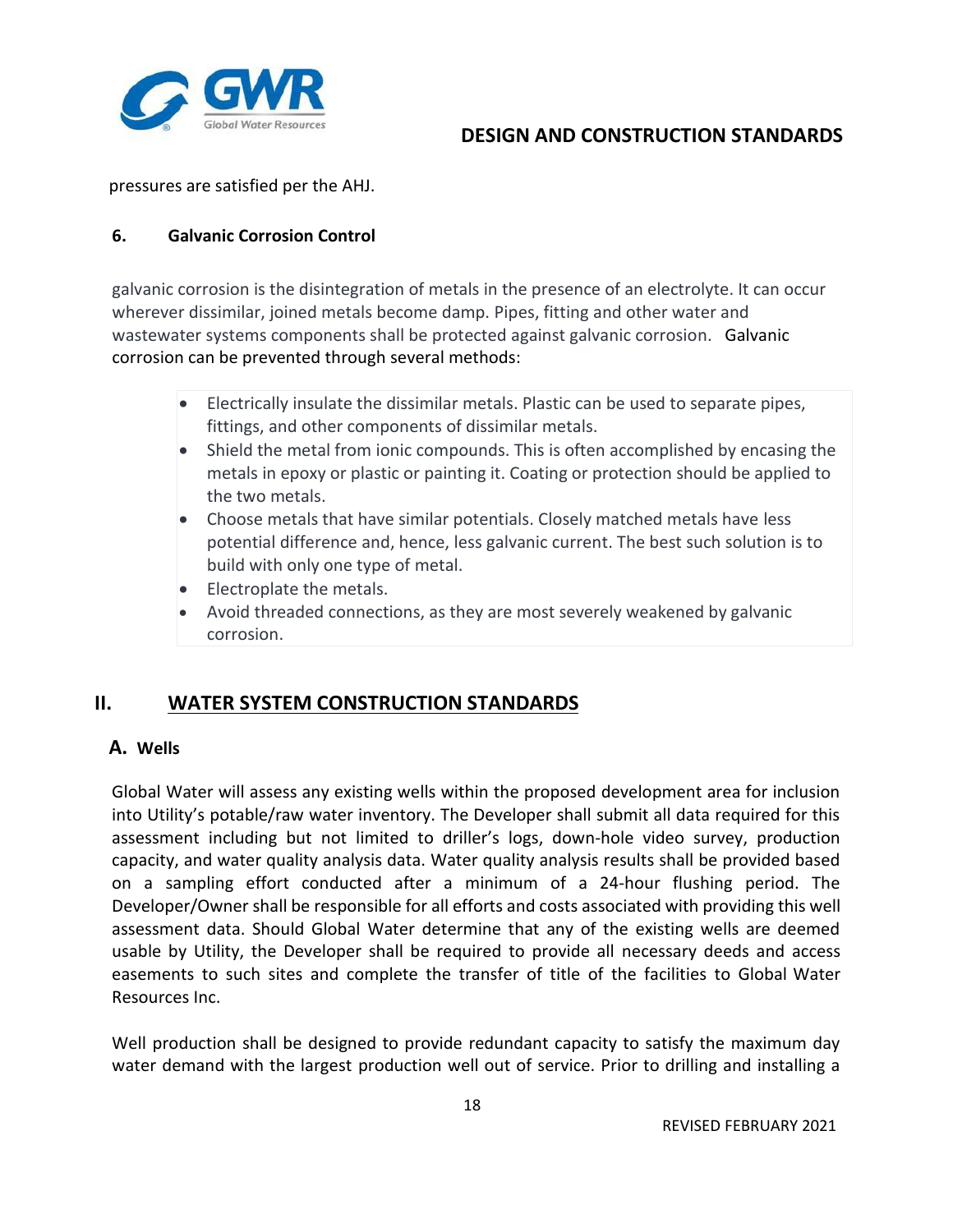

well, a "Notice of Intent to Drill" and "Application for a Drilling Permit" must be completed with ADWR. For new wells, design including site location, drilling method, casing material design, gravel/filter pack, sounding tubes, etc. shall be submitted to Global Water for approval.

For any existing or proposed wells deemed unusable by Utility, the Developershall be responsible for properly abandoning wells in accordance with ADWR requirements. Such wells must be abandoned by ADWR licensed well drillers. Copies of abandonment documentation, including ADWR approval, shall be submitted to Global Water.

At a minimum, well site facilities shall be equipped with the following:

- The minimum well site footprint shall be 150' x 150'. Larger well site footprit requirements as determined by Global Water Engineering Department may be required for any well that requires treatment.
- The well pump shall be a vertical line shaft turbine type pump.
- Motor control center with reduced current start (soft start) to minimize in-rush current.
- Backup power supply with a fuel reserve adequate for a minimum 12-hour runtime shall be required for mission‐critical sites as determined by Global Water.
- Sodium Hypochlorite disinfection facilities if required by Global Water.
- Chlorine analyzers to meet requirements of EPAs Groundwater Rule if necessary.
- Flow metering assembly with a valved bypass.
- Telemetry, communications, control system, programming, integrated to Global Water SCADA systems per Global Water SCADA standards.
- Site security systems that include monitoring and surveillance equipment to allow real time monitoring of the site at all times.
- Perimeter masonry wall is required to be installed that is in accordance with local development codes and shall include an approved type of entry prevention mechanism on top of the wall that is also in accordance with local codes. There will also be a 20‐foot access gate, with ability to see into the site, to allow ingress and egress to the site. A separate personnel entry gate shall also be provided.
- Isolation, pump control valves, and combination air valves.
- Instrumentation (pressure gauges, level transducer, flow switches, etc.) satisfactory to Global Water.
- Waste discharge control valve, retention basin, and drywell.
- Onsite drainage and retention in accordance with AHJ.
- Driveway access with area for vehicle space in front of the access gate that is in accordance with the AHJ.

All system components shall be approved listed under NSF/ANSI standard 61 "Drinking Water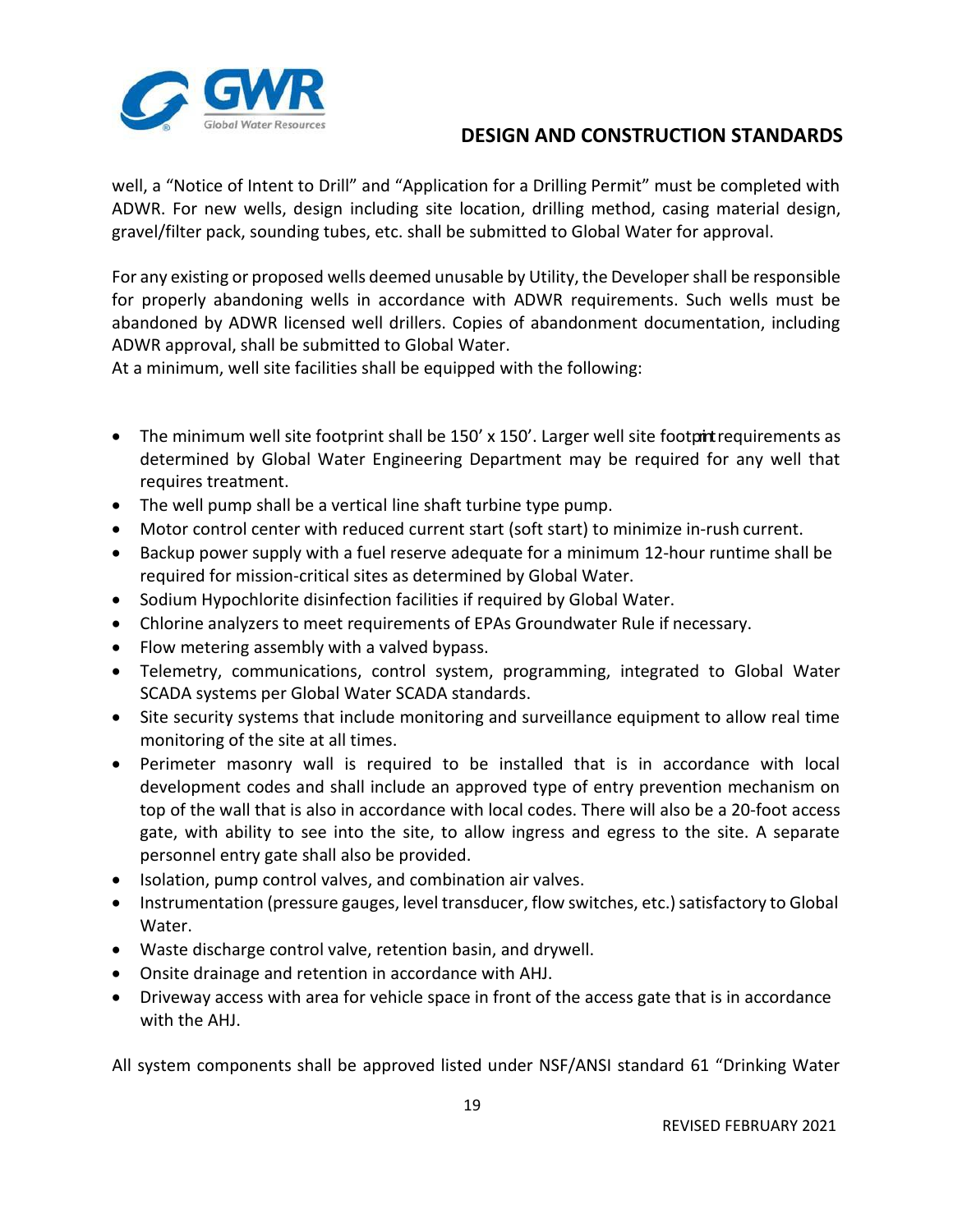

System Components" and all chemicals and compounds used in the construction and/or operation shall be approved listed under NSF/ANSI standard 60 "Drinking Water Treatment Chemicals."

#### <span id="page-19-0"></span>**B. Booster Pump Station and Storage Facilities**

Booster pumps shall be designed to maintain pressures within the minimum and maximum requirements for both domestic use and fire protection. Specifically, booster stations shall be designed to exceed the following criteria with the largest pump out of service (firm capacity):

- Maximum day demand plus fire flow.
- Peak hour demand.

At a minimum, pump stations and storage facilities shall be equipped with the following:

- Variable frequency drives (VFD) with an air-conditioned enclosure.
- Backup power supply with a fuel reserve adequate for a minimum 12-hour runtime.
- Sodium hypochlorite disinfection facilities with controls for flow paced feed system and residual chlorine confirmation. The sodium hypochlorite system shall have ability to feed at the inlet to the tank and prior to the EPDS discharge for residual chlorine level tuning. Peristaltic pump systems shall be provided.
- Chlorine analyzers to meet requirements of EPAs Groundwater Rule.
- Hydropneumatic tank with a pad mounted air compressor and automatic level control.
- Flow metering assembly with a valved bypass.
- Telemetry, communications, control system, programming, integrated to Global Water SCADA systems per Global Water SCADA standards.
- Site security systems that include monitoring and surveillance equipment to allow real time monitoring of the site at all times.
- Perimeter masonry wall is required to be installed that is in accordance with local development codes and shall include an approved type of entry prevention mechanism on top of the wall that is also in accordance with local codes. There will also be a 20‐foot access gate, with ability to see into site, to allow ingress and egress to the site. A separate personnel entry gate shall also be provided.
- Isolation and silent type check valves for each pump assembly.
- Instrumentation (pressure gauges, flow switches, etc.) satisfactory to Global Water.
- Pressure relief valves. Pressure reducing valve assemblies.
- Onsite drainage, retention, and drywell in accordance with AHJ.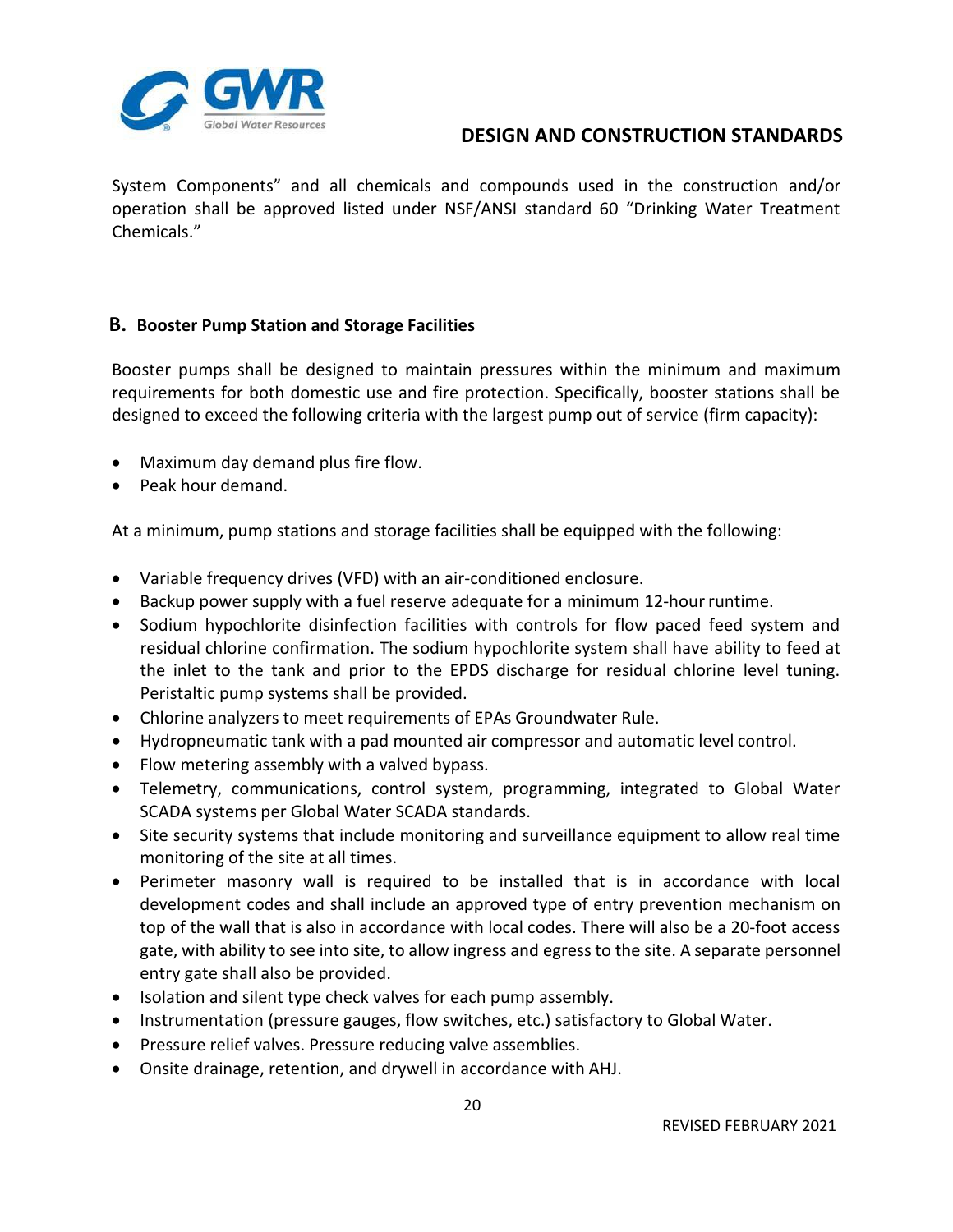

• Paved access drive in accordance with the AHJ, and paved entry and parking area inside the site. Decomposed granite rock of ¾‐inch minus shall be provided on all areas of the site outside of the paved area.

The pump station shall be appropriately equipped to protect the water system from surges and/or water hammer. In addition to hydropneumatic tanks and VFD's, acceptable methods of protection include flow control valves on pump discharges, soft‐start motor controllers, and surge anticipator valves.

Acceptable pump types include split case centrifugal and vertical turbine. Pump speeds shall not be greater than 1,800 rpm. Acceptable manufacturers shall include Goulds<sup>®</sup>, Fairbanks<sup>®</sup> Morse<sup>®</sup>, or other manufacturer's as deemed acceptable by Global Water Engineering.

Storage facilities shall be sized to provide a usable storage volume in excess of both of the following criteria:

- Usable capacity to provide 30% of the maximum day demand plus a fire flow reserve.
- Average daily demand during the peak month minus firm well production capacity in accordance with AAC R18‐5‐503.

The minimum fire flow reserve shall be equal to 120,000 gallons (1,000 gpm for 2 hours). The storage requirement shall be increased as required to conform to the fire flow requirements of the local fire authority or AHJ.

The usable storage volume of a storage facility shall not include any volume that may not be used under normal operating conditions. This includes but is not limited to the volume above the tank overflow level, or the volume below the tank level required for adequate Net Positive Suction Head (NPSHr) for all the pumps provided and operating concurrently.

Steel water storage tanks shall meet the requirements of the American Water Works Association D100. Global Water may require tanks to be equipped with a cathodic protection system. Non‐ corrosive bedding material shall be required for all tanks. Tanks shall be designed to provide actual useable volume at elevations which provide the NPSH required to the distribution pumps and the necessary freeboard required for overflow and other instrument requirements. Tanks shall be provided with bottom mounted suction pipes. Interior and exterior coating systems and color schemes are subject to approval by Global Water. Commissioning of Ground Storage Tank is controlled by Global Water Acceptance and Recommissioning of Ground Storage Tanks.

All system components shall be approved listed under NSF/ANSI standard 61 "Drinking Water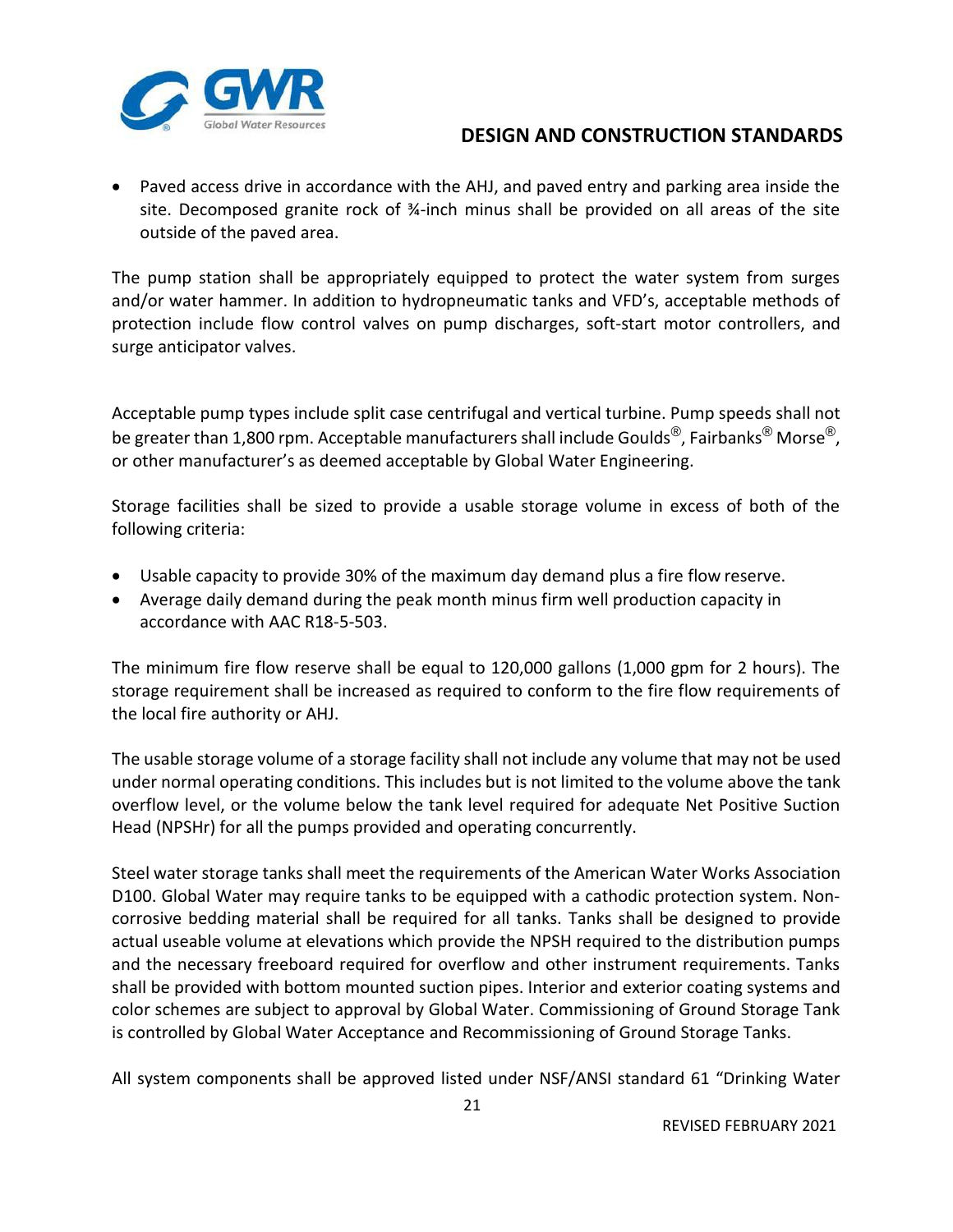

System Components" and all chemicals and compounds used in the construction and/or operation shall be approved listed under NSF/ANSI standard 60 "Drinking Water Treatment Chemicals."

Additional design criteria is provided in ADEQ Engineering Bulletin No. 10, "Guidelines for Construction of Water Systems" and Engineering Bulletin No. 8, "Disinfection of Water Systems."

All design and construction documents are subject to Global Waterreview and acceptance. Global Water's review and acceptance shall be based on life cycle costing analysis to be provided by the Engineer of Record.

#### <span id="page-21-0"></span>**C. Water Distribution and Transmission Mains**

Water mains operate on a grid system and shall be sized as follows:

- 16-inch water mains are required on one-mile alignments (typically on section lines). No water services shall be allowed on 16‐inch water mains.
- 12-inch water mains are required on half-mile alignments.
- All internal water mains shall be a minimum of 8-inch lines (with the exception of 6-inch fire hydrant connections) and shall form a looped network.
- Fire hydrants shall be located at the end of all permanent dead-end water lines. Caps with blow‐offs as a substitute for fire hydrants are not acceptable.
- Potable water sampling stations shall be provided at locations where required by Global Water.
- Pressure sensors for distribution system monitoring shall be provided at each high elevation point in the system and at alternate two square mile interval locations.
- Fire Hydrants shall be provided on all potable water distribution and transmission lines.

All system components shall be approved listed under NSF/ANSI standard 61 "Drinking Water System Components" and all chemicals and compounds used in the construction and/or operation shall be approved listed under NSF/ANSI standard 60 "Drinking Water Treatment Chemicals."

Acceptable pipe material for potable water main pipe is poly wrapped ductile iron pipe (DIP) or as mandated by the AHJ. All polyethylene wraps shall conform to Global Water's color-coding standards and shall be installed in accordance with section 610.5 of the MAG Specifications. Potable waterlines will be wrapped in Blue poly, Recycled Waterlines wrapped in Purple poly, Sewer Line wrapped in Green poly, and Raw Waterlines wrapped in Black Poly. Pipe identification markings for recycled waterlines shall be in accordance with section 616.4 of MAG Specifications. Installation of polyethylene wrapped ductile iron pipe will be performed using a strap or PVC tape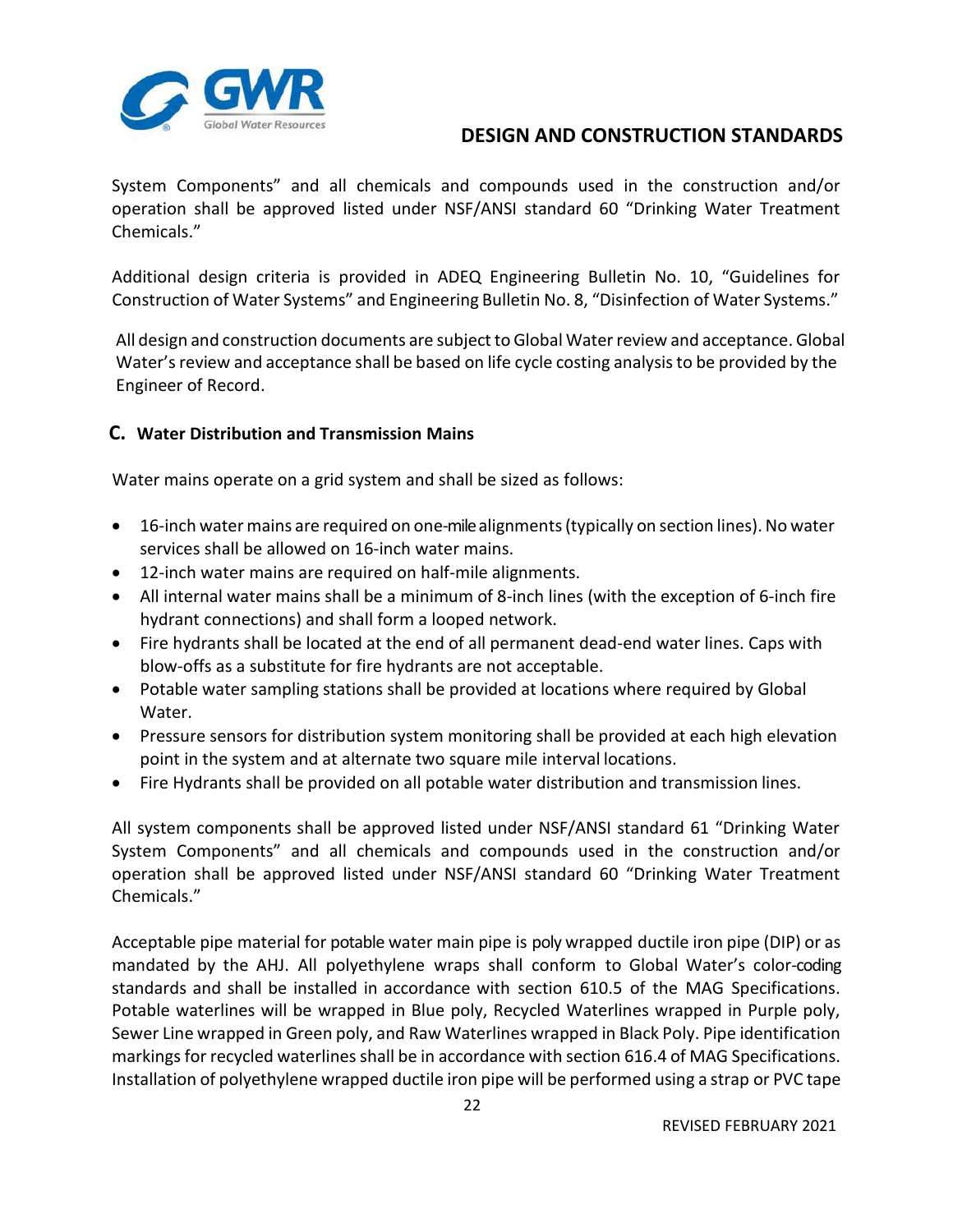

to prevent damage to the polyethylene wrap. Proposals for alternate pipe materials may be considered by Global Water and shall be submitted in writing by the Engineer.

In no case shall the pressure class of any water main be less than the following:

| <b>Pipe Diameter</b>  | <b>Minimum Pressure Class</b> |
|-----------------------|-------------------------------|
| 12 inches and smaller | 200 psi                       |
| 14 inches and larger  | 150 psi                       |

A higher design internal working pressure may be required to account for the occurrence of water hammer or higher working pressures as may be identified in the design report.

Joints shall be restrained when necessary, at a minimum, restrained joints shall be provided at all bends, tees, reducers, line valves, and dead ends. A sufficient length (greater than 10 feet or full pipe stick on vertical realignments) of ductile iron pipe (DIP) shall be installed on either side of each valve or fitting in accordance with MAG Standard Details 303‐1 & 2. Field Lok 350 Gasket Joint Restraint as manufactured by US Pipe (or approved equal) shall be used for retrained joint DIP. Concrete thrust blocks as a substitute to restrained joints are not acceptable.

Any transition between pipe material or wall thickness shall be made at a mechanical‐joint fitting using gaskets appropriate for each pipe material outside diameter. Transition at a bell shall not be allowed.

In general, 8‐inch water mains on local streets including arterial and collector water mains shall be located on the north and east sides of the center line per Global Water Standard Detail No. 404. All water mains shall have a minimum cover of 4 feet over the top of pipe from finished grade.

Ductile iron pipe may be deflected at joints up to a maximum of  $\frac{1}{2}$  of the manufacturers recommended deflection angle.

Potable water mains shall maintain a minimum of six (6) feet horizontal and two (2) footvertical separation from any raw water, recycled water, storm water, or sewer line. Water mains shall not be permitted to be located beneath any raw water, or pressure sewer lines. Raw water mains shall not be permitted to be located beneath any pressure sewer lines. A minimum of two (2) foot of horizontal separation shall also be maintained from any dry utility. All measurements of separation shall be made from the outsides of the pipes, conduit, or other utility infrastructure as shown in MAG 404‐1. If minimum horizontal and/or vertical separation requirements cannot be met between potable water and non‐potable water lines(sewer, recycled, raw water or storm drain), extra protection shall be provided in accordance with MAG Specification 610.5.5 and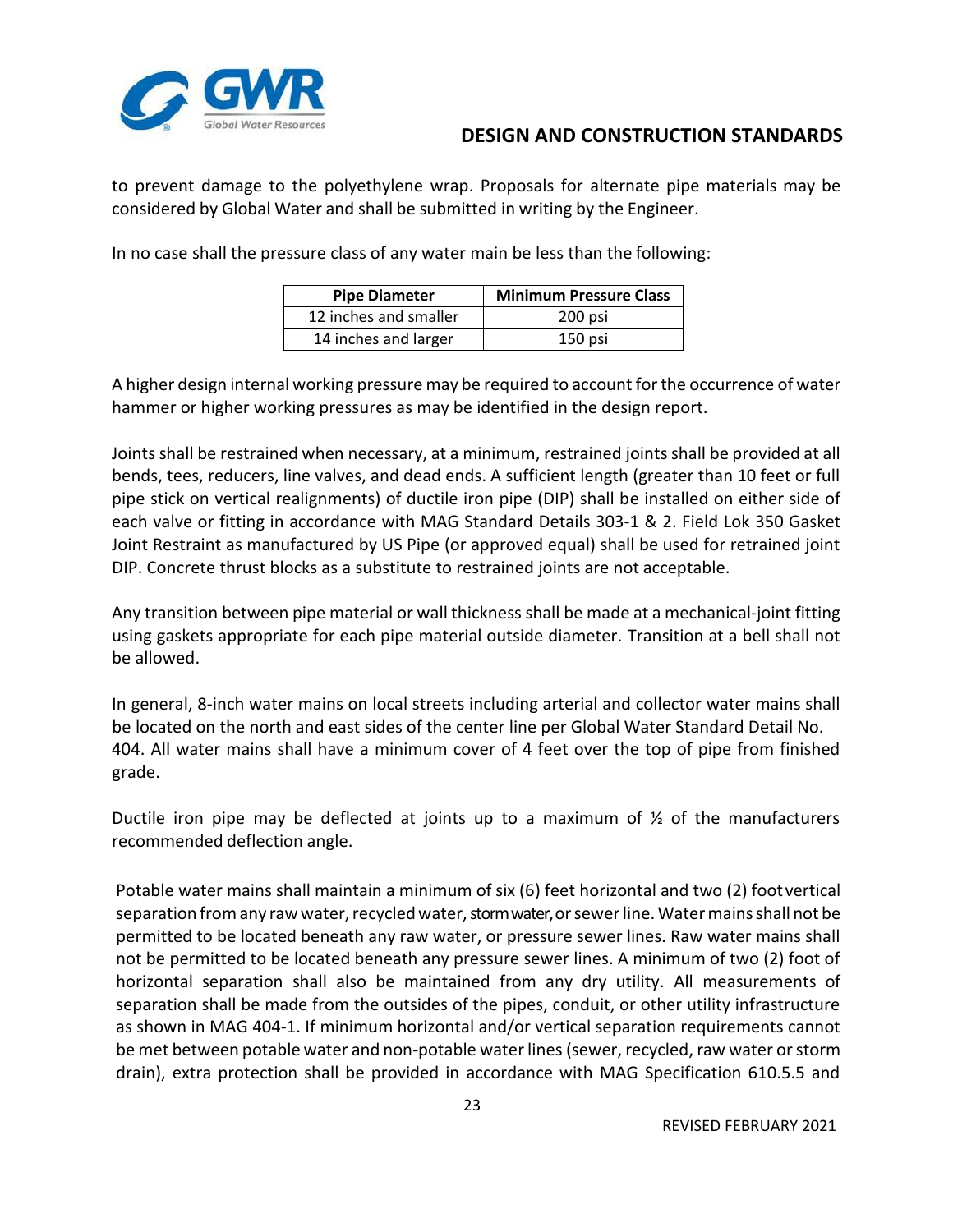

MAG Standard Detail No. 404–3. All locations where extra protection is provided in lieu of adequate separation must be approved by Global Water.

#### <span id="page-23-0"></span>**D. Valves**

The maximum spacing of water distribution system isolation valves shall be 500 feet. Isolation valves located on transmission mains with no services shall be located no more than 1,500 feet apart. Isolation valves shall also be provided for hydrant branches, wash crossings, railroad crossings, and major highway crossings. Isolation valves are required just prior to the drop fitting at all vertical realignments. Valves shall be treated as dead‐ends for the purposes of restrained joint calculations.

At water main intersections, a valve shall be provided for each line at the intersection. Isolation valves at water main intersections shall be located within 10 feet from the center of fitting joining the water mains.

All valves 6-inch to 12-inch shall be U.S. Pipe<sup>®</sup>, American Flow S-2500<sup>®</sup>, Clow<sup>®</sup>, Mueller<sup>®</sup> or Kennedy<sup>®</sup> Resilient Seated Gate Valves in accordance with MAG specifications 630.3 and AWWA C509. Isolation valves larger than 12 inches shall be butterfly type in accordance with AWWA standards C504. Valves shall not be located in sidewalks, curbs, gutters, or driveways. Valves shall be located to provide easy access by personnel and heavy equipment. Valves greater than 5 feet in depth shall be provided with extensions.

Air release and vacuum/air relief valves shall be provided on all water system high points for lines 12-inches or greater. Requirements for locations on 8-inch lines within developments shall be determined by Global Water. Air valves shall be provided at vertical relocations. Air valve assemblies shall be constructed per MAG Section 630.6 and in accordance with Global Water standards. To reduce the number of air valves required, the Engineer shall evaluate pipe profiles to maintain constant depth and slope to the greatest extent possible.

# <span id="page-23-1"></span>**E. PRV Stations**

Pressure reducing valves (PRV) may be required to maintain pressure within acceptable ranges within the distribution system. Sizing of the PRV shall be based on manufacturer's recommendations and anticipated design flow. Pressure reducing valves are discouraged within the distribution system and typically allowed only for emergency service.

Where pressure zone breaks occur, a hydraulically actuated PRV valve shall be provided. The PRV station shall be provided with the following: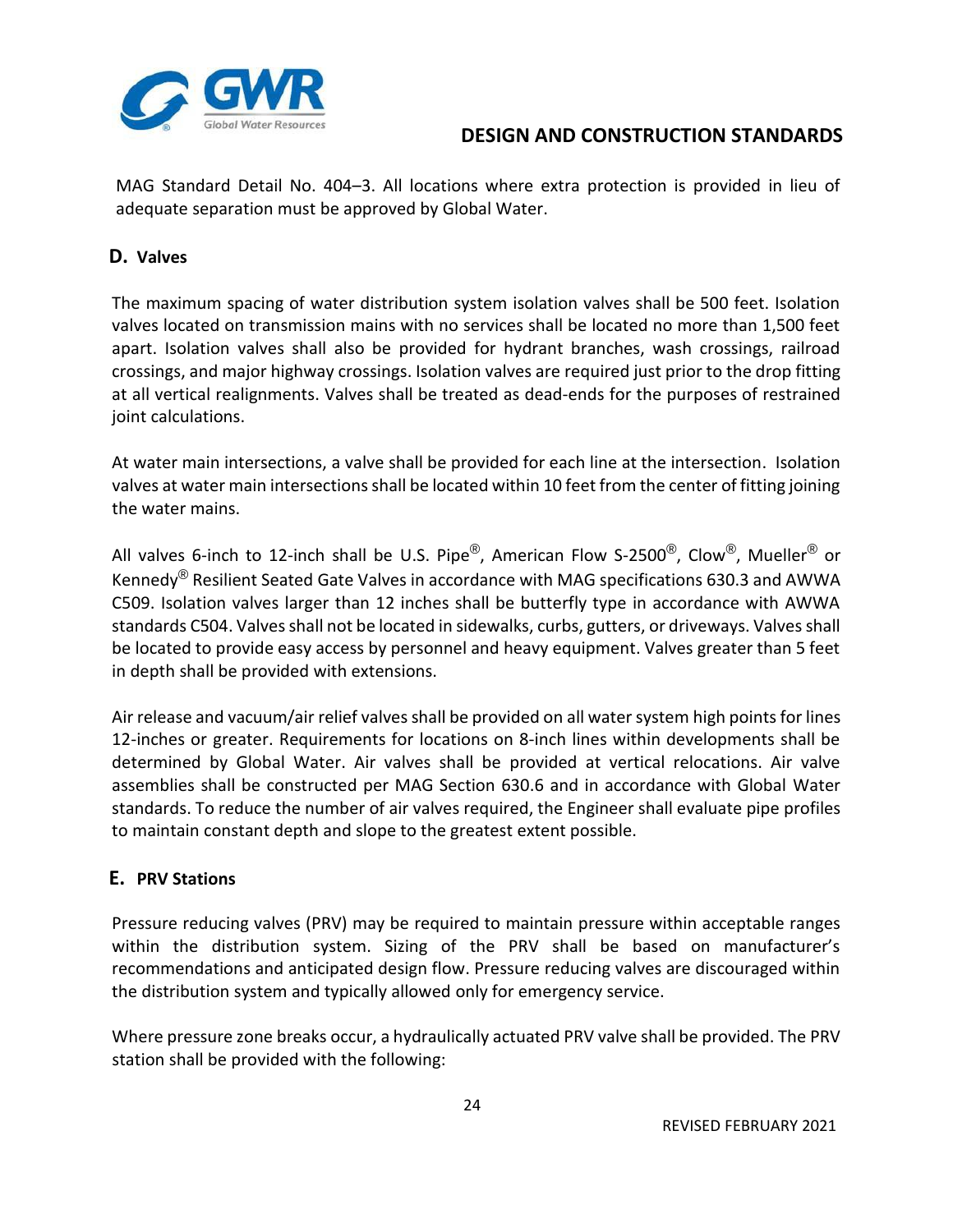

- SCADA remote valve position indication and control.
- SCADA Alarm of failure.
- Inlet and outlet isolations valves.
- All PRVs 8-inch diameter and larger shall be provided with a low flow bypass.
- Valve vault with H20 rated hatch approved by Global Water and stainless steel hardware.
- PRV shall be Bermad<sup>®</sup>, Cla-Val<sup>®</sup>, or approved equal.

#### <span id="page-24-0"></span>**Fire Hydrants**

All fire hydrants shall conform to Global Water Standard Detail No. 360-1 or 360-2 as applicable. Refer to the fire hydrant detail for the elevation of the hydrant flange. All hydrants shall be Clow Medallion<sup>®</sup> or Mueller<sup>®</sup>, or as approved by Utility. Hydrants selected shall consider consistency within the same development and mixing of different hydrants within the same development is not acceptable unless approved in writing by GWR. Global Water Resources reserves the right to specify the make of the hydrant to be used. Screws and bolts used for hydrants shall be stainless steel. Hydrants shall have a supply line with a minimum of 3 foot bury depth, 5¼‐inch main valve opening, one 4½‐inch NST pumper connection, and two 2½‐inch inch NST hose connections. No substitutions are allowed. All hydrant connections and piping shall be constructed of restrained DIP Hydrants in residential areas shall be installed with the 4½-inch inch pumper nozzle facing the sidewalk or street. All fire hydrants shall be supplied with a shear pad and break- off ring.

The spacing of fire hydrants shall be as approved by the local municipal fire agency or AHJ requirements. Where there is no local municipal fire agency or AHJ, fire hydrants shall be located at minimum of every 1500 feet.

For flushing purposes fire hydrants shall be placed at the end of all dead-end lines where no provisions for future extensions are required. Capped dead-end lines which will be extended in the future may be tapped with a flushing device per MAG Standard Detail 390‐B in lieu of a fire hydrant.

Private fire lines, where required, shall be considered on‐site facilities and shall require the installation of an approved backflow prevention assembly at each point of connection to the potable water system. All hydrants installed on an onsite fire line shall be painted red to dictate private ownership. Construction, testing and maintenance of onsite facilities shall be the sole responsibility of the Developer/property owner.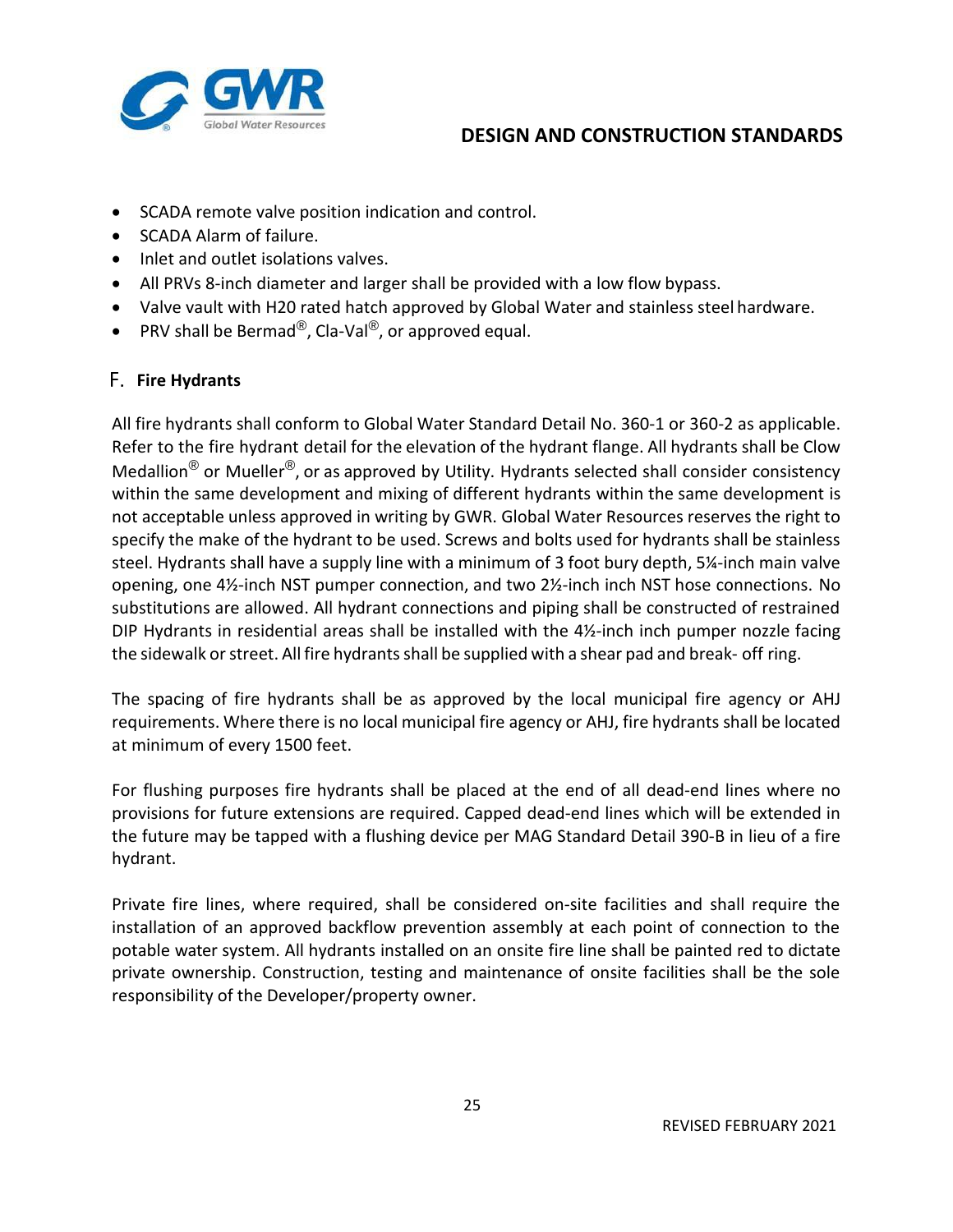

#### <span id="page-25-0"></span>**Service Lines**

Water service lines shall be annealed Type K copper tubing. No splices shall be allowed in the service lines between the main and the meter unless required by service length and approved by Utility Inspector. Minimum cover for water service lines shall be 30 inches. Service lines shall have a minimum of 4 inches of sand bedding and backfill. All copper piping for potable services shall be installed with blue poly wrap or protected with a cross wrap of 10‐mil tape.

For single services up to 1‐inch in size, the saddle shall be 1‐inch with a 1‐inch corporation stop. For 1½‐ inch and 2‐inch services saddles, corporation valve, and copper shall be the size of the meter to be installed. Service taps shall not be made within 18-inches of pipe bell, fitting, or adjacent service tap. Double services are not accepted by Utility.

Service lines within the right of way beyond the sidewalk shall be constructed outside the dwelling driveway or hardscape areas.

Water meter box locations and specification shall be per Global Water Standard Detail 310‐1 or 310-2. The meter box shall not be located in concrete or paved areas. The meter box shall be installed level, with the top of the box 2‐inches above finished grade or 1‐inch above the adjacent sidewalk. The water meter box shall be installed to open on the street side to facilitate readings. Water meter boxes shall be a non-metal type to facilitate communication with the AMR system. All commercial facilities shall have an individual service connection and meter. Backflow prevention assemblies will be required for all potable water connections serving a commercial building, landscape, fire sprinkler and any area where an unprotected cross connection is possible per AAC R18‐4‐115. Backflow and Cross Connection will be in accordance with Global Water Design Standards and shall meet the specific backflow prevention tariffs per each Utility.

Meter sizing is the responsibility of the Builder's Architect or Engineer. Within Pinal County only, meters shall be sized based on the total fixture count in accordance with the International Plumbing Code (IPC), 2006. For areas outside of Pinal County, contact Global Water for requirements. Methods for sizing meters are provided in IPC Section 604. The following table summarizes the capacity of typical meter sizes:

| <b>Water Meter Size</b>                   | <b>Continuous Flow Capacity</b> | <b>Maximum Flow Capacity</b> |  |  |
|-------------------------------------------|---------------------------------|------------------------------|--|--|
| 5/8-inch $x$ $\frac{3}{4}$ -inch          | 15 gpm                          | 20 gpm                       |  |  |
| $\frac{3}{4}$ -inch x $\frac{3}{4}$ -inch | 15 gpm                          | 30 gpm                       |  |  |
| 1-inch                                    | 25 gpm                          | 50 gpm                       |  |  |

A ¾‐inch x ¾‐inch meter is typically the maximum size recommended for residential use. It shall be the responsibility of the Builders Engineer to notify Utility when a larger meter is required (i.e., for sprinkled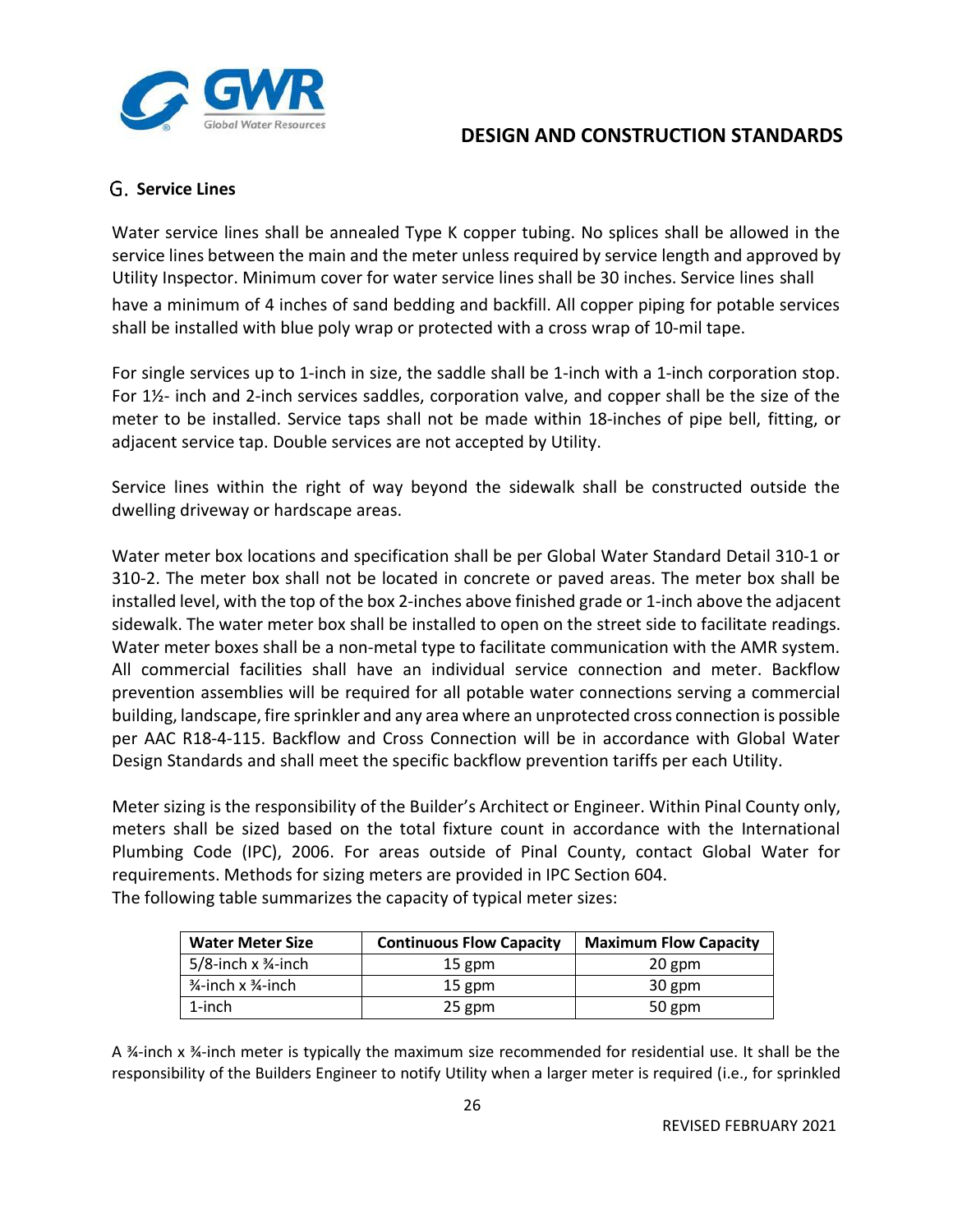

homes). All water meters shall be approved by and acquired through Utility. Water meters shall not be provided until applicable testing has been completed and accepted, and Approval of Construction granted by the AHJ where applicable.

Water service connections shall not be made into water mains 16-inches and larger or into lines designated as transmission mains by the Global Water.

Any residential or commercial property where the static pressure exceeds 80 psi shall require individual PRV's on the service line. The PRV shall be located on the customer side of the meter and shall not be the responsibility of Utility. The PRV shall require a separate meter box and cover supplied by theBuilder.

Waterlines to be owned by a Global Water Utility shall not be installed on private property unless otherwise approved by Global. In cases where installation of waterlines on private property is necessary to provide service to an adjacent parcel or property, lines shall be installed within an adequate easement. Waterlines required to be installed within private property to provide fire protection shall be considered private fire lines and require installation of an approved backflow prevention device at each point of connection to the potable system. No service connections shall be allowed on such onsite fire lines.

#### <span id="page-26-0"></span>**Testing and Disinfection Requirements**

Water lines shall be pressure and leakage tested in accordance with Global Water Resources Design Standard - Acceptance of Underground Utilities, Appendix "B," Testing. Water lines shall be disinfected per Global Water Design Standard ‐ Construction and Acceptance of Underground Utilities, Appendix "B" Disinfection of Pipelines. Copies of all test results shall be submitted to the Global Water inspector for review and acceptance.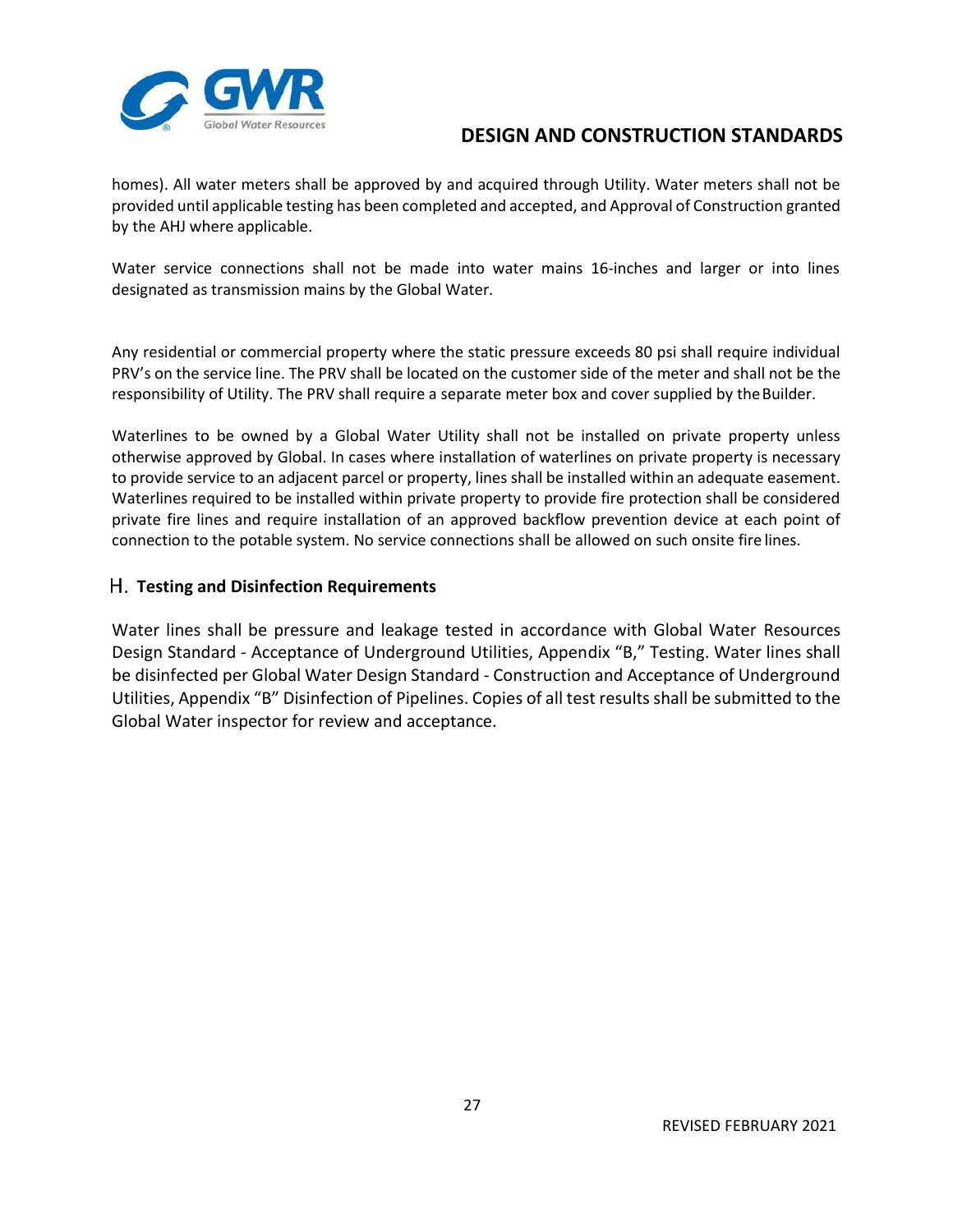

# <span id="page-27-0"></span>**WASTEWATER SYSTEM STANDARDS**

# <span id="page-27-1"></span>**I. WASTEWATER SYSTEM DESIGN CRITERIA**

#### <span id="page-27-2"></span>**A. Design Flows**

All design flows used in hydraulic analysis and design shall be as per the latest Global Water Design Standards.

All sewers shall be designed for peak flow conditions. In the absence of flow data, new domestic sewage systems shall be designed based on the following criteria:

| <b>Land Use</b> | Unit                               | <b>Average Daily Demand</b> | <b>Peaking Factor</b> |
|-----------------|------------------------------------|-----------------------------|-----------------------|
| Residential     | <b>Dwelling Unit</b>               | $234$ gpd                   | Refer to Table 1 of   |
|                 |                                    |                             | AAC R-18-9-E301.D.1.a |
| Commercial*     | <b>Square Foot of Building</b>     | $0.1$ gpd                   | 2.0                   |
|                 | <b>Acre of Commercial Property</b> | 2,200 gpd                   | 2.0                   |
| Industrial*     | Acre of Industrial Property        | $1,200$ gpd                 | 2.0                   |
| School          | Student                            | 25 gpd                      | 4.8                   |

\*Does not include high water use commercial/industrial facilitiessuch asrestaurants, car washes, bottling plants, etc. Contact Utility for high water use operations.

For preliminary design only, a density of 4.5 dwelling units per acre shall be utilized for single family residential properties without a land use plan. Final design shall be based on the actual density.

#### <span id="page-27-3"></span>**B. Hydraulic Design**

The minimum allowable slope for an 8‐inch sewer shall be equal to 0.0035 ft/ft unless otherwise approved by Global Water. For all other sewer sizes, the sewer lines shall be designed and constructed to provide a minimum velocity of 2.0 feet per second (fps) when flowing full. Hydraulic calculations shall be provided to demonstrate that a flushing velocity in excess of 1.5 fps is attained during peak flow conditions. Global Water may approve exceptions to the flushing velocity requirement in areas of low flow, or where slopes may not be reasonably increased to achieve an appropriate velocity. Increasing pipe diameter to reduce required minimum slope is unacceptable unless minimum velocity criteria can be met. A design Manning's Formula "n" value equal to 0.013 shall be utilized for all pipe materials. Peak design velocities shall be less than 8 fps.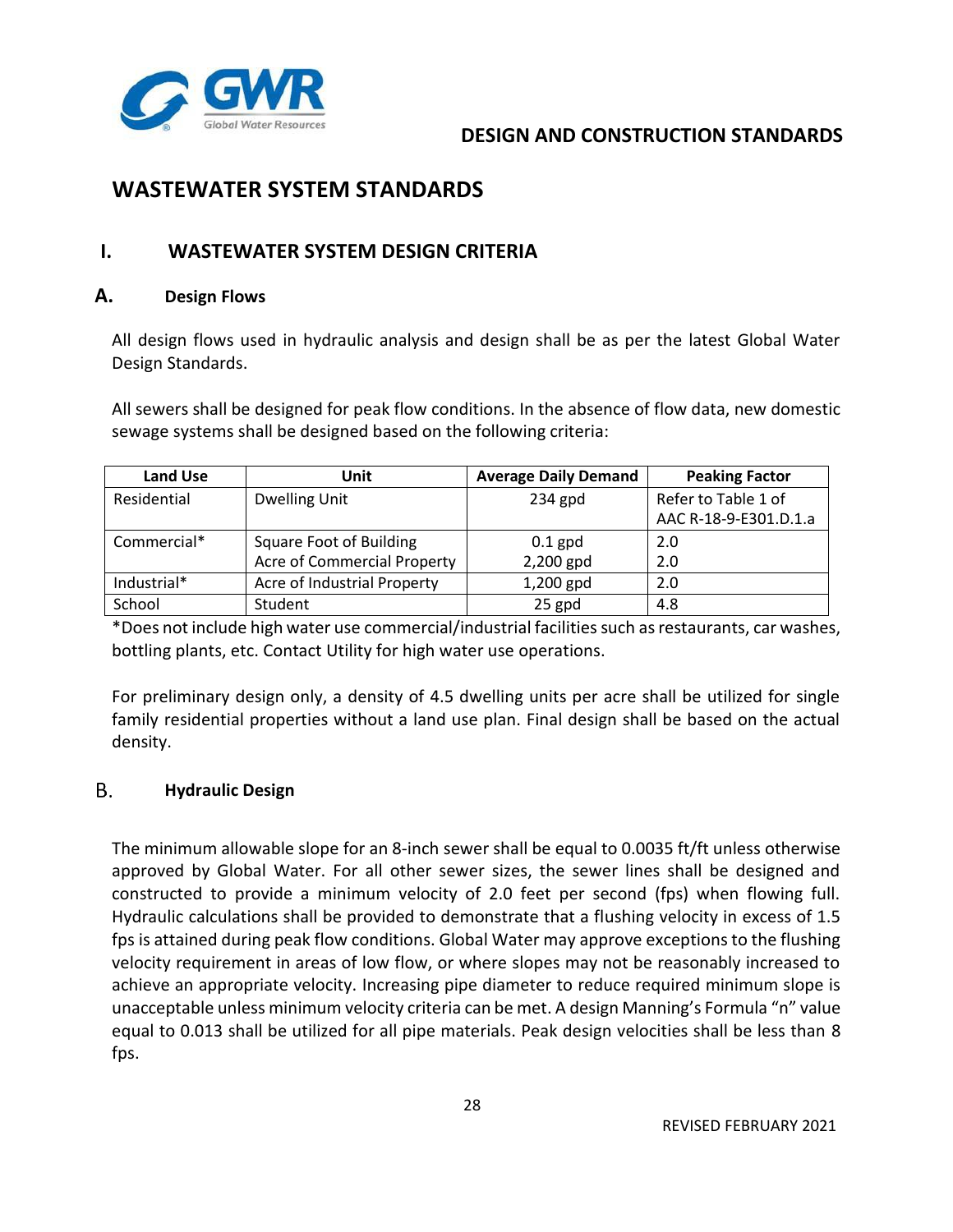



Other than private services, no sewers shall be less than 8 inches in diameter.

The ratio of flow depth in the pipe to the pipe diameter  $(d/D)$  shall not exceed 0.75 in peak dry weather flow. Consequently, the maximum sewer design capacity shall be equal to 91% of the full flow capacity at the peak design flow.

All manholes shall have a minimum drop of 0.10 feet across the manhole for all sewers. Design engineer may submit in writing to Global Water for a waiver of this requirement. Global Water may waive this requirement at its own discretion.

Drop manholes shall be constructed in accordance with Global Water standards when the difference between the upstream and downstream sewer inverts is greater than 2 feet. The manhole bottom shall be shaped to prevent solids deposition. Only outside drops shall be acceptable unless the inside manhole diameter is 6 feet or greater.

# <span id="page-28-0"></span>**II. SEWER COLLECTION SYSTEMS CONSTRUCTION STANDARDS**

#### <span id="page-28-1"></span>A. **Sanitary Sewers**

In general, all sewer lines within subdivisions shall be located 6 feet south or west of street centerlines. Horizontal curvilinear sewers shall not be allowed for sewers greater than 24 inches in diameter. For sewers greater than 24 inches, contact Utility.

All sewers with services shall be installed with a minimum cover of six (6) feet above the top of pipe to finished grade unless otherwise approved by Global Water. The depth shall be sufficient to allow for gravity drainage from the ultimate service area as well as allow for future extensions to adjacent service areas when necessary. The depth of the main sewer line and the sewer laterals shall be sufficient to avoid conflicts with water service connections and any dry utilities.

Acceptable pipe materials for gravity sanitary sewer lines shall include the following:

- Sewers 15 inches in diameter and smaller shall be polyvinyl chloride (PVC) SDR-35, SDR-26, or Protecto 401 Ceramic Epoxy lined Ductile Iron Pipe (DIP)
- Sewers larger than 15 inches in diameter shall be PVC, DIP, high density polyethylene (HDPE), or fiberglass reinforced polymer mortar (FRPM)
- All building and house service connections shall be PVC, minimum 4 inches in diameter,
- Approved compression type gasketed sewer fittings shall be used while installing all sewer mains and services except approved glue caps shall be used at the end of services, ol, as approved before construction begins.
- Sewer strap saddles shall not be approved.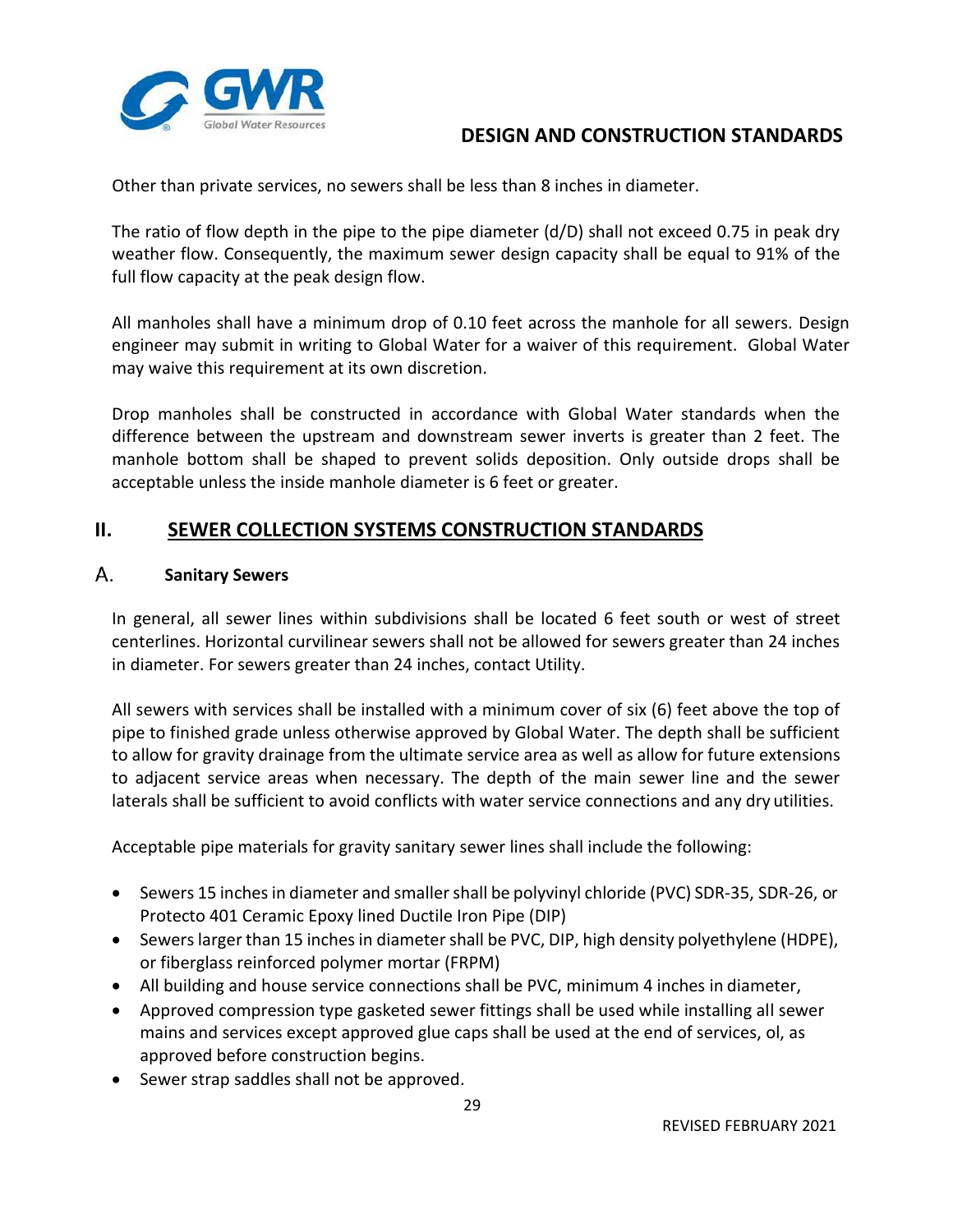

The design Engineer shall ensure that depth of cover has been considered in the selection of pipe material and rating. In areas where depth exceeds the allowable capacity of PVC and HDPE pipe, a non‐flexible pipe material such as DIP shall be utilized at the discretion of Global Water.

Proposals for alternate pipe materials may be considered by Global Water and shall be submitted, in writing, by the Engineer.

DIP shall include an approved polyurethane or ceramic epoxy interior lining system with a minimum thickness of 40 mils. Each section of pipe and fitting shall be Holiday tested. All DIP shall be wrapped with polyethylene material (encasement) per AWWA C105 and MAG standards. The polyethylene wrap shall conform to Global Water's color-coding standards and MAG 610.5. Potable waterlines will be wrapped in Blue poly, Recycled Waterlines wrapped in Purple poly, Sewer Line wrapped in Green poly, and Raw Waterlines wrapped in Black Poly. Installation of polyethylene wrapped ductile iron pipe will be performed using a strap or PVC tape to prevent damage to the polyethylene wrap.

Buoyancy and the potential for flotation of sewers shall be considered and prevented with appropriate construction where high groundwater levels are anticipated.

#### <span id="page-29-0"></span>**Manholes**

Manholes shall be installed at the end of each line and at all changes in pipe grade, size, material, and alignment. At changes in pipe alignment, the horizontal angle between two intersecting sewer lines shall not be less than 90 degrees. Manholes shall also be used in lieu of a wye fitting for service connections 8 inches in diameter and larger.

| <b>Pipe Diameter (in)</b> | <b>Maximum Spacing</b><br>(f <sup>t</sup> ) |
|---------------------------|---------------------------------------------|
| Less than 15 or<br>less   | 500                                         |
|                           |                                             |
| 18 to 36                  | 600                                         |
| Over 36                   |                                             |

Maximum sewer lengths between manholes shall be as follows:

Manholes shall be precast concrete structures in accordance with Global Water Standard Detail 421 with the exception that manhole steps shall not be provided. Structural design of manhole components shall be appropriate to proposed depths; structural calculations may be required at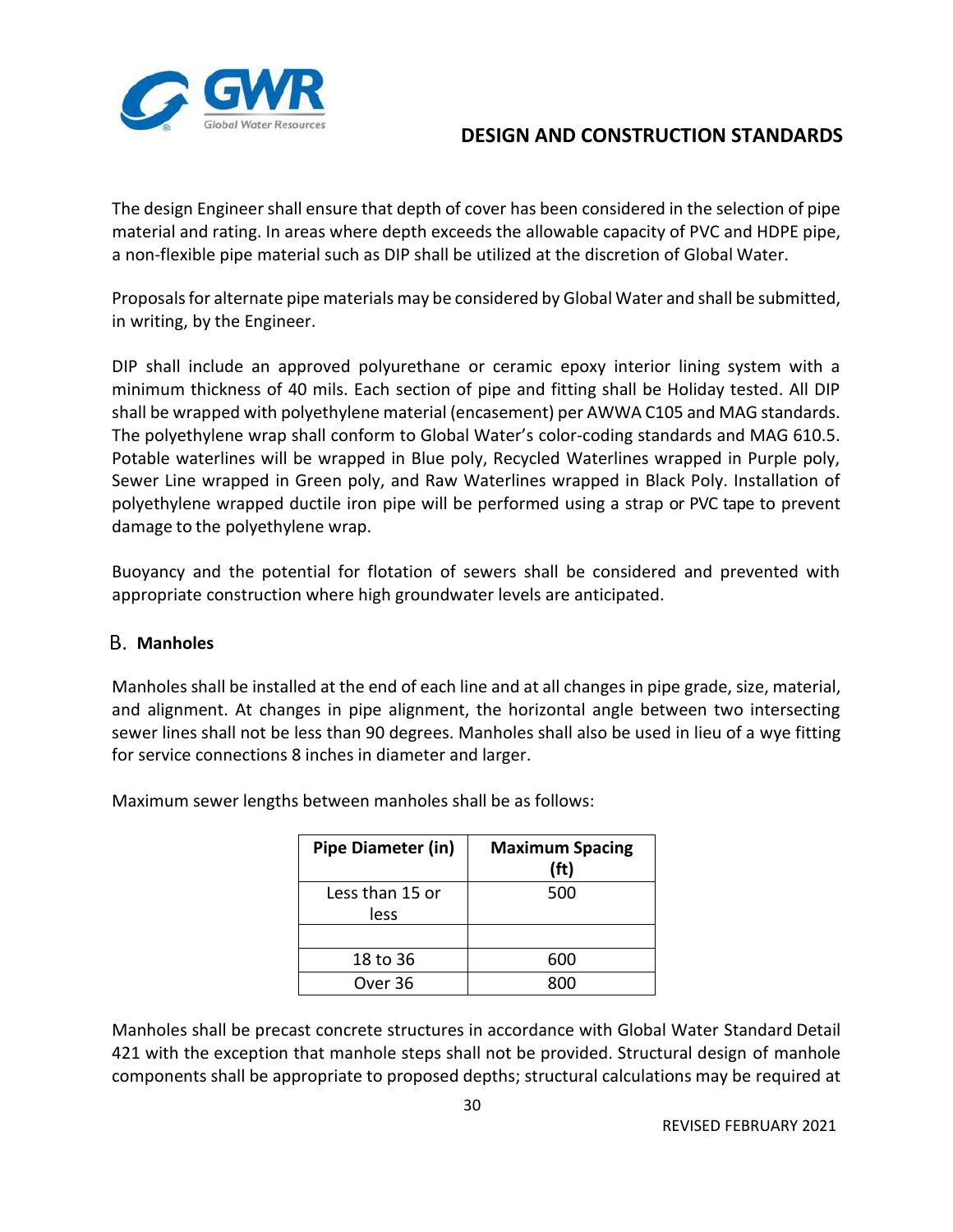

the discretion of Global Water. Subgrade under all manholes' bases shall be compacted to 95% minimum and a minimum of 4 inches (4") ABC bedding is used and shall be compacted to 95% minimum density to include an area of one (1) foot beyond the manhole diameter.

Hybrid PVC manholes shall be PREDL SYSTEMS<sup>R</sup> Precast FRP-PVC hybrid manhole system (PREDL PVC Manhole). Hybrid manholes shall be reviewed and approved by the Project engineer of record for structural and durability.

Alternative hybrid manholes by other manufacturers shall be submitted to Global Water for review and acceptance as early as practicable but before finalizing sewer system design. Proposed alternative hybrid manholes reports shall be submitted to Global Water for review and acceptance. Reports shall include testing results, references, specifications, manufacturer requirements and installation recommendations, and other related information.

Global Water Accepted hybrid manholes are required in locations of high hydrogen sulfide potential. Such locations include deep trunk mains, manholes near lift stations, force mains discharge to manholes and manholes near wastewater treatment plants.

On a case-by-case basis, Global Water may require hybrid manholes at additional locations with high hydrogen sulfide potential.

Minimum manhole diameters shall be 48 inches for pipe diameters of 8 to 15 inches less than 10 feet in depth. Manhole diameters shall be 60 inches for pipe diameters greaterthan 15 inches or for manholes greater than 10 feet in depth measured from the flow line to the manhole rim. The minimum manhole frame and cover diameter shall be 24 inches for 48‐inch manholes and 30 inches for 60‐inch manholes. In areas where manholes may be subject to occasional flooding from surface runoff, installation of watertight manhole covers shall be required.

Manholes shall be located to be easily accessible by personnel and equipment and are free from obstruction. Manholes shall not be placed in washes, floodways, or drainage basins/structures.

A corrosion resistant coating such as sewer shield  $100^{\circ}$ , Raven 405 $^{\circ}$ , Oldcastle Utilithane Polyurethane Coating<sup>®</sup> and Sauereisen Sewerguard-210<sup>®</sup> Trowelable coating shall be applied to all manholes. Other coatings maybe considered by Global Water on a case-by-case basis. Coatings shall be applied immediately after manhole is raised to final grade. Coatings shall be installed and tested in their entirety in accordance with manufacturer's recommendations.

After application of coatings, and prior to final acceptance, all manholes shall be treated with "Insecta" insect treatment in accordance with manufacturer's instructions. Documentation of treatment and a two-year warranty covering product and application is to be provided to Utility.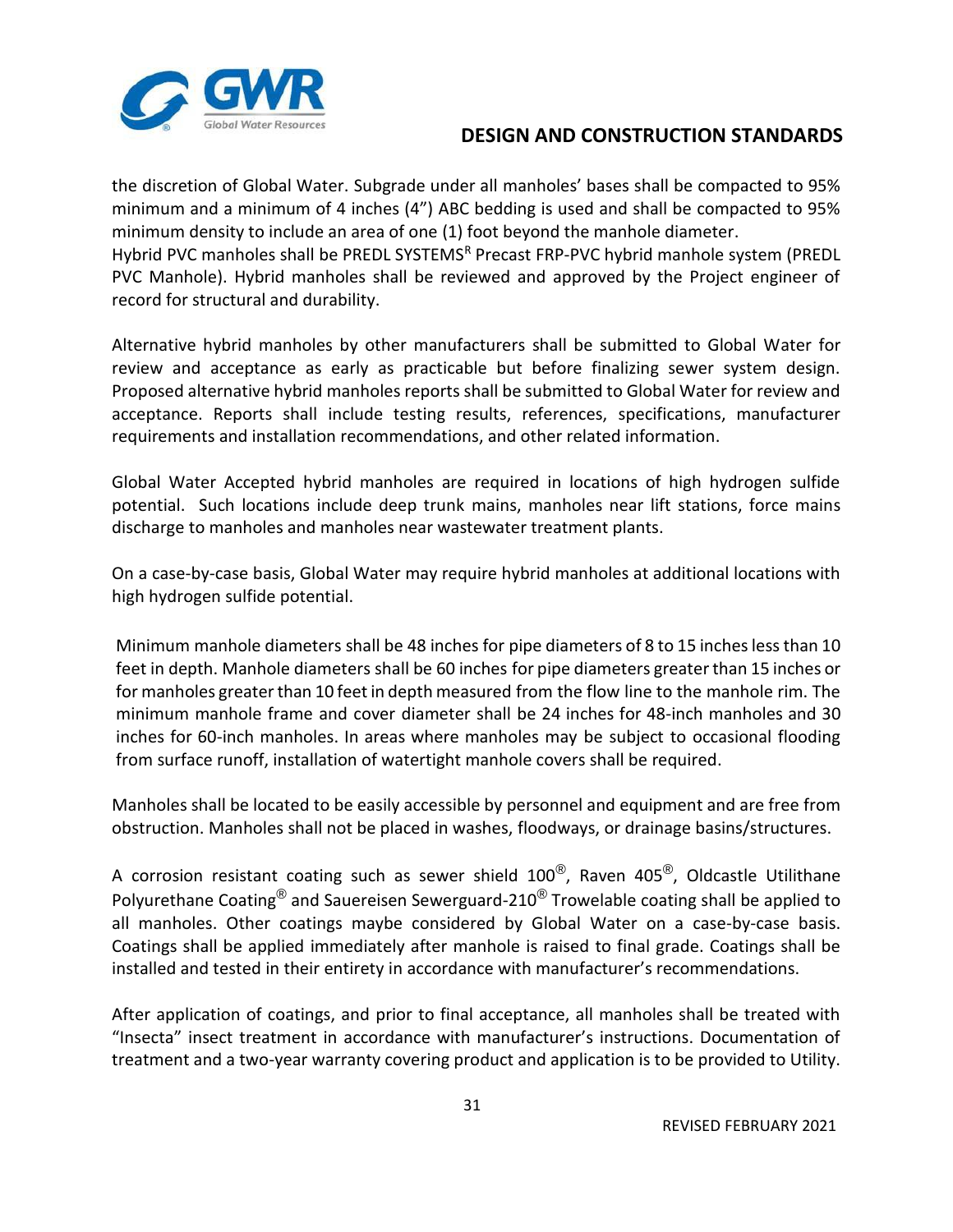

Cleanouts may be utilized in place of manholes at dead ends when the sewer length is less than 150 feet. Either a manhole or cleanout shall be provided at the end of all line extensions to allow for cleaning. Cleanouts or manholes shall also be provided at the end of all sewer line stubs for future extensions which are greater than one pipe length to allow for testing.

Manhole covers shall have Global Water Logo stamp as per Global Water Detail No. 199. Additional cover suppliers shall be approved by Global Water.

#### <span id="page-31-0"></span>**Sewage Force Mains and Pump Stations**

Sewage pump stations shall be capable of pumping the peak design wastewater flow with the largest pump out of service. Force main velocities shall be between 3 and 6 fps. Force mains shall be identified by placing marking tape one foot above the pipe along its entire length. Acceptable pipe materials for pressure sewer pipe include PVC and DIP Proposals for alternate pipe materials may be considered by Global Water and shall be submitted by the Engineer in writing. Pressure

class of PVC pipe shall be in accordance with design calculations and shall be AWWA C‐900 DR 14 Class 200 or AWWA C‐ 905 DR 25 Class 165. In no case shall the pressure class of pressured pipe be less than 150 psi.

For pressurized sewer installations, DIP shall include an approved polyurethane or ceramic epoxy interior lining system with a minimum thickness of 40 mils. Each section of pipe and fitting shall be Holiday tested. Encasement of DIP with a color-coded polyethylene wrap in accordance with material per MAG standards shall be required but may be waived at the discretion of Global Water.

Joints shall be restrained when necessary in accordance with MAG Standards. At a minimum, restrained joints shall be provided at all bends, tees, reducers, and dead ends. To provide required restrained joints, DIP shall be installed, and Field Lok 350<sup>®</sup> restraining gaskets as manufactured by US Pipe, or an approved equal, shall be installed. Thrust blocks as a substitute to restrained joints are not acceptable.

Odor control systems are required at every sewage pump station. The system design shall be submitted to Global Water for review and acceptance. From the perimeter wall of the facility, there shall be a minimum setback of 50' from the property line of any residential or commercial property in proximity of the sewage pump station. Odor control requirements apply to both the wet well and air release valves.

Wet wells shall be lined with an approved coating system for corrosion protection. T‐Loc systems are not acceptable.

Sewage pump station equipment shall be protected from flooding and shall be designed to remain operable during a 100‐year storm event. All sewage pump stations shall include an automated backup power supply with a fuel reserve adequate for a 12‐hour run time.

At a minimum, pump stations shall be equipped with the following: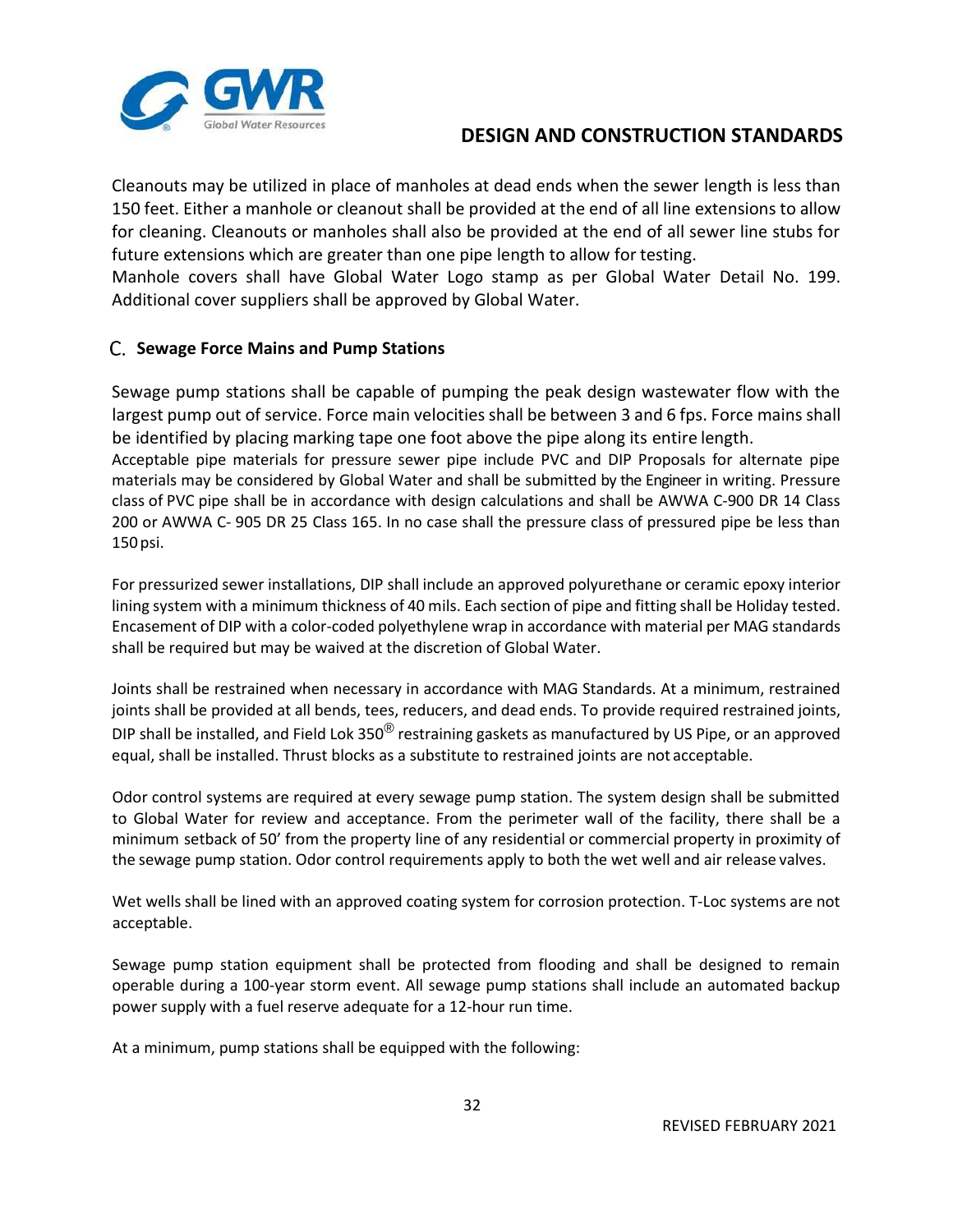

- Electrical service per electric Utility requirements.
- Backup power supply with a fuel reserve adequate for a 12-hour runtime.
- Flow metering assembly with a valved bypass.
- Chemical treatment systems as required.
- Odor control system.
- Telemetry, communications, control system, programming, integrated to Global WaterSCADA systems per Global Water SCADA standards.
- Site security systems that include monitoring and surveillance equipment to allow realtime monitoring of the site at all times.
- Perimeter masonry wall is required to be installed that is in accordance with local development codes and shall include an approved type of entry prevention mechanism on top of the wall that is also in accordance with local codes. There will also be a 20‐foot access gate to allow ingress and egress to the site as well as a pedestrian gate.
- Isolation and silent type check valves for each pump assembly.
- Isolation valves shall be eccentric type plug valves.
- Instrumentation (pressure gauges, flow switches, etc.) satisfactory to Global Water.
- Air release valves shall be installed at all high points in the discharge piping. Air release shall be vented into the wet well to minimize odors. Air release valves shall be ARI model D‐020 or approvedequal.

#### <span id="page-32-0"></span>D. Service Connections

Residential sewer service connections shall be a minimum of 4 inches in diameter, and commercial service connections shall be a minimum of 6 inches. All service line connections shall be installed in accordance with Global Water standards. Taps for future connections shall be marked. Each house or dwelling unit requires a separate sewer service connection.

Service connections within the right of way beyond the sidewalk shall be constructed outside the dwelling driveway or hardscape areas.

Service connections 8 inches and larger in diameter shall be installed directly into a manhole. Direct service connections are not allowed for sewers 18 inches and larger and shall be installed into a manhole. No more than three service taps shall be made into any single manhole. Sewer service line inverts shall be a minimum of 6 inches above the crown of the outflow pipe.

Grease, oil, and/or sand interceptors shall be provided for all facilities when determined necessary by Global Water. For additional details refer to Global Water Design Standard ‐ Wastewater Standards, Section II, Subsections E through N.

After the connection of the dwelling to Global Water sewer, a video inspection of the sewer lateral from the cleanout closest to dwelling to the sewer main.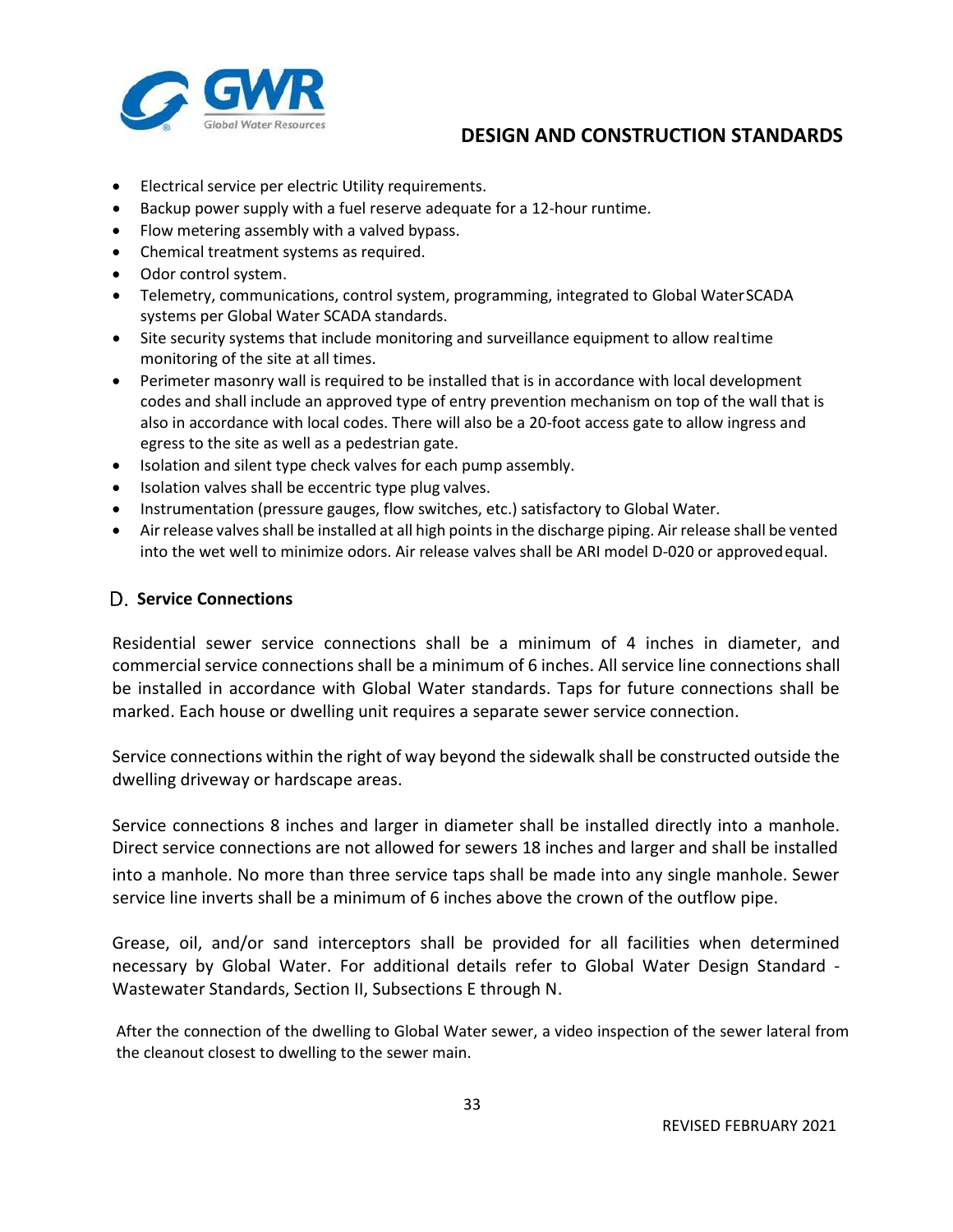

#### <span id="page-33-0"></span>**Testing Requirements**

Testing shall be performed in accordance with Chapter 9 of Title 18 of the Arizona Administrative Code and Global Water Design Standard, Appendix B-Acceptance of Underground Facilities.

Video inspections and recording shall be performed to all gravity sewer lines and laterals. The maximum allowable gauge depth is 5/8" for all pipe sizes. Inspection report including all Videos recordings shall be submitted to Global Water Resources on a commonly used digital storage device such as a flash drive. Report shall include an executive summary, date and time of inspections, and provided details on segments inspected, observations, recommended and taken actions, videos shall have a digital date and time stamp, and show all inspection stationing for mains and laterals. Inspection report shall be prepared and sealed by the Project Engineer of Record. In addition, after the connection of the dwelling to Global Water sewer, a video inspection of the sewer lateral from the cleanout closest to dwelling to the sewer main.

#### <span id="page-33-1"></span>**Commercial and Industrial Operations**

Global Water Design Standards define the requirementsfor managing wastes discharged into the Utility's sanitary sewer collection system from commercial and industrial operations. The Requirements provide guidance related to discharge regulations, interceptors, and sampling, as well as record keeping and retention.

Operations regulated by Utility include, but are not limited to, RV parks, food services, dry cleaning, photographic imaging, auto wash and repair facilities, and dental and can be found at [www.gwresources.com.](http://www.gwresources.com/)

Contact Utility for the most current list of regulated operations or to determine the requirements of commercial and industrial operations which are currently not regulated by a Global Water Requirement.

Installation and maintenance of grease, oil, and sand interceptors shall be the responsibility of the property owner. The design shall be accepted by Global Water prior to installation and shall meet the requirements outlined in the Global Water Design Standards. Minimum maintenance requirements for interceptors are also provided in the Global Water Design Standards.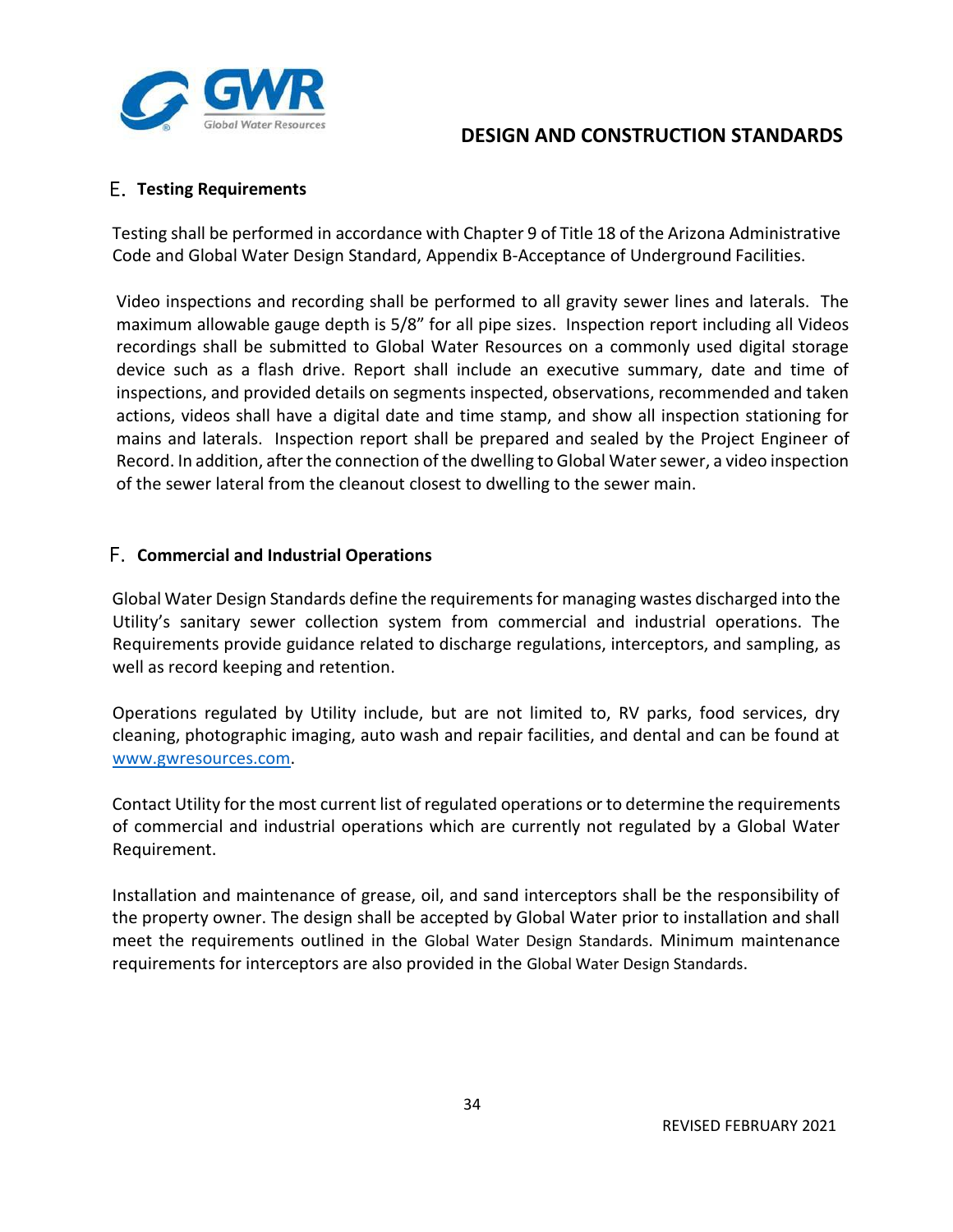



#### <span id="page-34-0"></span>**Interceptors and Traps**

All non-domestic users of Global Water sewer system engaged in the preparation of any type of food, drink, maintenance/repair of motorized vehicles, wet manufacturing process which generates settable solids, floating solids, or liquids, etc., shall install and maintain, at their expense, pretreatment devices designed to prevent the pass through of pollutants, and/or the introduction of wastewater of the quality which may cause interference, and/or cause nuisances.

All Interceptors and Traps design and plans shall be approved and sealed by a Professional Engineer registered in Arizona.

#### <span id="page-34-1"></span>**Garbage Grinder/Disposal**

Except for domestic sources, users shall not convert solid waste into liquefied waste and introduce such waste into the sewer system by means of a garbage grinder/disposal.

#### <span id="page-34-2"></span>**Installation of Lint, Sand/Oil, Oil Water Separators, and Hair Traps**

Lint, sand/oil, oil/water interceptors, and/or hair traps shall be installed in compliance with the plumbing code and these Standards. Parking structures/areas which have potential to accumulate oils, sand/debris, and require washing shall be designed in such a manner to prevent any rainfall from entering the interceptor and/or trap. Consideration for such use will likely be considered on a case-by-case basis.

#### <span id="page-34-3"></span>**Installation of Grease Interceptors**

Grease interceptors shall be required for all food preparation establishments which would contribute or cause to contribute, directly or indirectly, any wastewater which contains oil or grease, including but not limited to, restaurants, cafeterias, cafes, and fast-food outlets. Additionally, grease interceptors shall be required for all schools, fraternal organizations, churches, hospitals, and daycare centers which have the capability to engage in food preparation. Any food preparation facility that installs an automatic dishwasher shall install a grease interceptor.

Multiple use or "gang" interceptors maybe considered for acceptance by Global Water Resources. If multiple use interceptors are accepted by Global Water, the property owner shall:

1. get all applicable permits and approvals such as but not limited to City of Maricopa or other responsible local authority and Arizona Department of Environmental Quality.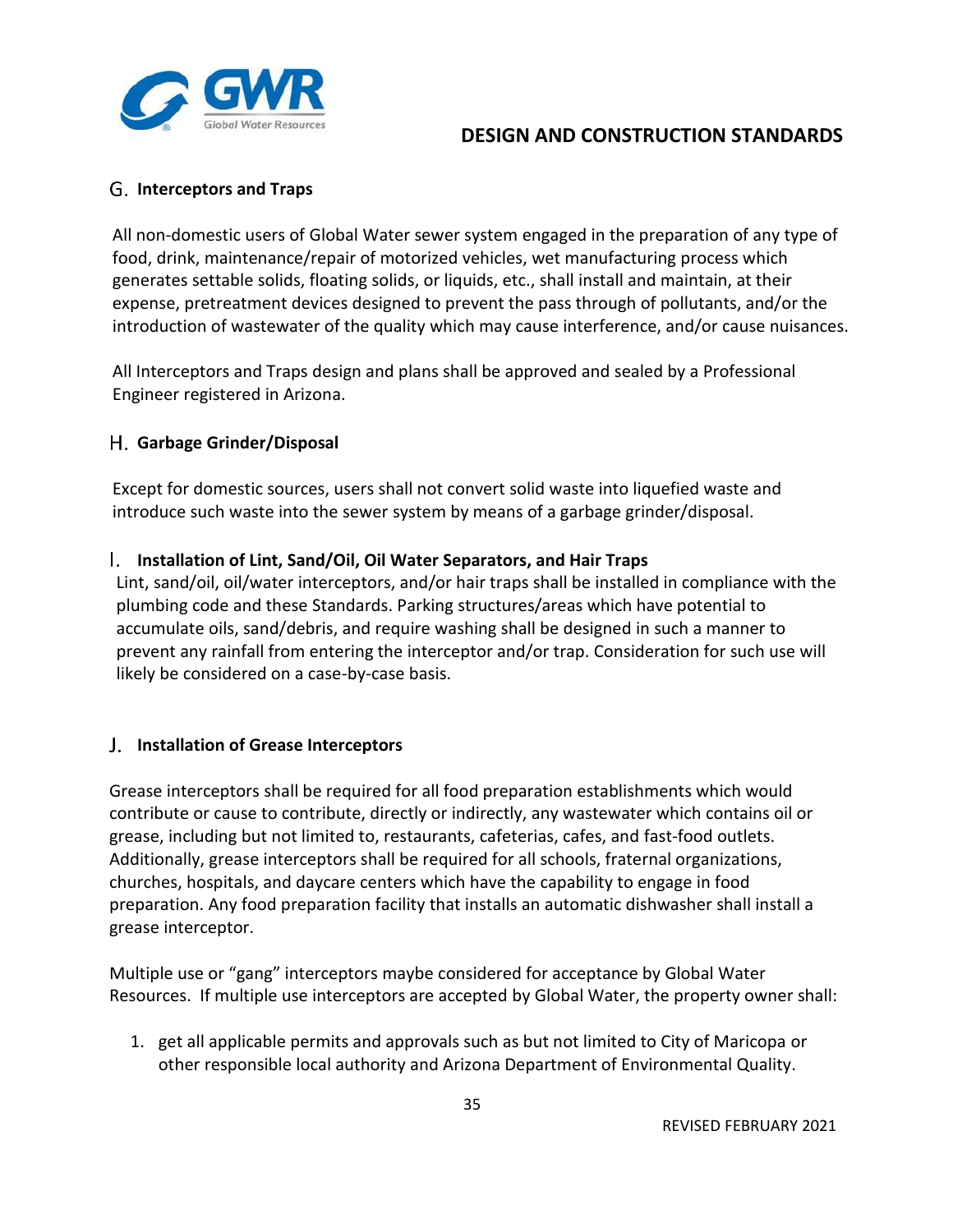

- 2. Design each grease waste line with double sweep clean-outs at the outside wall of each commercial food source, within five feet of the upstream side of the interceptor and within five feet downstream of each interceptor regardless of the length of run. All other plumbing code requirements for changes in degrees, lengths of run and required cleanouts, shall also apply.
- 3. Enter into a written agreement with a licensed nonhazardous liquid waste (NHLW) hauler, for the cleaning of all interceptors located within the property. A copy of the written agreement shall be maintained by owner and filed with Global Water prior to start of commercial operations:
	- a. A minimum frequency of every 90 days shall be required. More frequent cleaning maybe required by Global Water.
	- b. Full pump-outs of interceptors shall be conducted each time.
	- c. The NHLW hauler shall provide documentation for disposal of all waste removed from interceptors (manifests), which shall be provided to and maintained by owner and provided by owner to Global Water upon request.
- 4. Employ a firm that can hydrojet the grease waste lines from each source into each interceptor, at a minimum of every 180 days due to excessive run lengths of the grease lines. A copy of the hydro-jetting cleaning report and waste disposal manifest shall be maintained by Owner and filed with Global Water Resources within 30 days of performance of hydro-jetting.
- 5. Implement and provide Global Water with copies of the cleaning and maintenance agreements prior to startup of commercial operations.
- 6. Provide Global Water with copies of the new agreement(s) if any changes and/or modifications to the NHLW and/or hydro-jetting agreements are made within 10 business days of the modification.
- 7. In case of change of ownership of business, owner or operator shall provide Global Water with the new, revised, or modified agreements to reflect new ownership or business.
- 8. Maintain copies of all cleaning receipts, records, and manifests on-site at the property for a minimum of Three (3) years from the date of the service.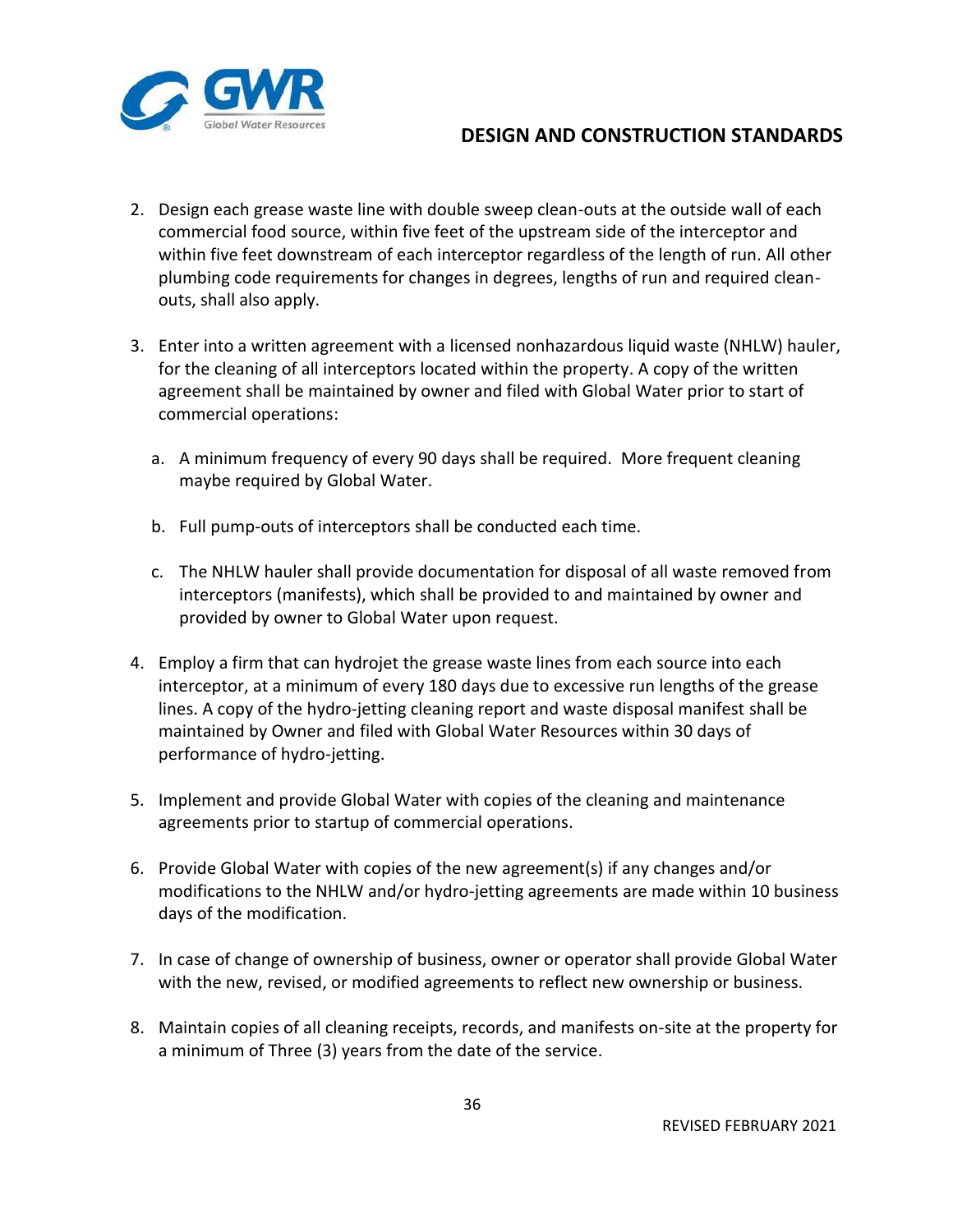

- 9. Stipulate in each lease/pad agreement that user is responsible for all maintenance and repairs to each interceptor within the development.
- 10. Stipulate in each lease that the use of enzymes, surfactants, bio-remediation type products, and any other type products presented/sold as a "maintenance" product shall be prohibited.
- 11. Prohibit the use of garbage disposals/grinders at all commercial food sources.
- 12. Report any sanitary sewer overflow (SSO) to Global Water within 15 minutes of becoming aware of the overflow that occurs within user property.
- 13. Be responsible for all cleanup costs associated with any sanitary sewer overflow within user property.
- 14. Enter into a written agreement with a firm that is capable of properly mitigating and sanitizing any SSO which may occur within the user property.

#### <span id="page-36-0"></span>**Interceptor Sizing**

The interceptor shall be sized using drainage fixture-unit value as defined in the following table. Using the drain outlet or trap size, these sizes are converted to discharge rates on the basis that one fixture-unit equals 7.5 gpm.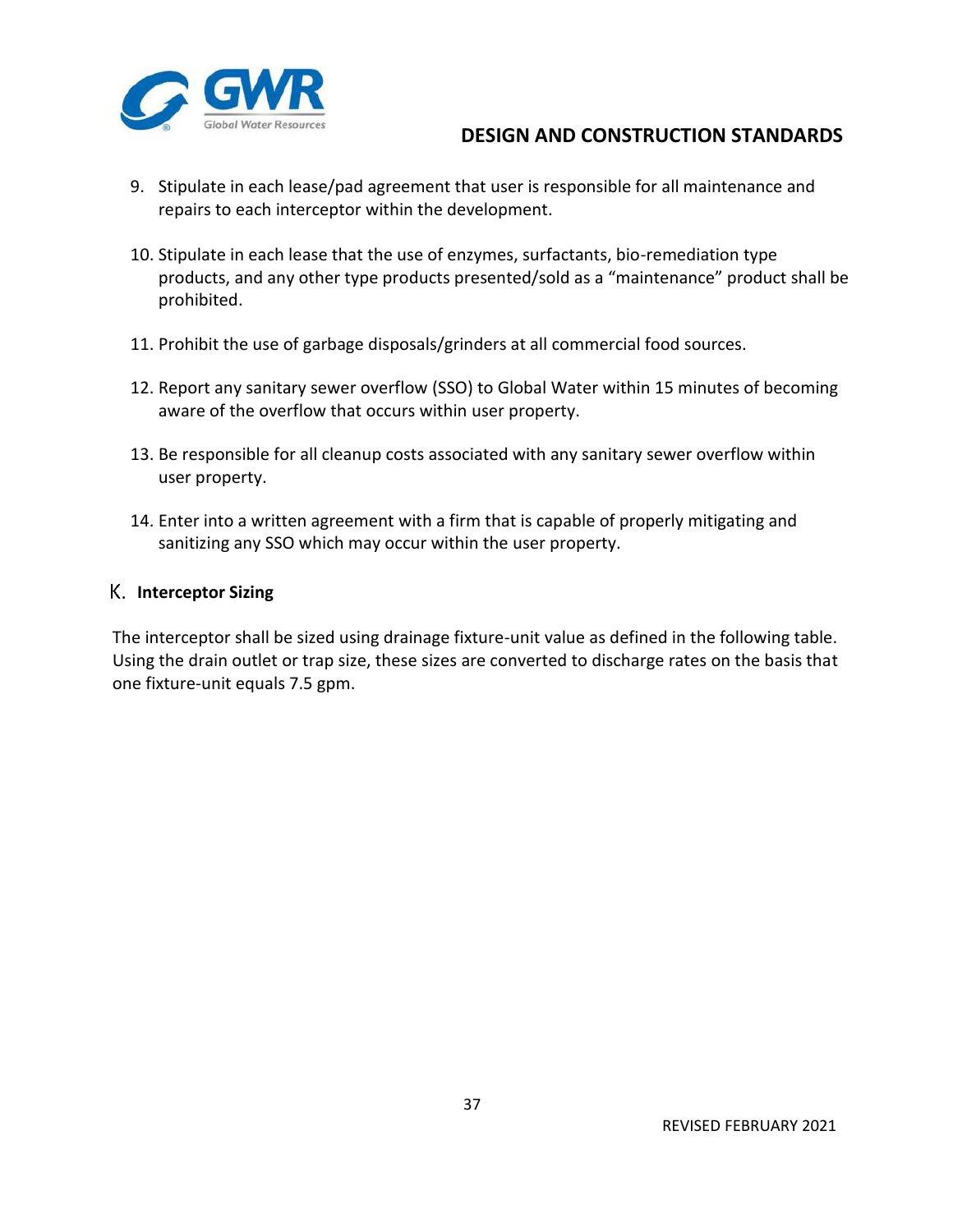



| Fixture Outlet or Trap Size<br>(inches) | Drainage Fixture-Unit Value | <b>GPM Equivalent</b> |
|-----------------------------------------|-----------------------------|-----------------------|
| $1\frac{1}{4}$                          | 1                           | 7.5                   |
| $1\frac{1}{2}$                          | າ                           | 15.0                  |
|                                         | 2                           | 22.0                  |
| 2 <sub>2</sub>                          |                             | 30.0                  |
| 3                                       |                             | 37.5                  |
| 4                                       | 6                           | 45.0                  |
| Floor drains (all sizes)                | า                           | 15.0                  |
| Dishwashers                             | Double Size                 |                       |

Calculating Interceptor Size. The formula to calculate the size of the interceptor is:

- 1. Determine total Fixture-Unit value by multiplying fixture type count by drainage value.
- 2. Total all values.
- 3. Determine total flow by multiplying total value by flow rate of 3 GPM.
- 4. Multiply total flow by 12.
- 5. Round to the next nearest size interceptor.

Except for domestic sources, users shall not install or replace equipment designed to convert garbage or solid waste into liquefied waste and introduce such waste into the Sewer System by means of a garbage grinder/disposal.

#### <span id="page-37-0"></span>**Requirements for Interceptors**

the interceptor shall be:

- 1. A minimum of 500-gallon capacity, 2-chamber concrete container. Fiber glass and/or other type material must be accepted by Global Water.
- 2. A maximum of 2500-gallon capacity.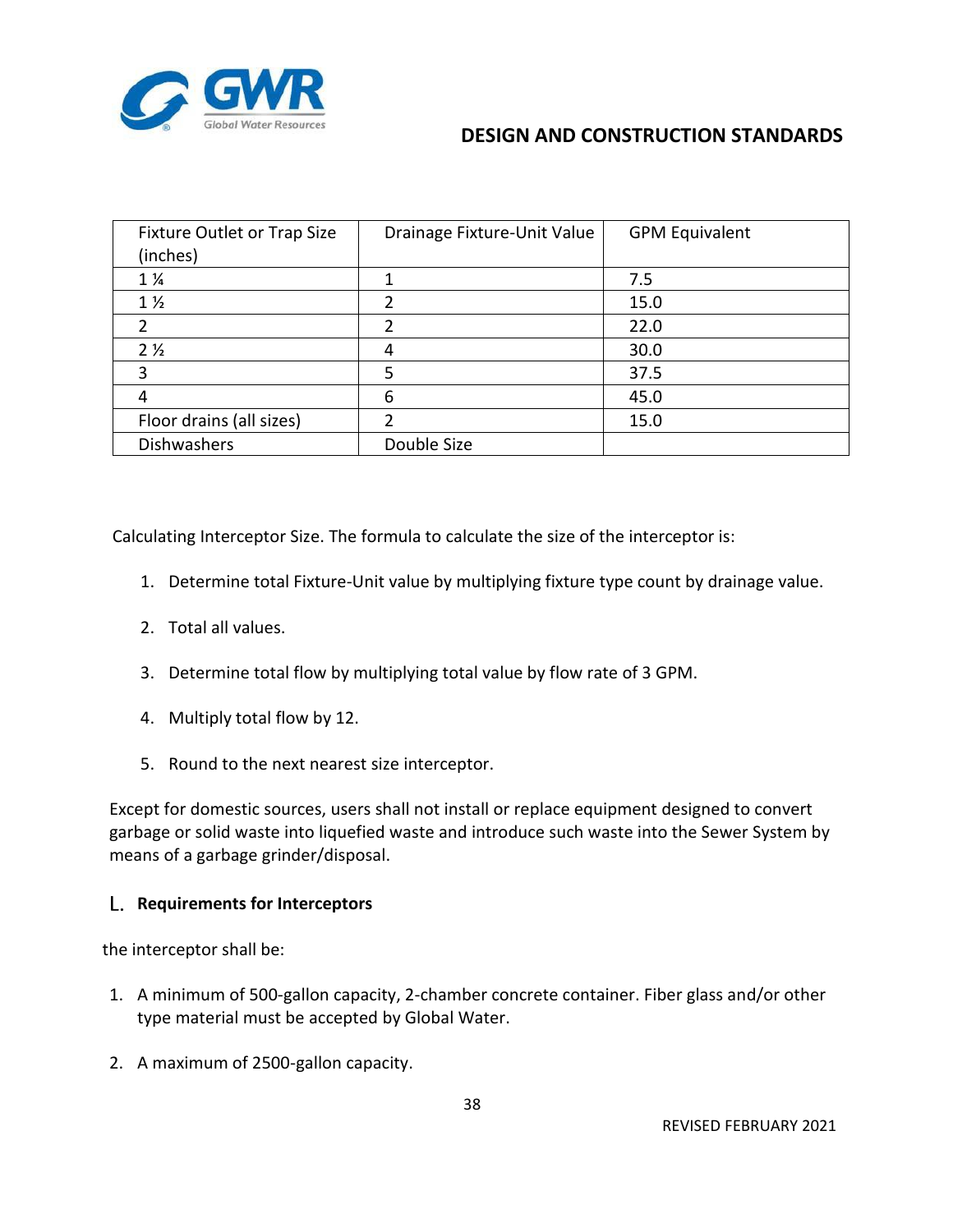

- 3. When calculated to have a capacity of seven hundred fifty (750) gallons or more, the interceptor must have three (3) chambers, each with a manway.
- 4. Constructed with inlet piping with a 90-degree elbow and a minimum of an 18- inch down spout.
- 5. Constructed with the outlet piping with a tee connection and a threaded cover with a minimum of an 18-inch down spout.
- 6. Installed with a two-way clean-out within five (5) feet before and five (5) feet after the interceptor.
- 7. Constructed with the appropriate traffic rated cover. The cover(s) must not be marked with any wording indicating it is owned by Global Water.

#### <span id="page-38-0"></span>**Grease Trap Installation and Sizing**

Grease traps are allowed only when there are four (4) or fewer than four (4) fixtures used for food preparation. Any facility installing a dishwasher shall install a grease interceptor. For the purpose of sizing a grease trap, a fixture means the entire unit; e.g., a 3-compartment sink is considered one unit. Grease traps must be installed as follows:

- 1. A grease trap shall be installed whenever a 3-compartment sink is required by the city and/or the county of jurisdiction.
- 2. The minimum size grease trap to be installed shall be rated no smaller than fifty (50) gallonper-minute with a 100-pound grease capacity.
- 3. A flow restriction device valve shall be installed upstream of the grease trap and vented properly. If placed below floor level, the flow restriction valve must be installed in a manner which allows for inspection and maintenance. If the flow restriction valve is not accessible for inspection and maintenance purposes, the installation will not be accepted.

The following are examples of those facilities that may install a grease trap in lieu of a grease interceptor: Delicatessens, sandwich shops, coffee shops, and pizza take-out facilities (only pizza being served), and ice cream parlors. These facilities must have limited preparation of precooked meals/food, minimal cooking, food preparation and where minimal cleanup from food service would take place. Each facility must obtain written approval from Global Water for the installation of any type of pretreatment device, including all interceptors and traps.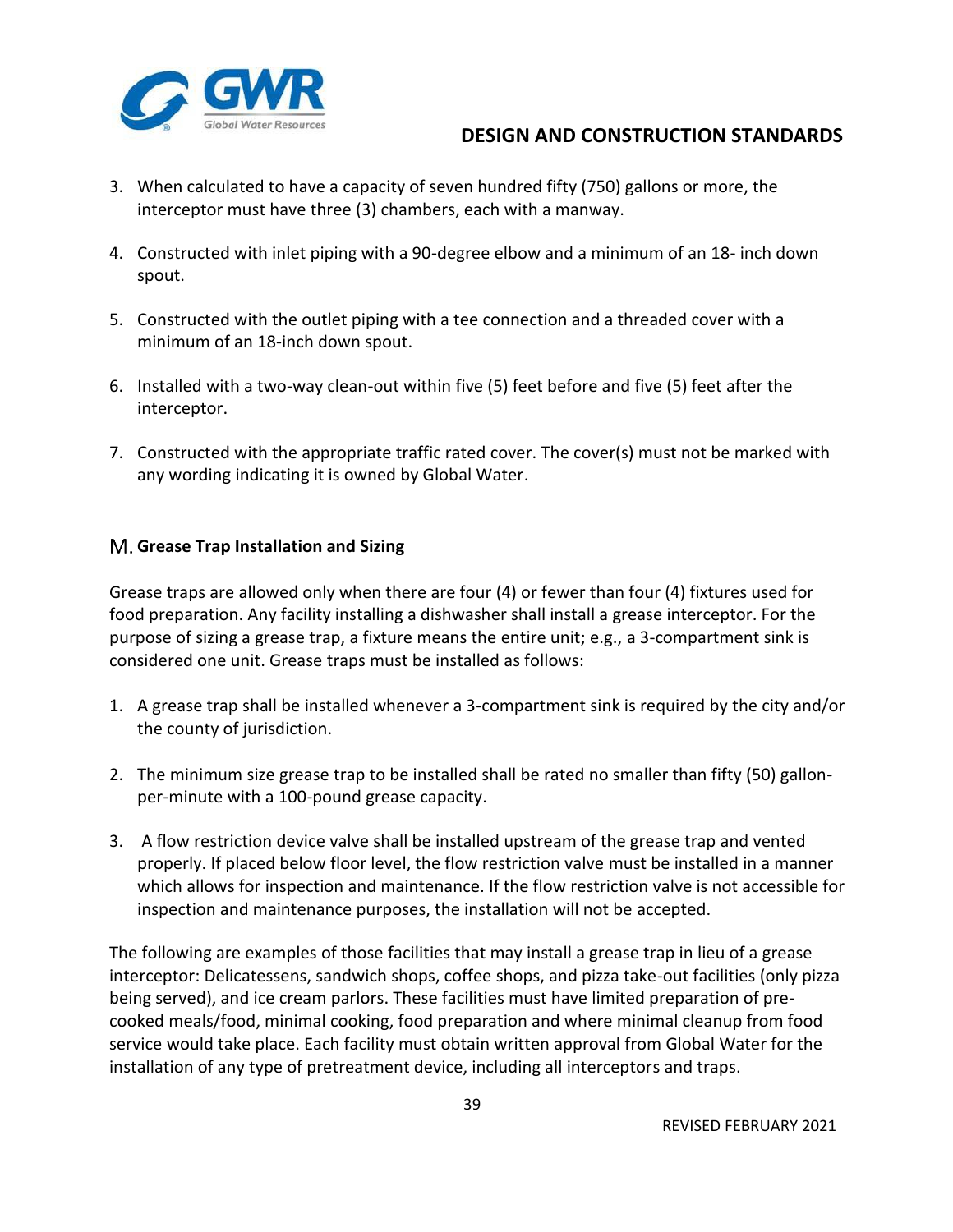

# <span id="page-39-0"></span>**Maintenance**

Maintenance of grease interceptors, grease traps, and grease receptacles shall be the sole responsibility of owner or operator to ensure proper operation in preventing any obstruction, interference, or damage to the sewage collection system or creating a stormwater violation due to runoff into onsite retention and/or flow of water not comprised entirely of stormwater into the storm drain system.

#### **Use of Chemical or Bacteriological Additives in Interceptors and/or Traps**

Enzymes, surfactants, bio-remediation type products, and any other type products presented/sold as a "maintenance" product shall be prohibited. Global Water recommends that no chemical or bacteriological additive be introduced into the grease interceptors and/or traps. Although these products have beneficial uses in the correct conditions, contact time in pretreatment device, upstream use of disinfection products required by the health department, temperature of effluent flow, and contact with wetted surface area of piping should be considered prior to use of such products. At no time shall any additive be introduced that causes emulsification and/or saponification to occur.

#### **Cleaning Methods**

Global Water recommends that only mechanical cleaning take place. At no time shall any additive be introduced that causes emulsification and/or saponification to occur. Contents removed from the interceptor shall be hauled and disposed of off-site in accordance with all Global Water, City, County, State, and Federal regulations that may apply.

#### **Cleaning Requirements**

#### **Traps**

The contents of the trap shall be pumped at least every 30 business days. All liquid shall be removed from the trap and placed into a suitable container for disposal. The contents of the trap and any wash water shall not be pumped back into any private sanitary sewer, pretreatment device, or any other connection leading to the publicly owned treatment works (POTW). The sidewalls, bottom, and permanently installed baffles shall be scraped to remove all fats, oils, grease, and solids. Trap with removable baffles – the baffle(s) shall be removed, cleaned, inspected, and then re-installed. The cover gasket shall be inspected. If repairs are necessary, they must be made prior to placing the trap back into service. Self-cleaning of grease traps is allowed. Prior to self-cleaning a trap, the owner must produce a written standard operating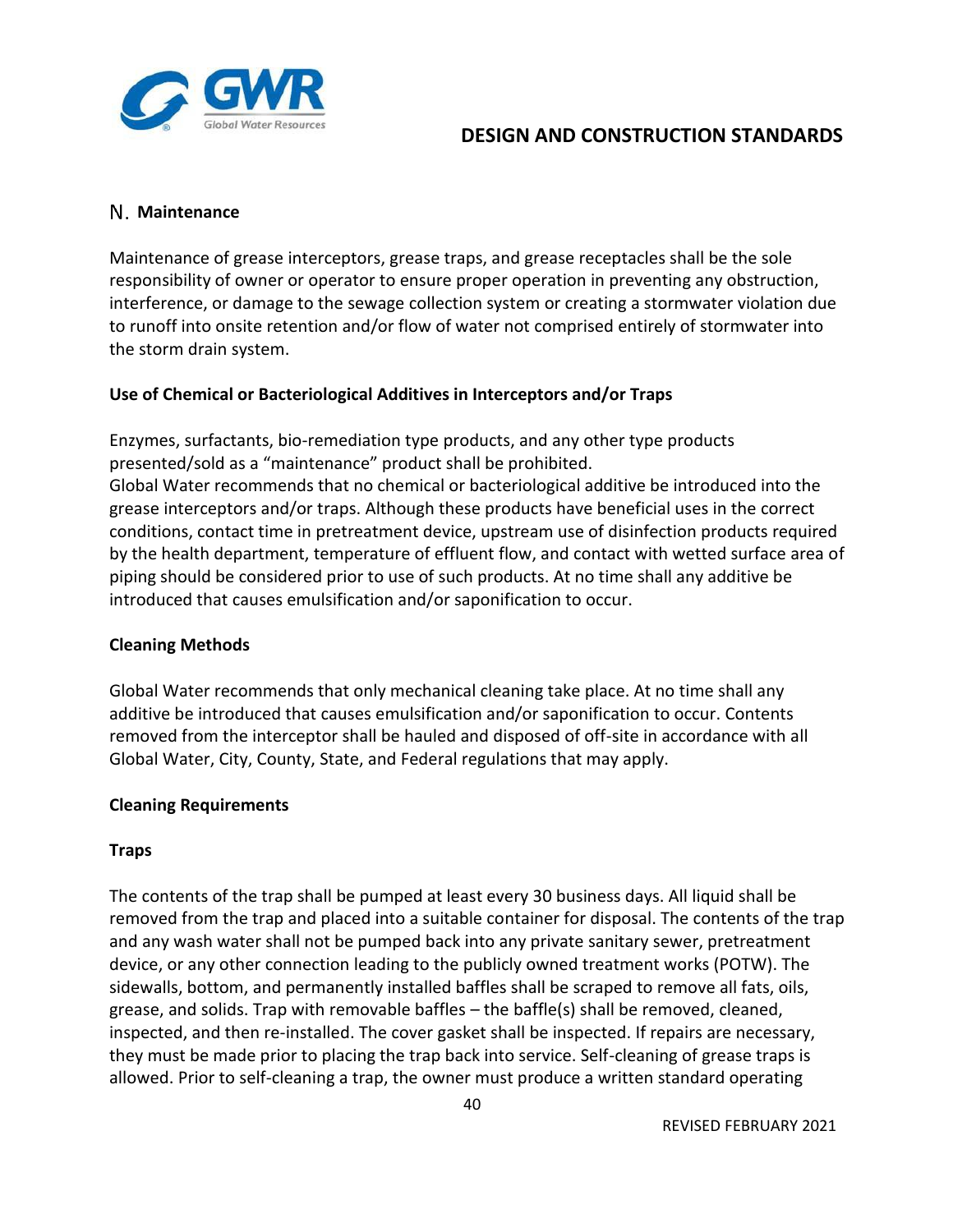

procedure and submit to Global Water for acceptance. An Environmental Compliance Inspector will review the procedures and conduct an inspection to review the procedure as the trap is being cleaned. Written documentation will be provided if the process in pace is deemed inadequate. Disposal of the trap contents shall be placed into a suitable storage container and disposed of into a solid waste container only if the trap owner has written permission from the solid waste disposal firm and owner of the solid waste container if the trap owner is not the owner of the solid waste container. If not self-cleaning, the owner of the trap must hire a nonhazardous liquid waste hauler (NHLWH) approved by the county of jurisdiction and permitted by ADEQ and assigned an ADEQ ID number. The NHLWH shall remove all liquid and solids from the trap and pump into the permitted vehicle. The sidewalls, bottom, and baffles shall be scraped to remove all fats, oils, grease, and solids. Trap with removable baffles – the baffle(s) shall be removed, cleaned, inspected and then re-installed. The cover gasket shall be inspected. If repairs are necessary, they must be made prior to placing the trap back into service. The contents of the trap and any wash water shall not be pumped back into any private sanitary sewer, pretreatment device, or any other connection leading to the publicly owned treatment works (POTW).

#### **Fat, Oil and Grease (FOG) Interceptors**

The contents of the interceptor shall be pumped at a minimum of at least every 90 business days or more frequently if the solids content reaches 25% of the interceptor volume, or when the final compartment contains more than three (3) inches of grease. At the time of cleaning, all liquid and solid contents shall be removed from ALL compartments of the interceptor. The contents of the interceptor shall be pumped into an approved NHLWH vehicle. The NHLWH shall scrape and rinse all side walls, baffles, and bottom of the interceptor. The rinse water and remaining solids shall be pumped into the approved NHLWH vehicle. Any damage caused by the NHLWH and/or observed by the NHLWH must be reported to Global Water at the time the damage is caused and/or observed. Notification to the owner of the interceptor is to also be made immediately after notifying Global Water. Only full pump outs are authorized. Skimming and partial pumping shall NOT be conducted. The contents shall not be pumped back into any sanitary sewer. The contents of the interceptor and any wash water shall not be pumped back into any sanitary sewer, pretreatment device, or any other connection to Global Water Sewer. After cleaning, the interceptor shall be filled with fresh water only, provided by normal facility discharge from permanently installed fixtures. The use of water hoses to fill the trap is prohibited as it may create a backflow hazard, if at any time the hose is allowed to be placed below the flood plain of the interceptor.

#### **Sand and Oil Separator**

The contents of a sand and oil water separator (interceptor) shall be pumped at a minimum of at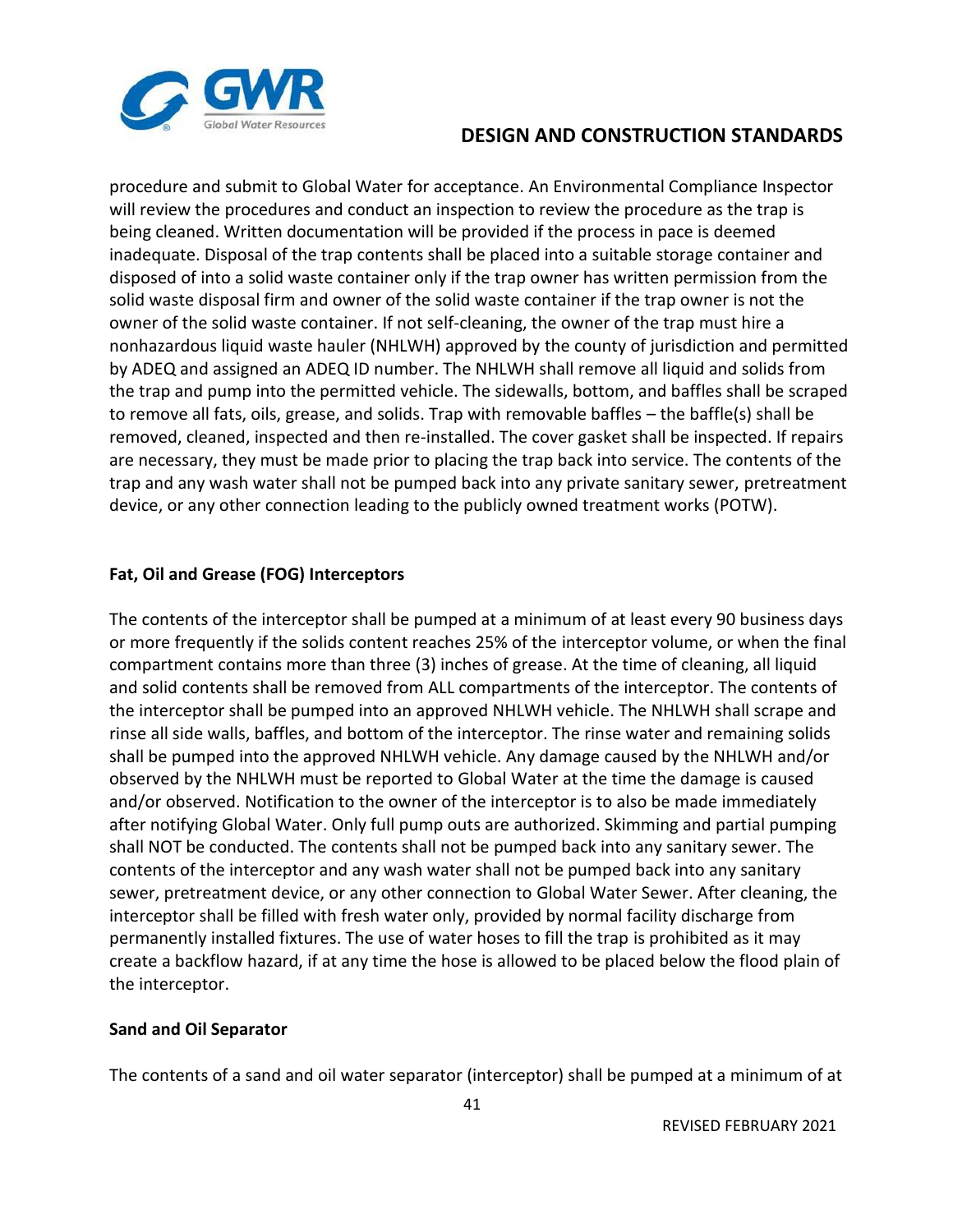



least every 180 business days or more frequently if any coating of oil and or sheen is visible in the final compartment and/or when the solids content reaches 25% of the interceptor volume.

Inspection of Pretreatment Device

An inspection of the interceptor and/or grease trap will be completed to ensure compliance with Global Water requirements. The frequency will be, at a minimum, every 12 months, unless Global Water determines, at its discretion, more or less frequent inspections are required. The inspection criteria will include, but is not limited to, the following:

- Location and accessibility
- Capacity in gallons Identification of inlet and outlet compartments and piping
- Identification of inlet and outlet piping systems
- Identification of chemical additives (bacterial or enzymatic uses)
- Approximate capacity (depth) of accumulated solids and grease layer
- Verification of maintenance records

Existing sources not connected to interceptors, or those sources connected to interior grease traps which contribute significant quantities of waste(s), shall be required to implement Best Management Practices (BMPs). In the event BMPs do not successfully reduce quantities of waste being introduced to the collection system, those sources shall be subject to the current installation requirements for upgraded interceptors. BMP inspections will include, but are not limited to, the following:

- Identification and description of plumbing fixtures
- Identification of facility waste reduction procedures
- Identification of facility grease rendering or oil recovery container, where applicable
- Identification of in-line flow control device on grease traps
- Verification of in-line interior grease trap maintenance records
- Identification of chemical use (bacterial or enzymatic uses)
- Facility hours of operation
- Facility schedule of routine drain line maintenance

Global Water will provide written notices to all facilities following inspections indicating if the above procedures are adequate and/or if improvement is required. For those facilities for which improvement is required, Owner/operator of the property shall hire a professional engineer registered in Arizona to identify the source/cause of the inadequacies as soon as practicable. Once the sources/causes of the inadequacies are identified, Global Water will request that the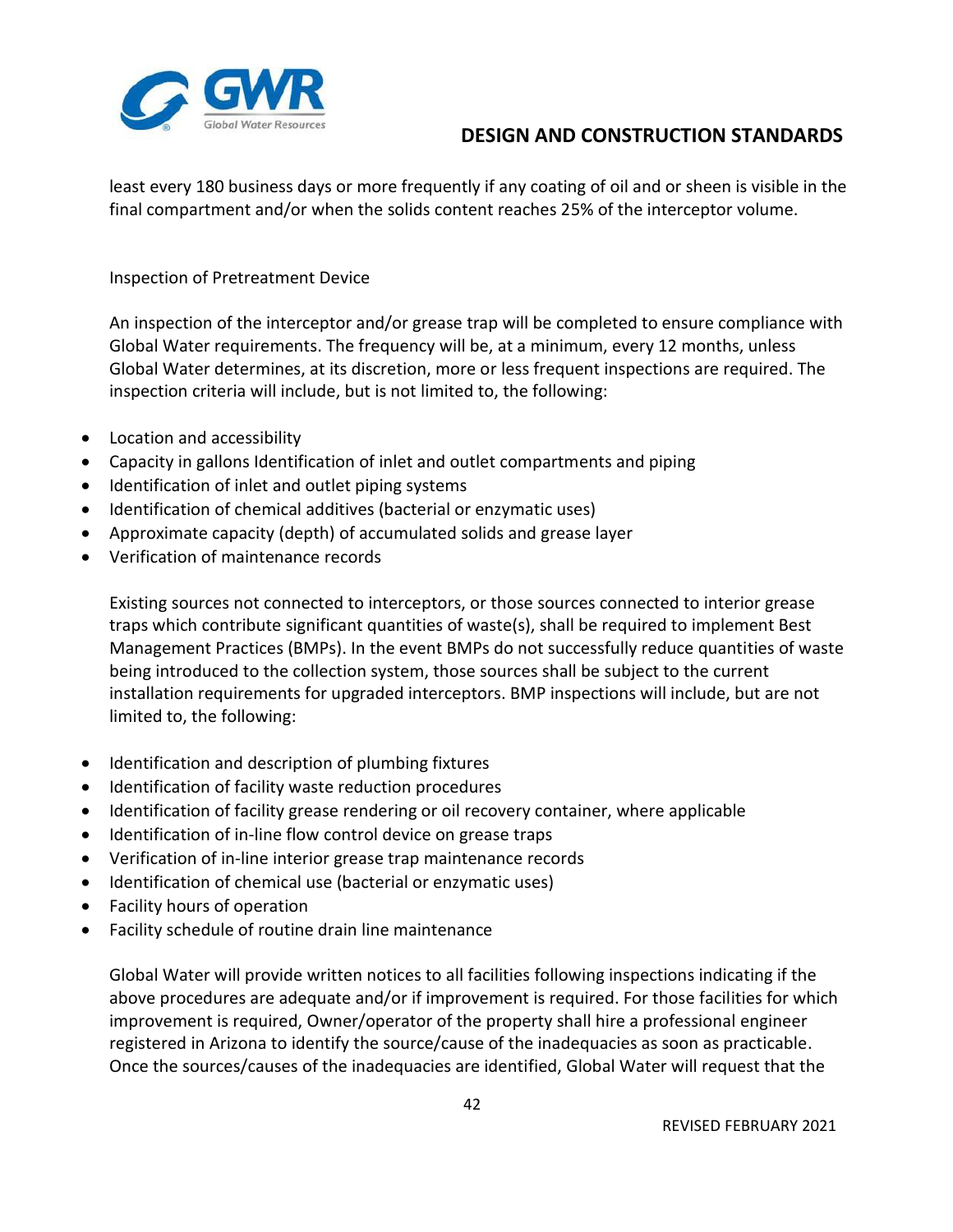

facility correct the inadequacies as soon as practicable. In the case of cleaning, the action shall be within five working days. For mechanical correction such as plumbing/equipment change, Global Water and facility will reach a consensus, but the correction period shall not be longer than 120 days from the date of written notice. Follow-up inspections will be completed to ensure compliance. Failure to comply will result in further enforcement actions, which ultimately could result in the termination of sewer service.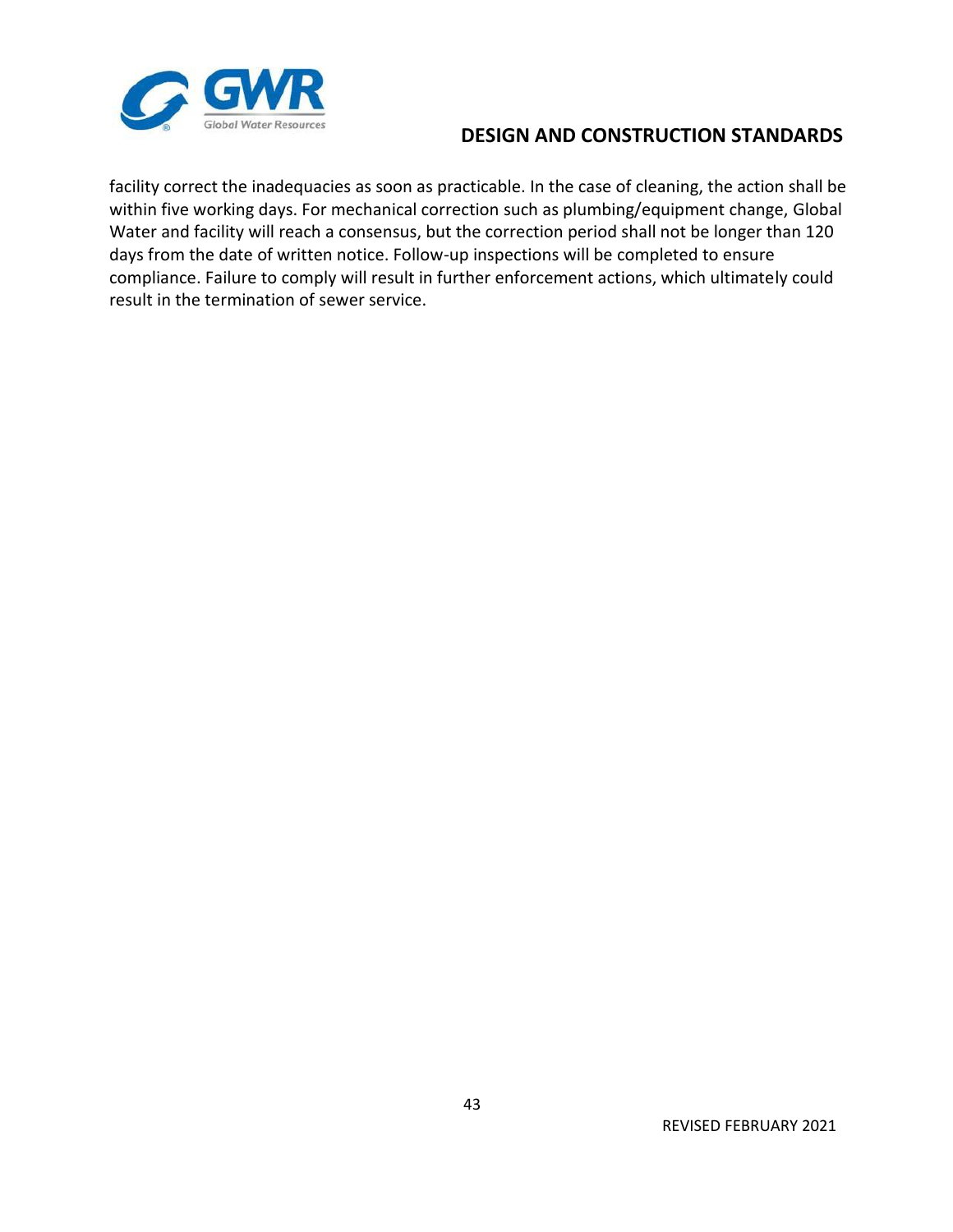

# <span id="page-43-0"></span>**RECYCLED WATER SYSTEM STANDARDS**

# <span id="page-43-1"></span>**I. RECYCLED WATER SYSTEM CONSTRUCTION STANDARDS**

#### <span id="page-43-2"></span>**Recycled Water Distribution and Transmission Mains**

Pipelines shall be constructed in accordance with the approved Recycled Water Masterplan. Infrastructure shall be constructed as per Global Water standards and details, MAG 616 and any other associated primacy agency. Valve boxes shall be constructed with square lids to delineate between potable (round) and recycled (square). Purple shall be used for identifying all pipes, DIP poly wrap, valves, meter boxes or any other equipment used for conveying recycled water.

#### <span id="page-43-3"></span>**Lake Level Control Vault**

Lake level control vaults shall be constructed as per the Global Water Standard Detail #321. Installations shall match currently installed facilities with regard to metering, communication, radio's and any other equipment used for controlling the conveyance of recycled water.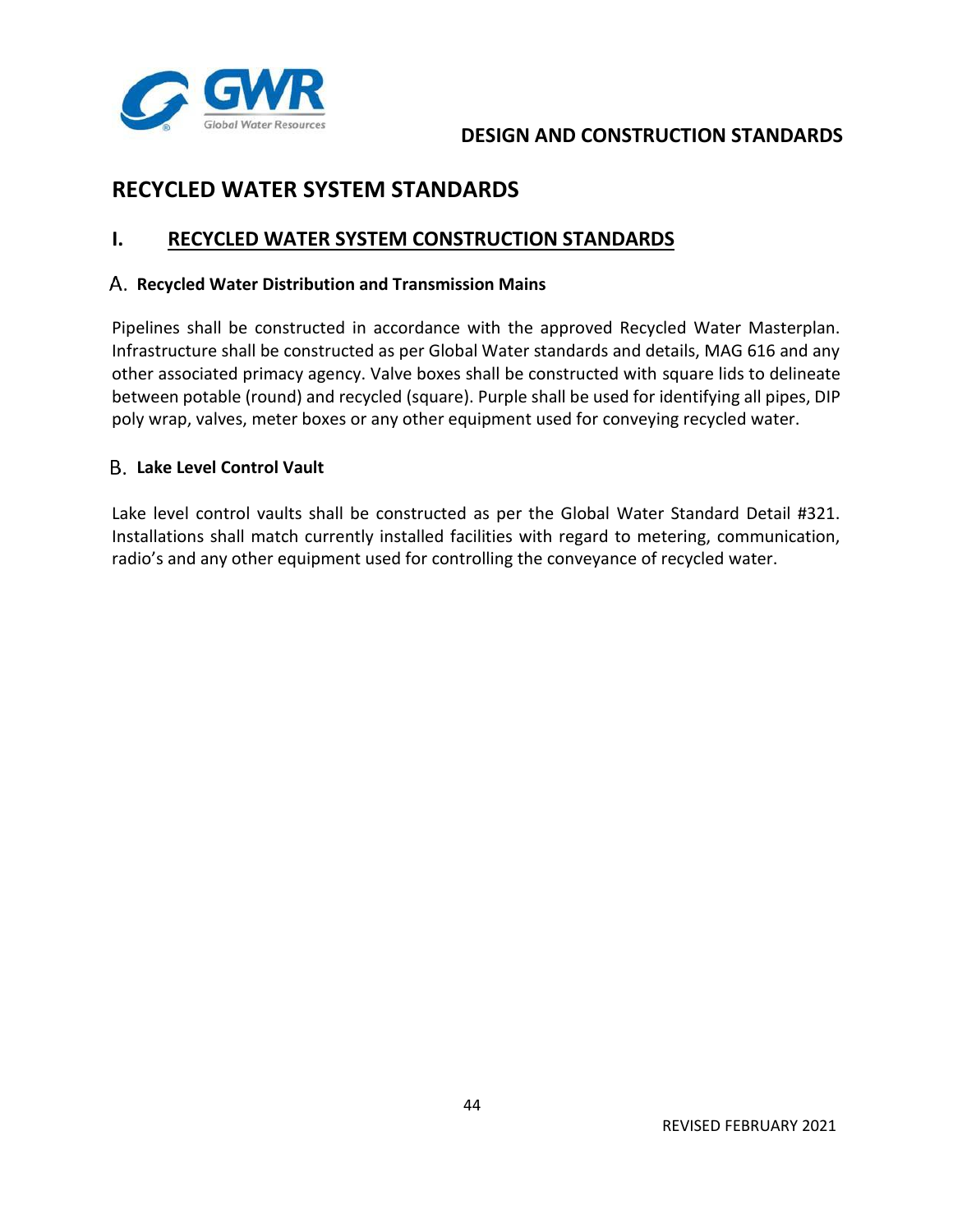

# **DESIGN AND CONSTRUCTION STANDARDS APPENDICES**

- <span id="page-44-0"></span>**A‐1 Flow Chart for Request and Approval of Water and Sewer Service**
- **A‐2 Water System Design Criteria/Summary Output**
- **A‐3 Sewer System Design Criteria/Summary Output**
- **B ACCEPTANCE OF UNDERGROUND FACILITIES**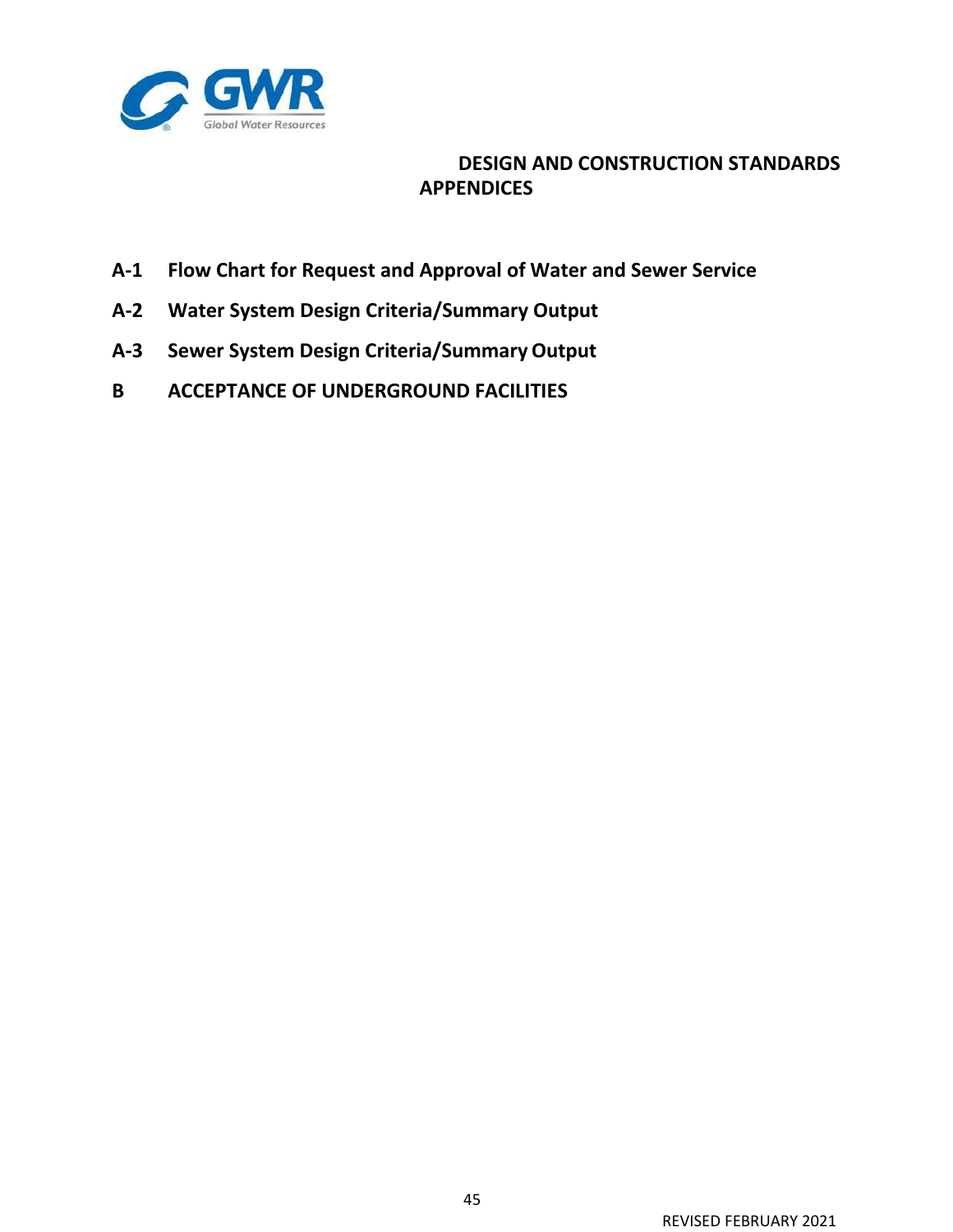

# <span id="page-45-0"></span>**DESIGN AND CONSTRUCTION STANDARDS A-1: FLOW CHART FOR REQUEST AND APPROVAL OF WATER AND WASTEWATER INFRASTRUCTURE**

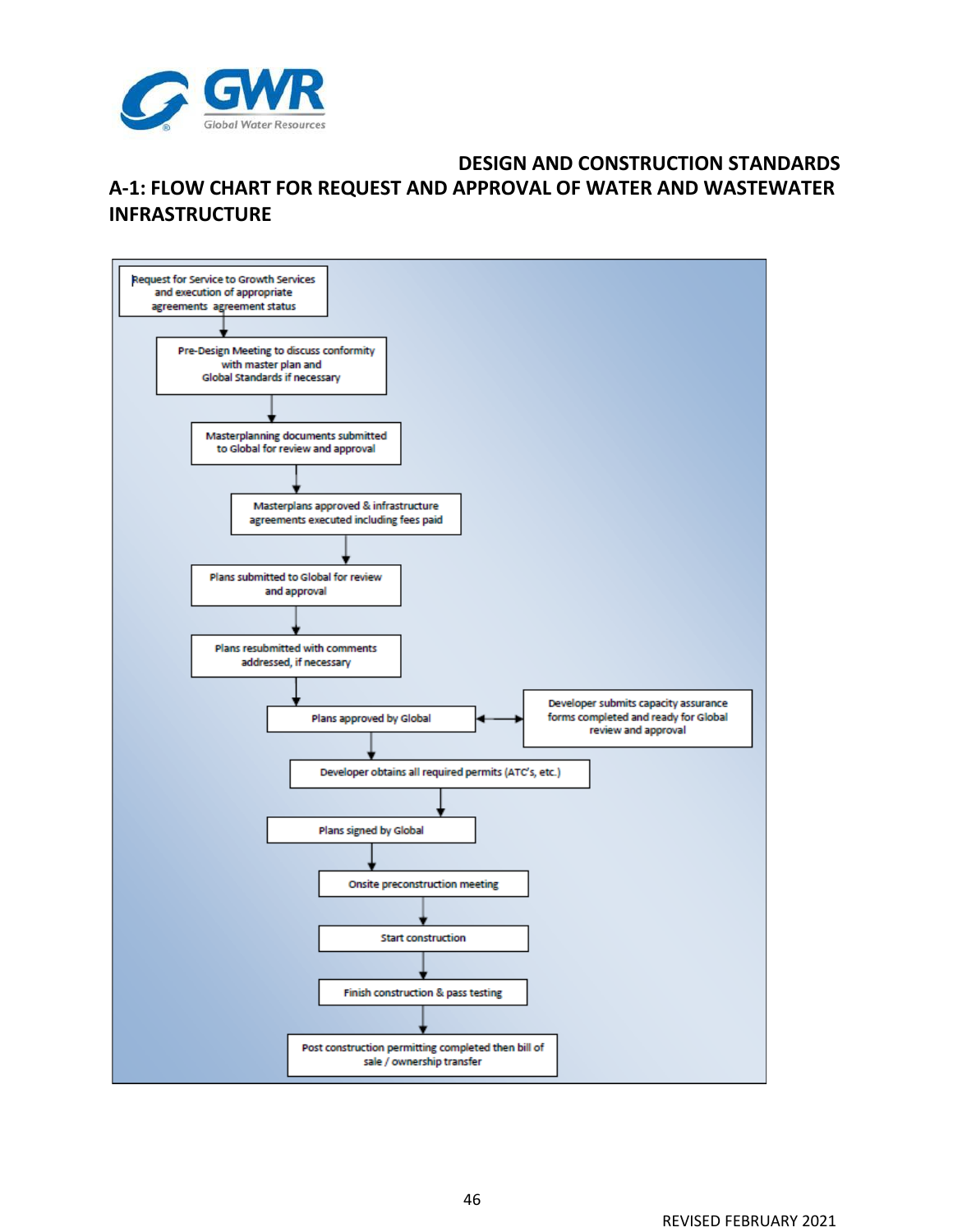

#### <span id="page-46-0"></span>**A-2: GLOBAL WATER RESOURCES WATER SYSTEM DESIGN CRITERIA/SUMMARY OUTPUT**

#### **COLUMN DESCRIPTION**

Junc. # = pressure junction in model where demand is loaded. Elev. = the elevation above sea level of the pipe junction (finished grade minus 4 ft.). EDU = equivalent dwelling units to be served based on land use plan Pop. = population at 3.2 persons/EDU Pop. Loading = demand loading due to population Acreage = commercial / recreational / industrial acreage to be served based on land use plan Acreage Loading = demand loading due to commercial / recreational / industrial taken from loading criteria Calc. Demand = combined demand loading from residential and commercial plus upstream pipe flow HGL = hydraulic grade line Press. = hydraulic grade line minus junction elevation converted to psi Pipe # = pipe number in the model H-W C-factor = Hazen Williams roughness coefficient (130 for PVC and ductile iron pipe) Length = pipe length between junctions Diam. = pipe diameter Flow = pipe flow. Downstream flow equals the calculated demand at junction. Upstream flow equals flow before junction demand was added. Vel. = water velocity in pipe HL Grad. = headloss gradient (friction loss in pipe per 1000 ft of pipe)

#### **SCENARIOS:**

1.) Average Day Demand = baseline loading criteria from land use plan

2.) Max Day Demand = Average Day Demand x 2.0

3.) Peak Hour = Average Day x 3.4

4.) Max Day Demand + Residential FF = Max Day Demand + 1,500-gpm at each residential junction separately

5.) Max Day Demand + Commercial FF = Max Day Demand + Engineer's recommended demand at each commercial junction separately but not less than 1,500 gpm.

| <b>JUNCTION SUMMARY</b> |                   |     |      |                 |         |                    | DOWNSTREAM PIPE SUMMARY |                   |        |        | UPSTREAM PIPE SUMMARY |                   |        |         |       |             |        |                 |                   |        |       |       |             |
|-------------------------|-------------------|-----|------|-----------------|---------|--------------------|-------------------------|-------------------|--------|--------|-----------------------|-------------------|--------|---------|-------|-------------|--------|-----------------|-------------------|--------|-------|-------|-------------|
| Junc. #                 | Elev              | EDU | Pop. | Pop.<br>Loading | Acreage | Acreage<br>Loading | Calc.<br>Demand         | HGL               | Press. | Pipe # | H-W<br>-factor        | Length            | Diam.  | $F$ low | Vel.  | . Grad      | Pipe # | H-W<br>C-factor | Length            | Diam.  | Flow  | Vel   | HL Grac     |
|                         | (f <sub>t</sub> ) |     |      | (gpd)           | (acre   | (gpd,              | (gpm)                   | (f <sup>†</sup> ) | (psi   |        |                       | (f <sub>t</sub> ) | (inch) | (gpm)   | (fps, | (ft/1000ft) |        |                 | (f <sub>t</sub> ) | (inch) | (gpm) | (fps) | (ft/1000ft) |

**NOTES:**

1.) In the absence of an extended period simulation, the minimum residual fire flow pressure is 20 psi at the flowing junction since a 2-hour duration cannot be modeled.

2.) The greater of the fire flows for the local fire department, or GWR, shall govern.

3.) Minimum pipe diameter shall not be less than 8".

4.) Maximum pipeline velocity is 8 fps to avoid transients/scouring.

5.) Maximum headloss gradient is 6 ft/1000 ft.

6.) All junctions shall have a minimum cover of 4 ft.

7.) Junctions are to be placed at all intersections, 90 deg. bends and in the middle of pipe runs over 600 ft.

8.) Spatially allocate demands to junctions using "polygon distribution methods".

9.) HGL of parcel system shall match the existing HGL of the supply.

10.) When population density loading is used, per capita loading shall equal 150 gpcd.

11.) Average and Max Day pressures shall be between 40 psi and 80 psi.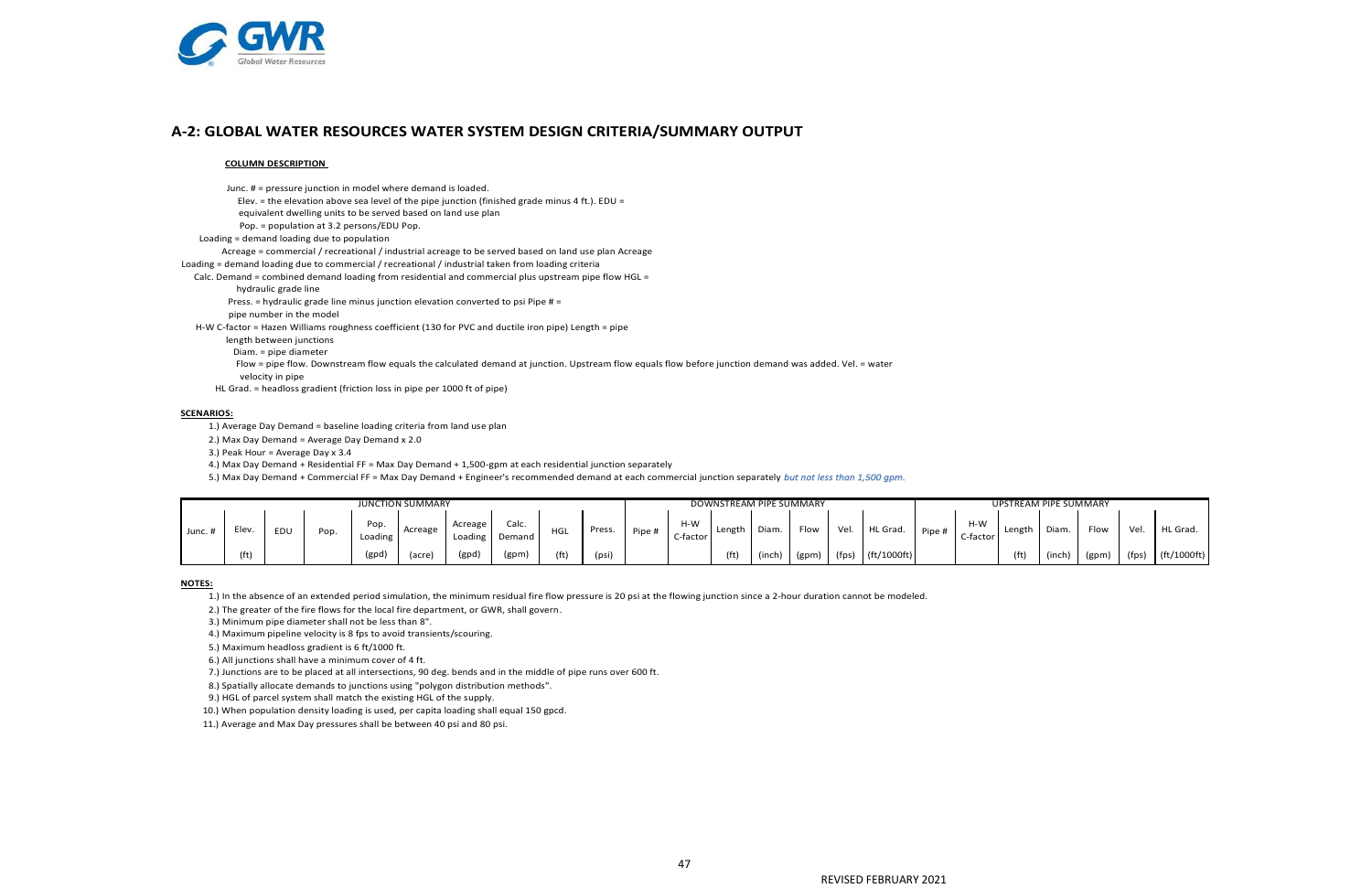#### Is upstream Fr  $> 1.73$  and downstream Fr< Number, 1? If so redesign pipes to avoid hydraulic jump in MH. pcity  $\mathcal{V}_1$ )s) Froude  $Fr<sub>1</sub>$



#### **A-3: GLOBAL WATER RESOURCES SEWER SYSTEM DESIGN CRITERIA/SUMMARY OUTPUT**

<span id="page-47-0"></span>

| $MH# =$ sewer manhole where hydraulic loading occurs                                                      |                                                                  |
|-----------------------------------------------------------------------------------------------------------|------------------------------------------------------------------|
| Rim Elev. = the rim elevation of the MH above sea level. The Rim Elev. should be 6" above grade.          |                                                                  |
| $EDU =$ equivalent dwelling units to be served based on land use plan Pop. $=$                            |                                                                  |
| population at 3.2 persons/EDU                                                                             |                                                                  |
| Pop. Loading= sewer loading due to population (SEE TABLE A)                                               |                                                                  |
| Acreage = commercial / recreational / industrial acreage to be served based on land use plan              | <b>NOTE:</b>                                                     |
| Acreage Loading= sewer loading due to industrial, etc (SEE TABLE A)                                       |                                                                  |
| Link No. = downstream pipe to behydraulically loaded                                                      | Manning's Equation to be used to determine sewer pipeline design |
| Total Average Line Flow= MH population loading + MH acreage loading + upstream flow                       |                                                                  |
| Peak Line Flow= Total Average Line Flow x PF                                                              | v = $(1.486/n)*(A/P2)3*(S1/2)$                                   |
| Line Size, $Q =$ downstream pipe/link diameter                                                            | Where:                                                           |
| Flow Depth, $d =$ water depth in downstream pipe                                                          | $v =$ flow velocity, fps                                         |
| $d/D$ = depth to diameter ratio (Pipe $\leq$ 12" must be 0.5; Pipe > 12" must be 0.75)                    | n = Manning's channel roughness coefficient (SEE TABLE D)        |
| $Q/Q_{max}$ = flow capacity percentage of full pipe per ADEQ Bulletin No.11 Figure IV-3                   | $A = cross sectional area, ft$                                   |
| Slope = downstream pipe slope (SEE TABLE B)                                                               | $P = w$ etted perimeter, ft                                      |
| Pipe Length= sloped distance between up and downstream MH                                                 | S = channel slope or energy grade line, ft/ft                    |
| Pipe Depth, $Q$ = vertical distance between top of pipe at upstream MH and ground surface (SEE TABLE B)   |                                                                  |
| Pipe Depth, $Q$ = vertical distance between top of pipe at downstream MH and ground surface (SEE TABLE B) | <b>SCENARIOS:</b>                                                |
| Velocity, $V_2$ = downstream pipe velocity (SEE TABLE B)                                                  | 1.) Average Day Demand = baseline loading criteria from lan      |
| Line Capacity= max line capacity @ $d/D = 1$                                                              | 2.) Max Day Demand = Residential peak factor per AAC R-18        |
|                                                                                                           |                                                                  |

Number, F<sub>2</sub>r = downstream Froude Number used to indicate flow regime (SEE TABLE C)

Link No. = upstream pipe from MH

Flow Depth,  $d =$  water depth in upstream pipe

Velocity,  $V =$  upstream pipe velocity (SEE TABLE B)

Froude Number,  $F_1r$  = upstream Froude Number used to indicate flow regime (SEE TABLE C)

1.) Average Day Demand = baseline loading criteria from land use plan 2.) Max Day Demand = Residential peak factor per AAC R-18-9-E301 Froude

#### **TABLE A - Sewer Loading Factors TABLE B - Slope, Velocity and Depth Criteria TABLE C - Hydraulic Jump Coefficients for Circular Channels**

#### **TABLE D – Manning's Roughness Coefficients**

| d/D | 0.1  | 0.2   | 0.3   | 0.4   | 0.5   | 0.6   | 0.7   | 0.8   | 0.9   | 1.0   |
|-----|------|-------|-------|-------|-------|-------|-------|-------|-------|-------|
|     | 0.41 | 0.112 | 0.198 | 0.293 | 0.393 | 0.494 | 0.587 | 0.674 | 0.745 | 0.748 |
|     | 0.6  | 0.8   | 0.917 | 0.98  | 1.0   | 0.98  | 0.917 | 0.8   | 0.6   |       |

 $Fr = V/(g y)^{1/2}$ 

Where:

 $V =$  velocity, fps

 $g =$  acceleration of gravity, 32.2 ft/ $S<sup>2</sup>$ 

 $y =$  hydraulic depth =  $(C/C')D$ , ft

\* An approved "drop manhole" per MAG 426 must be used when connecting to a trunk line if existing stub does not match the slope ofpipe, or if pipe slope to connect system does not meet design criteria w.r.t. slope/hydraulic jump, for sewer lines greater than 15 ft. deep.

\* Main trunk lines greater than 30 ft. deep must requires approvalfrom GWR prior to plan submittal.

|     |                   |     |      |                 |         |                    |               |                               |                                  |                                           |                          |     |                          | <b>JOWNSTREAM</b> |                   |                             |      |                             |                  |                                                                                                                                                                                                                                                    |             |                  | JPSTREAM            |
|-----|-------------------|-----|------|-----------------|---------|--------------------|---------------|-------------------------------|----------------------------------|-------------------------------------------|--------------------------|-----|--------------------------|-------------------|-------------------|-----------------------------|------|-----------------------------|------------------|----------------------------------------------------------------------------------------------------------------------------------------------------------------------------------------------------------------------------------------------------|-------------|------------------|---------------------|
| MH# | Rim<br>Elev.      | EDU | Pop. | Pop.<br>_oadinc | Acreage | Acreage<br>Loading | Link<br>: No. | Total<br>Average<br>Line Flow | Peak <sub>L</sub><br><b>Flow</b> | : Size<br>. Line Line i<br>D <sub>2</sub> | $F$ low<br>Depth, $\phi$ | d/D | $\sim$<br><b>W/ Umax</b> | Slope             | Pipe<br>Lenathl   | Pipe<br>Depth, D. Depth, D. | Pipe | Velocity,<br>V <sub>2</sub> | Line<br>Capacity | Froudel<br>Number<br>and the state of the state of the state of the state of the state of the state of the state of the state of the state of the state of the state of the state of the state of the state of the state of the state of the state | Link<br>No. | Flow<br>Depth, d | Velocity<br>$V_{1}$ |
|     | (f <sup>t</sup> ) |     |      | (gpd)           | (acre)  | (gpd               |               | gpd)                          | (cfs)                            | (inch)                                    | ʻinch)                   |     |                          | (f t / f t)       | (f <sub>t</sub> ) | (f <sub>t</sub> )           | (ft  | 'fps)                       | (cfs)            | $-12$                                                                                                                                                                                                                                              |             | (inch)           | (fps)               |

\* Gravity pipe material / wall thickness for installations greater than 15 ft.

deep must be designed to withstand the soil loading.

| Category           | Unit         | Valul<br>e |
|--------------------|--------------|------------|
| Residential        | gpcd         | 100        |
| Schools            | gpd/stud. 25 |            |
| Commercial         | gpd/ac 1500  |            |
| Industrial         | gpd/ac 1700  |            |
| Light<br>ndustrial | gpd/ac 1200  |            |

| Pipe<br>Dia.<br>(inch) | Min<br>Slope<br>ft/ft) | Max<br>Slope<br>$({\rm ft}/{\rm ft})$ | Min<br>Vel.<br>(fps | Max Vel.<br>(fps) | Min.<br>Cover<br>(f <sup>t</sup> ) | Max.<br>Cover*<br>(f <sup>t</sup> ) |
|------------------------|------------------------|---------------------------------------|---------------------|-------------------|------------------------------------|-------------------------------------|
| 6                      | 0.0068                 | 0.105                                 | 2                   | 10                | 6                                  | 15                                  |
| 8                      | 0.0035                 | 0.083                                 | 2                   | 10                | 6                                  | 15                                  |
| 10                     | 0.0028                 | 0.062                                 | 2                   | 10                | 6                                  | 15                                  |
| 12                     | 0.0021                 | 0.049                                 | 2                   | 10                | 6                                  | 15                                  |
| 15                     | 0.0018                 | 0.036                                 | 2                   | 10                | 6                                  | 15                                  |
| $>= 15$                | see<br><b>GWR</b>      | see<br>GWR                            | see<br>GWR          | see<br><b>GWR</b> | 6                                  | see<br><b>GWR</b>                   |

| Pipe<br>Material | Manning's<br>"~" |
|------------------|------------------|
| ABS              | 0.011            |
| ACP              | 0.011            |
| DIP (lined       | 0.013            |
| <b>HDPE</b>      | 0.011            |
| <b>PVC</b>       | 0.013            |
| VCP              | 0.013            |